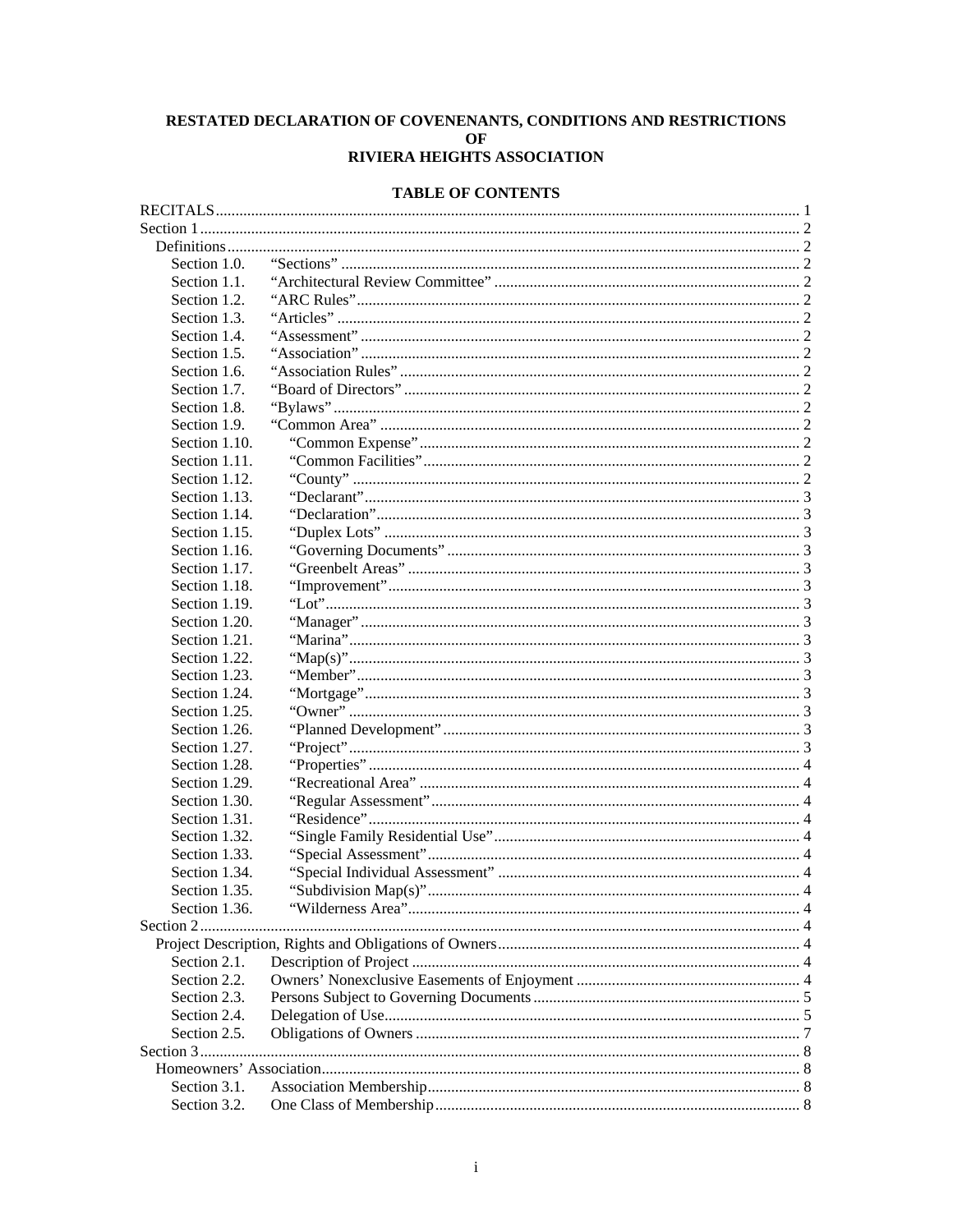| Section 3.3.  |                                                                    |  |  |  |
|---------------|--------------------------------------------------------------------|--|--|--|
| Section 3.4.  |                                                                    |  |  |  |
| Section 3.5.  |                                                                    |  |  |  |
| Section 3.6.  |                                                                    |  |  |  |
| Section 3.7.  |                                                                    |  |  |  |
| Section 3.8.  |                                                                    |  |  |  |
| Section 3.9.  | Limitation on Liability of Association's Directors and Officers 10 |  |  |  |
|               |                                                                    |  |  |  |
|               |                                                                    |  |  |  |
| Section 4.1.  |                                                                    |  |  |  |
| Section 4.2.  |                                                                    |  |  |  |
| Section 4.3.  |                                                                    |  |  |  |
| Section 4.4.  |                                                                    |  |  |  |
| Section 4.5.  |                                                                    |  |  |  |
| Section 4.6.  |                                                                    |  |  |  |
| Section 4.7.  |                                                                    |  |  |  |
| Section 4.8.  |                                                                    |  |  |  |
| Section 4.9.  |                                                                    |  |  |  |
| Section 4.10. |                                                                    |  |  |  |
| Section 4.11. |                                                                    |  |  |  |
| Section 4.12. |                                                                    |  |  |  |
| Section 4.13. |                                                                    |  |  |  |
| Section 4.14. |                                                                    |  |  |  |
|               |                                                                    |  |  |  |
|               |                                                                    |  |  |  |
| Section 5.1.  |                                                                    |  |  |  |
| Section 5.2.  |                                                                    |  |  |  |
| Section 5.3.  |                                                                    |  |  |  |
| Section 5.4.  |                                                                    |  |  |  |
| Section 5.5.  |                                                                    |  |  |  |
| Section 5.6.  |                                                                    |  |  |  |
| Section 5.7.  |                                                                    |  |  |  |
| Section 5.8.  |                                                                    |  |  |  |
| Section 5.9.  |                                                                    |  |  |  |
| Section 5.10. |                                                                    |  |  |  |
| Section 5.11. |                                                                    |  |  |  |
| Section 5.12. |                                                                    |  |  |  |
|               |                                                                    |  |  |  |
|               |                                                                    |  |  |  |
| Section 6.1.  |                                                                    |  |  |  |
| Section 6.2.  |                                                                    |  |  |  |
| Section 6.3.  |                                                                    |  |  |  |
| Section 6.4.  |                                                                    |  |  |  |
| Section 6.5.  |                                                                    |  |  |  |
| Section 6.6.  |                                                                    |  |  |  |
| Section 6.7.  |                                                                    |  |  |  |
| Section 6.8.  |                                                                    |  |  |  |
| Section 6.9.  |                                                                    |  |  |  |
| Section 6.10. |                                                                    |  |  |  |
| Section 6.11. |                                                                    |  |  |  |
| Section 6.12. |                                                                    |  |  |  |
|               |                                                                    |  |  |  |
|               |                                                                    |  |  |  |
| Section 7.1.  |                                                                    |  |  |  |
| Section 7.2   |                                                                    |  |  |  |
| Section 7.3.  |                                                                    |  |  |  |
|               |                                                                    |  |  |  |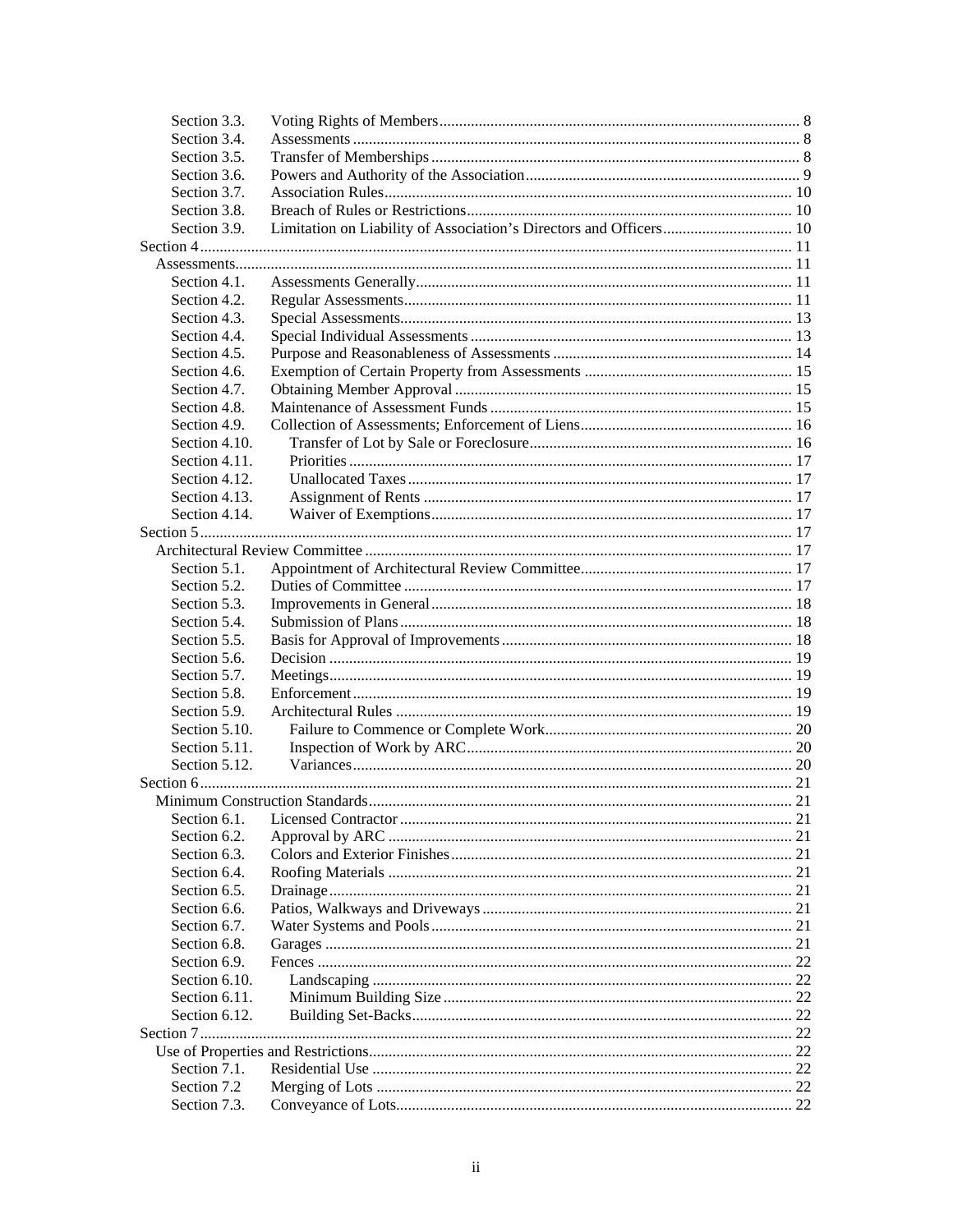| Section 7.4.  |                                                                          |  |
|---------------|--------------------------------------------------------------------------|--|
| Section 7.5.  |                                                                          |  |
| Section 7.6.  |                                                                          |  |
| Section 7.7.  |                                                                          |  |
| Section 7.8.  |                                                                          |  |
| Section 7.9.  |                                                                          |  |
|               |                                                                          |  |
| Section 7.11. |                                                                          |  |
| Section 7.12. |                                                                          |  |
| Section 7.13. |                                                                          |  |
| Section 7.14  |                                                                          |  |
| Section 7.15. |                                                                          |  |
| Section 7.16. |                                                                          |  |
| Section 7.17. |                                                                          |  |
|               |                                                                          |  |
| Section 7.19. |                                                                          |  |
| Section 7.20. |                                                                          |  |
| Section 7.21. |                                                                          |  |
| Section 7.22  |                                                                          |  |
| Section 7.23. |                                                                          |  |
| Section 7.24. |                                                                          |  |
|               |                                                                          |  |
|               |                                                                          |  |
|               |                                                                          |  |
| Section 8.1.  |                                                                          |  |
| Section 8.2.  |                                                                          |  |
| Section 8.3.  |                                                                          |  |
| Section 8.4.  |                                                                          |  |
| Section 8.5.  | Damage and Destruction Affecting Residence - Duty to Rebuild or Clear 27 |  |
| Section 8.6.  |                                                                          |  |
|               |                                                                          |  |
|               |                                                                          |  |
| Section 9.1.  |                                                                          |  |
| Section 9.2.  |                                                                          |  |
| Section 9.3.  |                                                                          |  |
| Section 9.4.  |                                                                          |  |
| Section 9.5.  |                                                                          |  |
|               |                                                                          |  |
|               |                                                                          |  |
| Section 10.1. |                                                                          |  |
| Section 10.2. |                                                                          |  |
| Section 10.3. |                                                                          |  |
| Section 10.4. |                                                                          |  |
| Section 10.5. |                                                                          |  |
| Section 10.6. |                                                                          |  |
|               |                                                                          |  |
|               |                                                                          |  |
| Section 11.1. |                                                                          |  |
| Section 11.2. |                                                                          |  |
| Section 11.3. |                                                                          |  |
| Section 11.4. |                                                                          |  |
|               |                                                                          |  |
|               |                                                                          |  |
| Section 12.1. |                                                                          |  |
| Section 12.2. |                                                                          |  |
|               |                                                                          |  |
|               |                                                                          |  |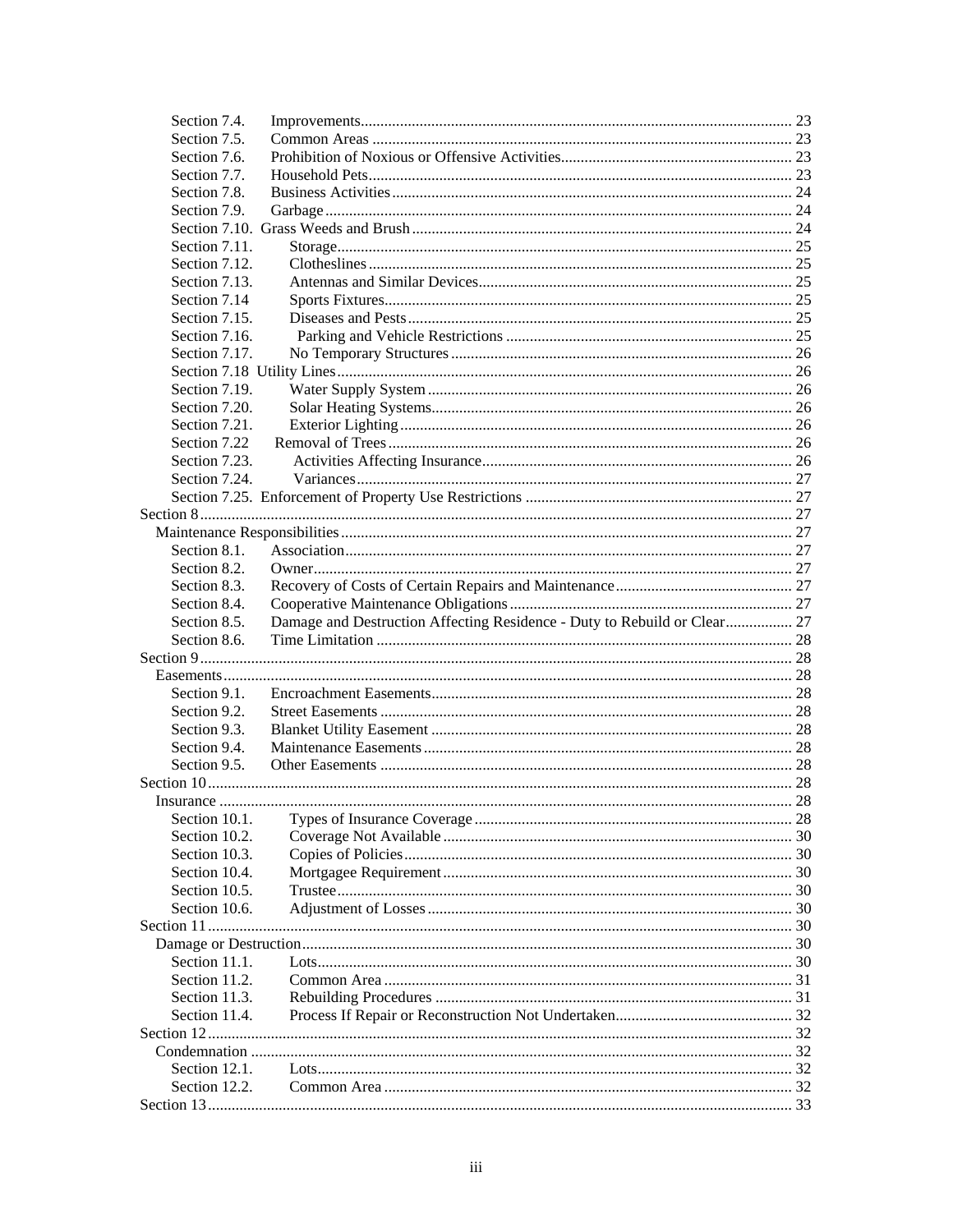| Section 13.1.  |  |
|----------------|--|
| Section 13.2.  |  |
| Section 13.3.  |  |
| Section 13.4.  |  |
| Section 13.5.  |  |
| Section 13.6.  |  |
| Section 13.8.  |  |
| Section 13.9.  |  |
| Section 13.10. |  |
| Section 13.11. |  |
|                |  |
|                |  |
|                |  |
|                |  |
| Section 15.1.  |  |
|                |  |
|                |  |
| Section 16.1.  |  |
| Section 16.2.  |  |
| Section 16.3.  |  |
| Section 16.4.  |  |
| Section 16.5.  |  |
| Section 16.6.  |  |
| Section 16.7.  |  |
| Section 16.8.  |  |
|                |  |
|                |  |
|                |  |
| Section 17.2.  |  |
| Section 17.3.  |  |
|                |  |
|                |  |
|                |  |
|                |  |
|                |  |
| Section 19.1.  |  |
| Section 19.2.  |  |
| Section 19.3.  |  |
|                |  |
|                |  |
| Section 20.1.  |  |
| Section 20.2.  |  |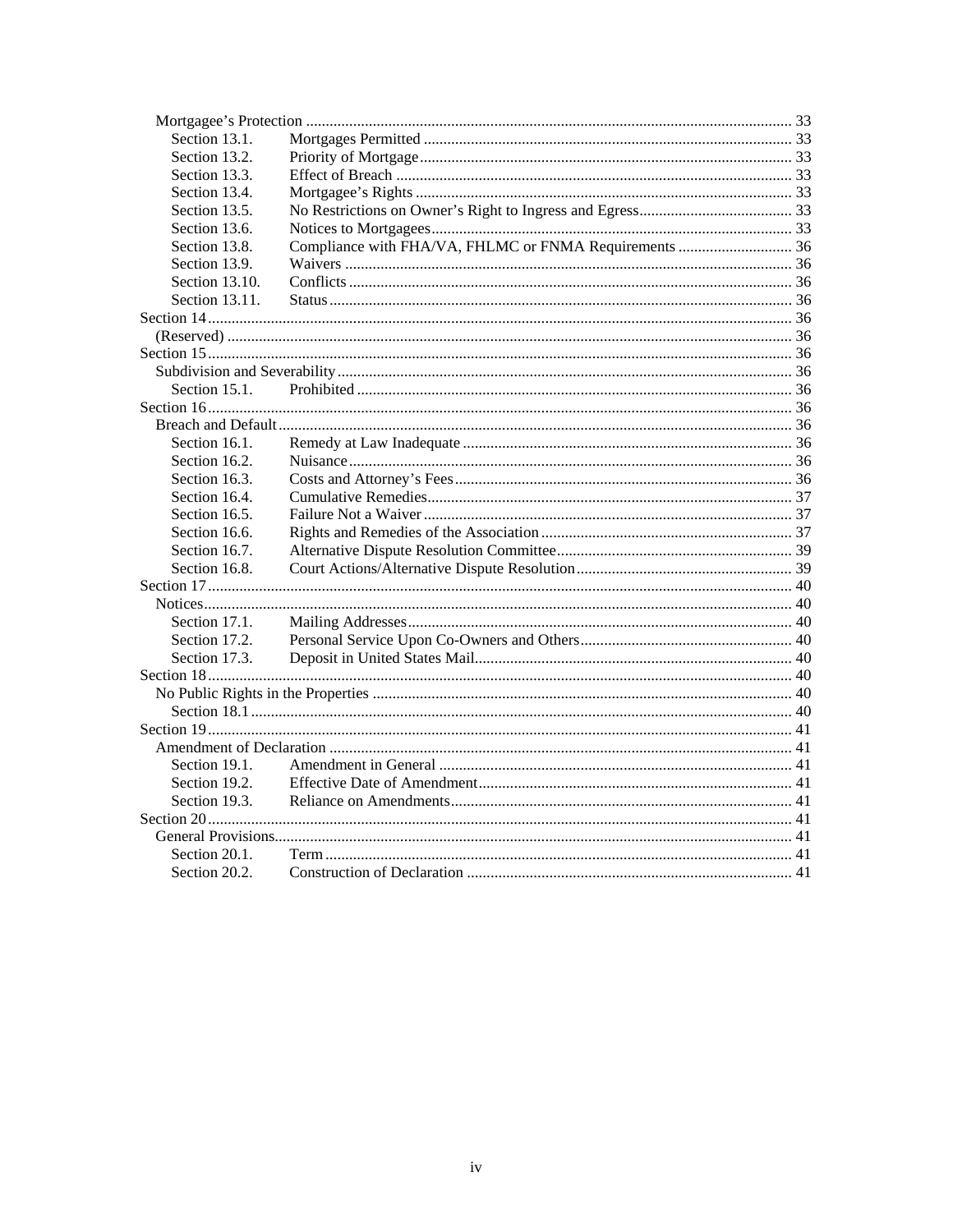# **RESTATED DECLARATION OF COVENANTS, CONDITIONS AND RESTRICTIONS OF RIVIERA HEIGHTS HOMEOWNERS' ASSOCIATION**

This Restated Declaration of Covenants, Conditions and Restrictions amends and replaces all prior Declarations of Covenants, Conditions and Restrictions and amendments thereto which affect the Properties (as defined below), commonly known as Riviera Heights, as follows:

# **RECITALS**

**A.** On July 13, 1970, Edward De Felice, dba Riviera-Heights Development Co., ("Declarant") recorded a Declaration of Covenants, Conditions and Restrictions for Riviera-Heights Unit No. 1, in Book 636, Page 117, of the official records of Lake County ("Unit-1 Declaration"). On September 27, 1971, Declarant recorded a Declaration of Covenants, Conditions and Restrictions for Riviera-Heights, Unit No. 2, in Book 676, Page 44 of the official records of Lake County ("Unit-2 Declaration"). The Unit-1 Declaration and the Unit-2 Declaration may be referred to collectively herein as the ("Original Declarations").

**B.** At the time the respective Original Declarations were recorded, Declarant was the owner of that certain real property ("Properties," as that term is defined herein) located in an unincorporated portion of Lake County, California, a portion of which are more particularly described in the subdivision maps recorded in the official records of Lake County as follows:

Riviera Heights Unit No. 1, recorded on May 4, 1970, in Book 11, pages 44-49, ("Unit No. 1 Map"); and, Riviera Heights Unit No. 2, recorded on September 8, 1971, in Book 12, pages 8 and 9 ("Unit No. 2 Map").

**C.** It was the intention of the Declarant to sell and convey residential Lots to the Owners, subject to the protective covenants, conditions, restrictions, limitations, reservations, grants of easements, rights, rights-of-way, liens, charges and equitable servitudes between Declarant and such Owners which are set forth in the Original Declarations and which are intended to be in furtherance of a general plan for the subdivision, development, sale and use of the Properties as a Planned Development as described in § 1351(k) of the *California Civil Code*. It was the further intention of Declarant that the "Common Areas" and "Common Facilities" be maintained by the Association, but reserved exclusively for the use and enjoyment of the Members of the Association, their tenants, lessees, guests and invitees, all subject to the terms and conditions of the Governing Documents.

**D.** The undersigned, as President of the Riviera Heights Homeowners' Association ("Association"), certifies that on **April 12, 2004**, not less than a majority of the Members of voted to amend and restate the Original Declarations, all in accordance with the procedures for amendment set forth in the Original Declarations. It was the intention of said Members of the Association to replace the Original Declarations, in their entirety, with the recordation of this Declaration. The Owners' action to amend and restate the Original Declarations as set forth herein and the fact that the requisite percentage of affirmative votes required in the Original Declarations was achieved, is attested by the execution of this Restated Declaration of Covenants, Conditions and Restrictions by duly authorized officers of the Association, as required by *California Civil Code* § 1355(a). As so amended and restated, the easements, covenants, restrictions and conditions set forth herein shall run with the Properties and shall be binding upon all parties having or acquiring any right, title or interest in the Properties or any portion thereof, and shall inure to the benefit of each Owner thereof.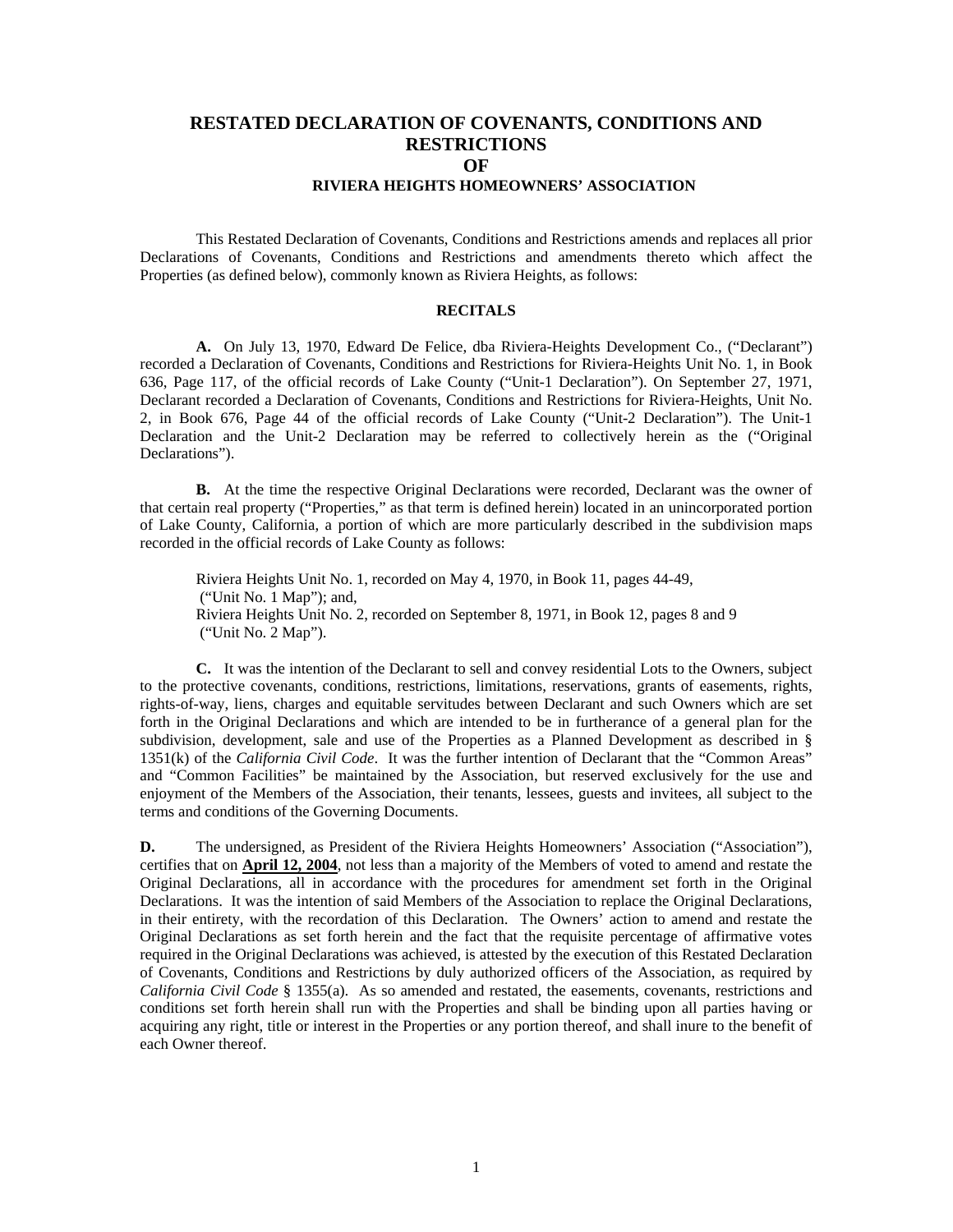# **Section 1 Definitions**

**Section 1.0. "Sections"**. All references to Sections, unless otherwise indicated, shall mean the Sections of this Declaration.

**Section 1.1. "Architectural Review Committee"** or "**ARC"** means the committee created in accordance with Section 5 of this Declaration.

**Section 1.2. "ARC Rules"** means the rules, regulations and policies adopted or approved by the ARC of the Association as the same may be in effect from time to time. The ARC Rules are part of the Association Rules.

**Section 1.3. "Articles"** mean the Articles of Incorporation of Riviera Heights Homeowners' Association, filed in the Office of the California Secretary of State, as such Articles may be amended from time to time.

**Section 1.4. "Assessment"** means any Regular, Special or Special Individual Assessment made or assessed by the Association against an Owner and his or her Lot in accordance with the provisions of Section 4 of this Declaration.

**Section 1.5. "Association"** means Riviera Heights Homeowners' Association, a California nonprofit corporation, its successors and assigns. The Association is an "Association" as defined in *California Civil Code* § 1351(a).

**Section 1.6. "Association Rules"** means the rules, regulations and policies adopted by the Board of Directors of the Association as the same may be in effect from time to time.

**Section 1.7. "Board of Directors"** or **"Board"** means the Board of Directors of the Association.

**Section 1.8. "Bylaws"** mean the Bylaws of the Association, as such Bylaws may be amended from time to time.

**Section 1.9. "Common Area"** means all the real property and improvements, including, without limitation, landscape areas, pool, clubhouse and other recreational areas within the Project owned by the Association for the common use and enjoyment of all of the Owners.

**Section 1.10. "Common Expense"** means any use of Assessments authorized by the Governing Documents and includes, without limitation: (a) All expenses or charges incurred by or on behalf of the Association for the management, maintenance, administration, insurance, operation, repairs, additions, alterations or reconstruction of the Common Area, Common Facilities or any portion of any Lot that the Association is obligated to maintain or repair, (b) all expenses or charges reasonably incurred to procure insurance for the protection of the Association and its Board of Directors or any portion of any Lot that the Association is obligated to maintain or replace, and for nonpayment of any Assessments, and (c) the use of such funds to defray the costs and expenses incurred by the Association in the performance of its functions or in the proper discharge of the responsibilities of the Board as provided in the Governing Documents.

**Section 1.11. "Common Facilities"** means the swimming pool and apron area, pool storage and pump house, pool furniture, clubhouse, fishing pier, boat launch ramp, picnic area, Greenbelt Areas, Wilderness Area, trees, hedges, plantings, lawns, shrubs, landscaping, fences, utilities, berms, pipes, lines, lighting fixtures, buildings, structures and other facilities constructed or installed, or to be constructed, installed, or located within the Common Area. The Common Facilities are a part of the Common Area.

**Section 1.12. "County"** means the County of Lake, State of California, and its various departments, divisions, employees and representatives.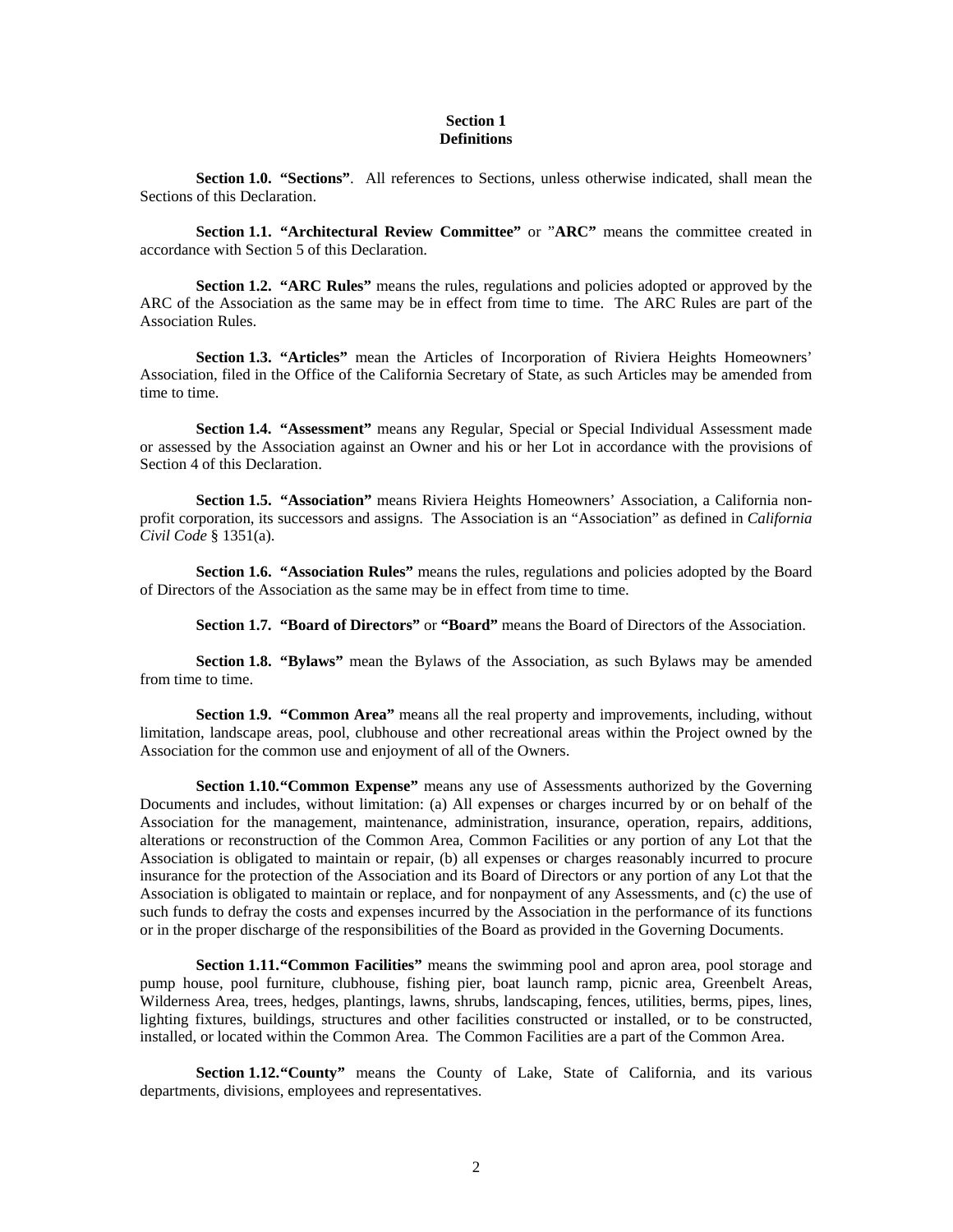**Section 1.13. "Declarant"** means the original developer of the Properties and any successors and assigns.

**Section 1.14. "Declaration"** means this instrument, as it may be amended from time to time.

**Section 1.15. "Duplex Lots"** means the Lots described in Section 1.32

**Section 1.16. "Governing Documents"** is a collective term that means and refers to this Declaration, the Articles, the Bylaws, and the Association Rules, including ARC Rules.

**Section 1.17. "Greenbelt Areas"**means the real property described as Parcel "B" and Parcel "C" on Unit No. 1 Map and Parcel "A" on Unit No. 2 Map.

**Section 1.18. "Improvement"** includes, without limitation, the construction, reconstruction, installation, alteration, or remodeling of any buildings, walls, decks, fences, swimming pools, streets and driveways, landscaping, landscape structures, skylights, solar heating equipment, spas, antennas, utility lines, or any structure of any kind. In no event shall the term "Improvement" be interpreted to include projects which are restricted to the interior of a Residence and which are not visible from any other Lot or the Common Area.

**Section 1.19. "Lot"** means any parcel of real property designated by a number on the Subdivision Maps for any portion of the properties except the Common Area or a Merged Lot. When appropriate within the context of this Declaration, **"Lot"** shall also include the Residence and other improvements constructed or to be constructed on a Lot.

**Section 1.20. "Manager"** means any person or entity retained by the Board to manage the day-today affairs of the Association under the Board's direction.

**Section 1.21. "Marina"** or **"Riviera Heights Marina"** means the real property described in that certain Grant Deed recorded on June 4, 1970 in the Official Records of Lake County in Book 632 at Page 189.

**Section 1.22. "Map(s)"** or "Subdivision Map(s)" means the Subdivision Maps described in Recital "B" of this Declaration.

**Section 1.23. "Member"** means every person or entity who holds a membership in the Association and whose rights as a Member are not suspended pursuant to Section 16.6.

**Section 1.24. "Mortgage"** means any security device encumbering all or any portion of the Properties, including any deed of trust. **"Mortgagee"** shall refer to a beneficiary under a deed of trust as well as to a mortgagee in the conventional sense. **"First Mortgage"** means a Mortgage having priority over all other Mortgages. **"Eligible First Mortgagee"** means a First Mortgagee who has sent a written request for notice to the Association, stating its name and address and the Lot number or address of the Residence on which it has the Mortgage.

**Section 1.25. "Owner"** means any person, firm, corporation or other entity in which title to a Lot is vested as shown by the official records of the County. The term "Owner" shall include, except where the context otherwise requires, the family, guests, tenants and invitees of an Owner.

**Section 1.26. "Planned Development"** means a development as defined in *Civil Code* § 1351(k).

**Section 1.27. "Project"** means the Properties and any other real property owned by the Association for the benefit of the owners in common, and the improvements located thereon which are intended to create a Planned Development.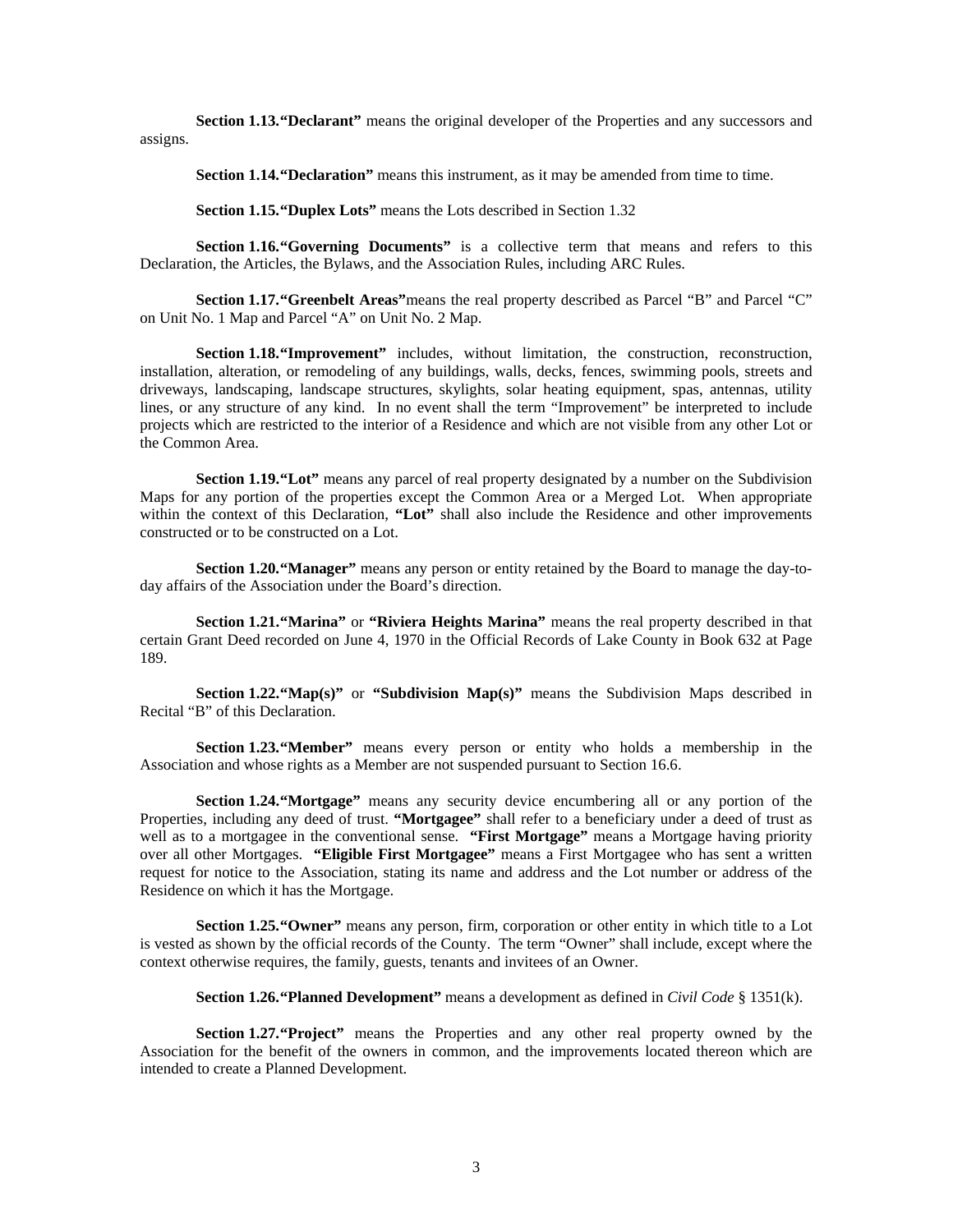**Section 1.28. "Properties"** means all parcels of real property (Common Area and Lots) described or referred to in Exhibit "A" attached to this Declaration, together with all buildings, structures, utilities, Common Facilities, and other improvements located thereon, and all appurtenances thereto. The term Properties shall also include any additional real property owned by the Association for the benefit of all Owners or annexed to the Project and any further subdivision of the real property described in Exhibit "A".

**Section 1.29. "Recreational Area"** means the real property and improvements located thereon which are owned or maintained by the Association for the common recreational use and enjoyment of the Owners. The Recreational Area improvements are a portion of the Common Area.

**Section 1.30. "Regular Assessment"** means an Assessment levied on an Owner and his or her Lot in accordance with Section 4.2.

**Section 1.31. "Residence"** means a structure constructed and occupied as a residential dwelling.

**Section 1.32. "Single Family Residential Use"** means occupation and use of a Lot for a single family dwelling in conformity with this Declaration and the requirements imposed by applicable zoning or other laws or governing regulations limiting the number of persons who may occupy residential dwellings; except that the following Lots ("**Duplex Lots**") may contain two attached residential dwellings:

| Unit No. 2 Map:<br>Unit No 1 Map: |              |                         |
|-----------------------------------|--------------|-------------------------|
| Lots                              | <b>Block</b> | Lots                    |
| 45 through 55, inclusive          | 22           | 1 through 18, inclusive |
| 4 through 25, inclusive           |              |                         |
| 5 through 19, inclusive           |              |                         |
| 10 through 17, inclusive          |              |                         |
| 2 through 22, inclusive           |              |                         |
|                                   |              |                         |

**Section 1.33. "Special Assessment"** means an Assessment levied on an Owner and his or her Lot in accordance with Section 4.3.

**Section 1.34. "Special Individual Assessment"** means an Assessment levied against an Owner and his or her Lot in accordance with Section 4.4.

**Section 1.35. "Subdivision Map(s)"** or "Map(s)" means the Subdivision Maps described in Recital B of this Declaration.

**Section 1.36. "Wilderness Area"** means the real property described in that certain Individual Grant Deed recorded in the Official Records of Lake County on August 24, 1971 in Book 673 at Pages 53, 54 and 55; excepting therefrom the real property described in that certain Grant Deed recorded in the Official Records of Lake County on November 3, 1993 as document number 93-022330.

### **Section 2 Project Description, Rights and Obligations of Owners**

**Section 2.1. Description of Project.** The Project has been developed as a residential Planned Development containing individual Lots and the Common Areas as described in the Governing Documents, consisting of that real property shown as Parcel A on Unit No. 1 Map, (commonly known as the Clubhouse and Grounds); the Green Belt Areas and the Marina and Wilderness Area.

**Section 2.2. Owners' Nonexclusive Easements of Enjoyment.** Every Owner shall have a nonexclusive right and easement of enjoyment in and to the Common Areas within the Properties, including ingress and egress to and from his or her Lot, which shall be appurtenant to and shall pass with the title to every Lot subject to the following rights and restrictions: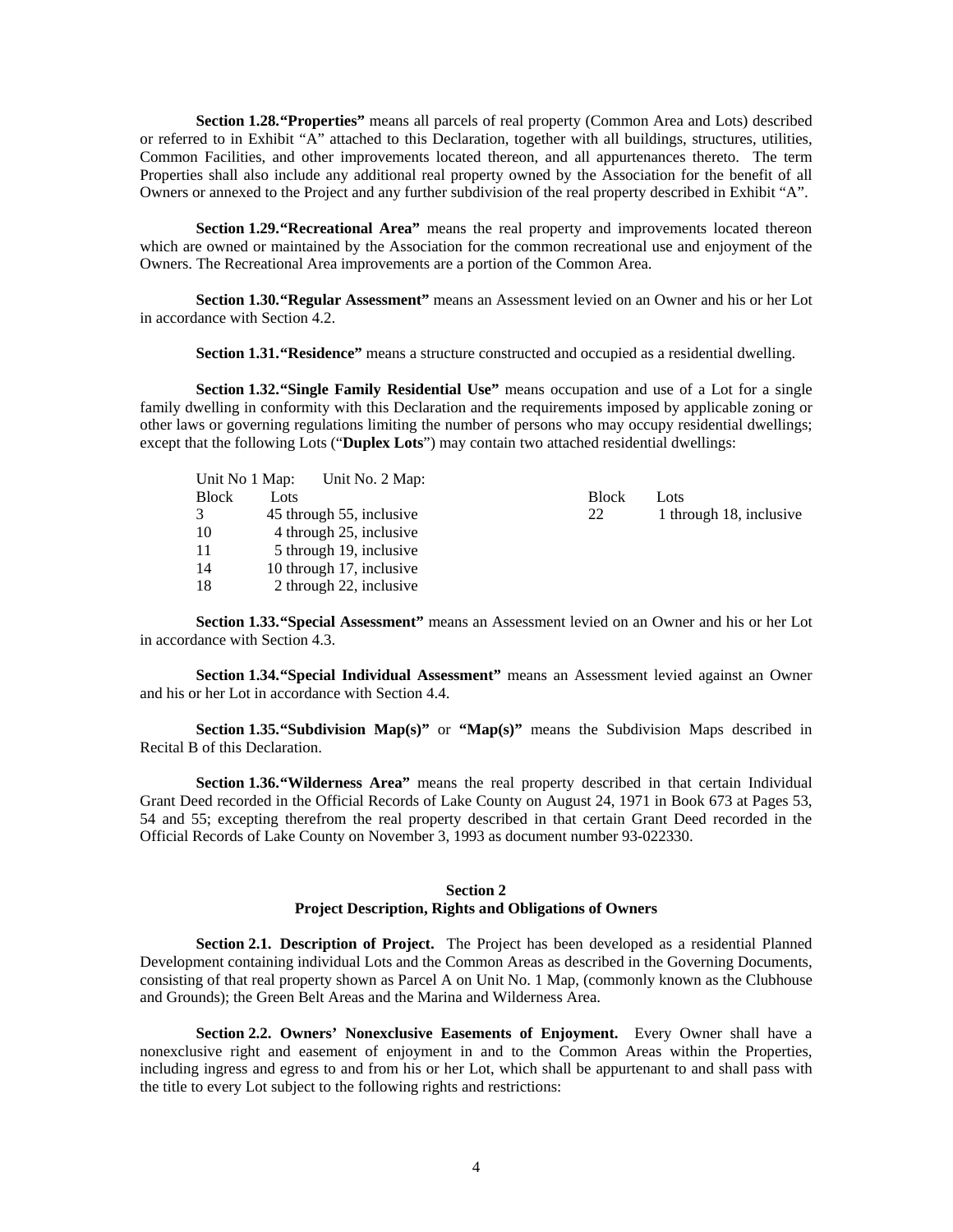**(a)** The right of the Association to assign, rent, license, lease, charge reasonable admission and other fees for, and to otherwise designate and control the use of the Common Areas, any unassigned parking and storage spaces within the Common Area, to regulate and restrict swimming and any other uses of the Recreational Areas, including among other things to prohibit entirely certain uses, and to charge reasonable admission and other fees or to limit the number of guests of Members who may use any Recreational Area.

**(b)** The right of the Association to adopt Association Rules as provided in Section 3.7 regulating the use and enjoyment of the Properties for the benefit and well-being of the Owners in common, and, in the event of the breach of such rules or any provision of any Governing Document by any Owner or Tenant, to temporarily suspend the voting rights of the Owners and/or the right to use the Common Facilities, other than streets/roads or driveways, by any Owner and/or the Owner's tenants and guests, subject to compliance with the due process requirements of Section 16.

**(c)** The right of the Association, in accordance with its Articles and Bylaws, to borrow money for the purpose of improving the Common Area and Common Facilities and in aid thereof to mortgage said property; provided, however, that the rights of any such Mortgagee in said properties shall be subordinate to the rights of the Owners hereunder; and further provided that any such indebtedness shall be considered an expense of the Association for purposes of the Special Assessment provisions of Section 4.3.

**(d)** The right of the Association to dedicate or transfer all or any part of the Common Area to any public agency, authority, utility or other person or entity for such purposes and subject to such conditions as may be in the best interests of the Association or as required by law; provided, however, that no such dedication or transfer shall be effective unless approved by at least a majority of the Members at a duly called meeting at which a quorum is present or by Written Ballot as provided in the Bylaws, and an instrument reciting such approval has been recorded in the official records of the County. No dedication shall be permitted that impairs the ingress and egress to any Lot.

**(e)** The right of the Association and Owners (or their representatives) of adjoining Lots of entry upon and access to slopes and drainage ways located upon a Lot when such access is essential for the maintenance or stabilization of slopes or drainage, or both, on such adjoining Lots, provided requests for entry are made in advance and that entry is at a time convenient to the Owner whose Lot is being entered. In case of emergencies, the right of entry shall be immediate.

**Section 2.3. Persons Subject to Governing Documents.** All present and future Owners, tenants and occupants of Lots within the Properties shall be subject to, and shall comply with, each and every provision of the Governing Documents, as the same or any of them shall be amended from time to time, unless a particular provision is specifically restricted in its application to one or more of such classes of persons (i.e., Owners, tenants, invitees, etc.). The acceptance of a deed to any Lot, the entering into a lease, sublease or contract of sale with respect to any Lot, or the occupancy of any Lot shall constitute the consent and agreement of such Owner, tenant or occupant that each and all of the provisions of this Governing Document, as the same or any of them may be amended from time to time, shall be binding upon said person and that said person shall observe and comply with the Governing Documents.

# **Section 2.4. Delegation of Use.**

**(a) Delegation of Use and Leasing of Lots.** Any Owner may delegate the Owner's rights to use and enjoy the Common Area and Common Facilities to person(s) who reside on Owner's Lot, including members of the Owner's family, tenants, lessees and contract purchasers (collectively "Tenants"), provided that any rental or lease must be in writing and may only be for Residential Use and for a term not less than thirty (30) days.

During any period when a Lot has been rented or leased, the Owner-lessor, his or her family, guests and invitees shall not be entitled to use and enjoy the Common Areas or Common Facilities of the Properties (other than roads), except to the extent reasonably necessary to perform the Owner's responsibilities as a lessor of the Lot, provided that this restriction shall not apply to an Owner-lessor who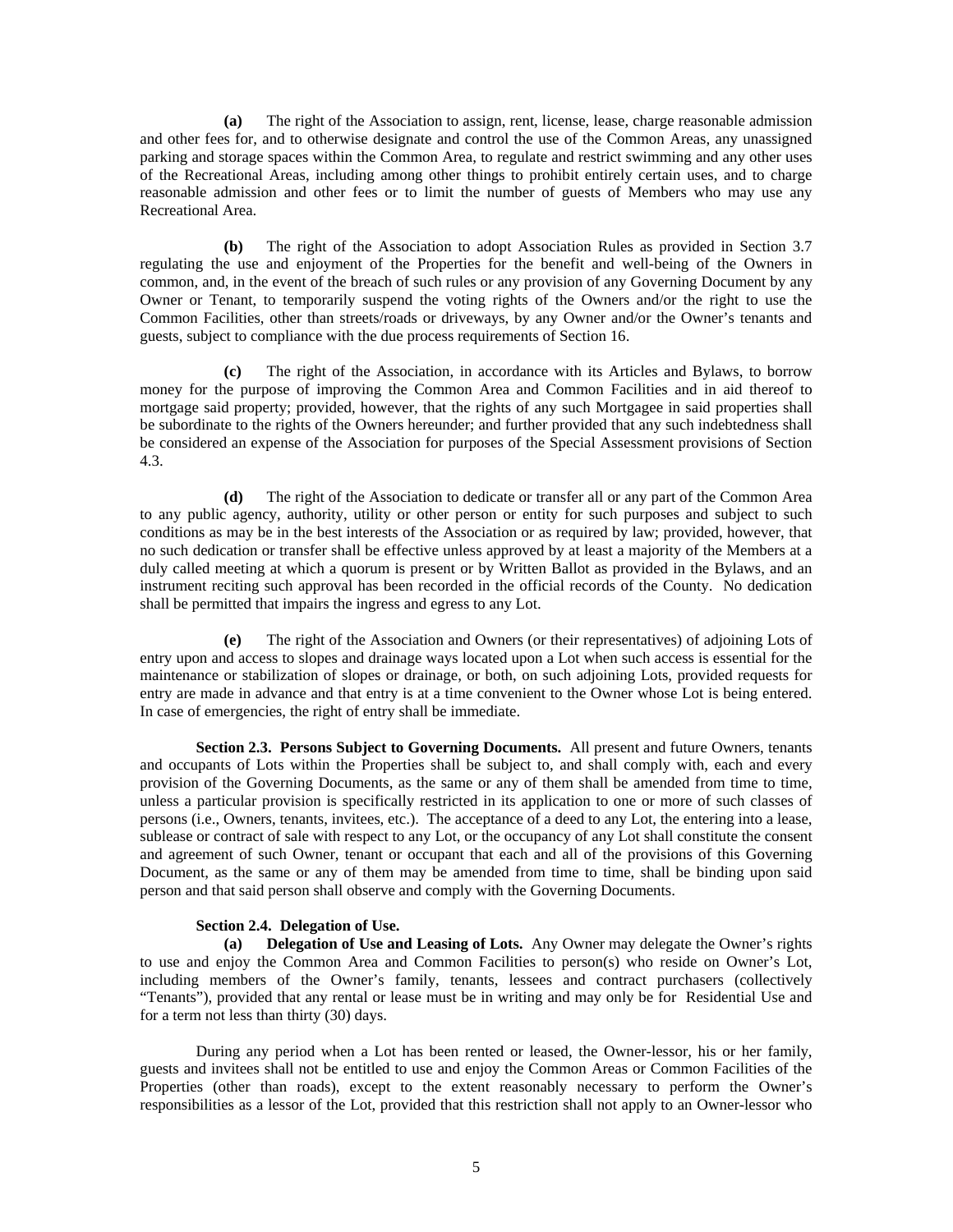is contemporaneously residing in another Residence or owns another undeveloped Lot within the Properties.

Any rental or lease of a Lot shall be subject to the provisions of the Governing Documents, all of which shall be deemed incorporated by reference in the lease or rental agreement. Each Owner-lessor shall provide any Tenant with a current copy of all Governing Documents and shall be responsible for compliance by the Owner's Tenant with all of the provisions of the Governing Documents during the Tenant's or lessee's occupancy and use of the Lot.

**(b) Discipline of Lessees; Exercise of Eviction Authority.** Subject to subparagraph (c) below, in the event that any Tenant or lessee fails to honor the provisions of any Governing Document, the Association shall be entitled to take such corrective action as it deems necessary or appropriate under the circumstances, which may include initiation of an eviction proceeding in accordance with subparagraph (c) below, suspension of the Tenant's privileges to use any Recreational Area, and the imposition of fines and penalties against the Owner, Tenant, or both.

Whether or not such right is stated in any rental agreement, every Owner who rents his or her Lot automatically grants to the Association the right to determine a Tenant's default under the Governing Documents and to terminate the tenancy and evict the Tenant for such default. If the Board takes such eviction action, either in its own name or in the Owner's name, the Owner and Tenant shall be jointly and severally responsible for all costs thereof, including reasonable attorney's fees, and shall reimburse the Association upon demand for the entire amount of such costs. If the Owner refuses to make such reimbursement, the sums shall constitute a special Individual Assessment pursuant to Section 4.4 for which a lien may be imposed against the Owner's Lot.

The Association's right to maintain an eviction action hereunder is derived from §383 and 1165 of the *California Code of Civil Procedure* and shall only arise if the Tenant's or lessee's conduct involves damage to or destruction of Common Areas or Common Facilities, or constitutes a nuisance or unreasonable interference with the quiet enjoyment of other residents.

Any penalty levied pursuant to this Section 2.4 shall be considered a Special Individual Assessment as defined in Section 4.4, below. If a Special Individual Assessment is imposed as a result of the conduct of a Tenant, the Tenant agrees to be personally obligated for the payment of such assessments in the event the Owner-lessor fails to pay the assessments prior to the delinquency date. This provision, however, shall not be construed to release the Owner from any obligation, including the obligation to pay any duly imposed Special Individual Assessments, for which such Owner would otherwise be responsible. Any Tenant charged with a violation of the Governing Documents is entitled to the same notice and hearing rights to which the Owner is entitled as provided in subparagraph (c) below. Any Owner who shall lease his or her Lot shall be responsible for assuring compliance by the Tenant with the Governing Documents.

**(c) Due Process Requirements for Disciplinary Action.** Except for circumstances in which immediate corrective action is necessary to prevent damage or destruction to the Properties or to preserve the rights of quiet enjoyment of other Owners, the Association shall have no right to initiate disciplinary action against an Owner-lessor (or the Owner's Tenant) on account of the misconduct of the Owner's Tenant unless and until the following conditions have been satisfied:

> **(i)** The Owner has been given written notice from the Board, the Association's property manager or authorized committee of the Board detailing the nature of the Tenant's alleged infraction or misconduct and advising the Owner of his or her right to a hearing on the matter. Any hearing requested hereunder shall be conducted in accordance with Section 16.6(e);

> **(ii)** The Owner has been given a reasonable opportunity to take corrective action on a voluntary basis or to appear at a hearing, if one is requested by the Owner; and,

> **(iii)** The Owner has failed to prevent or correct the Tenant's objectionable actions or misconduct.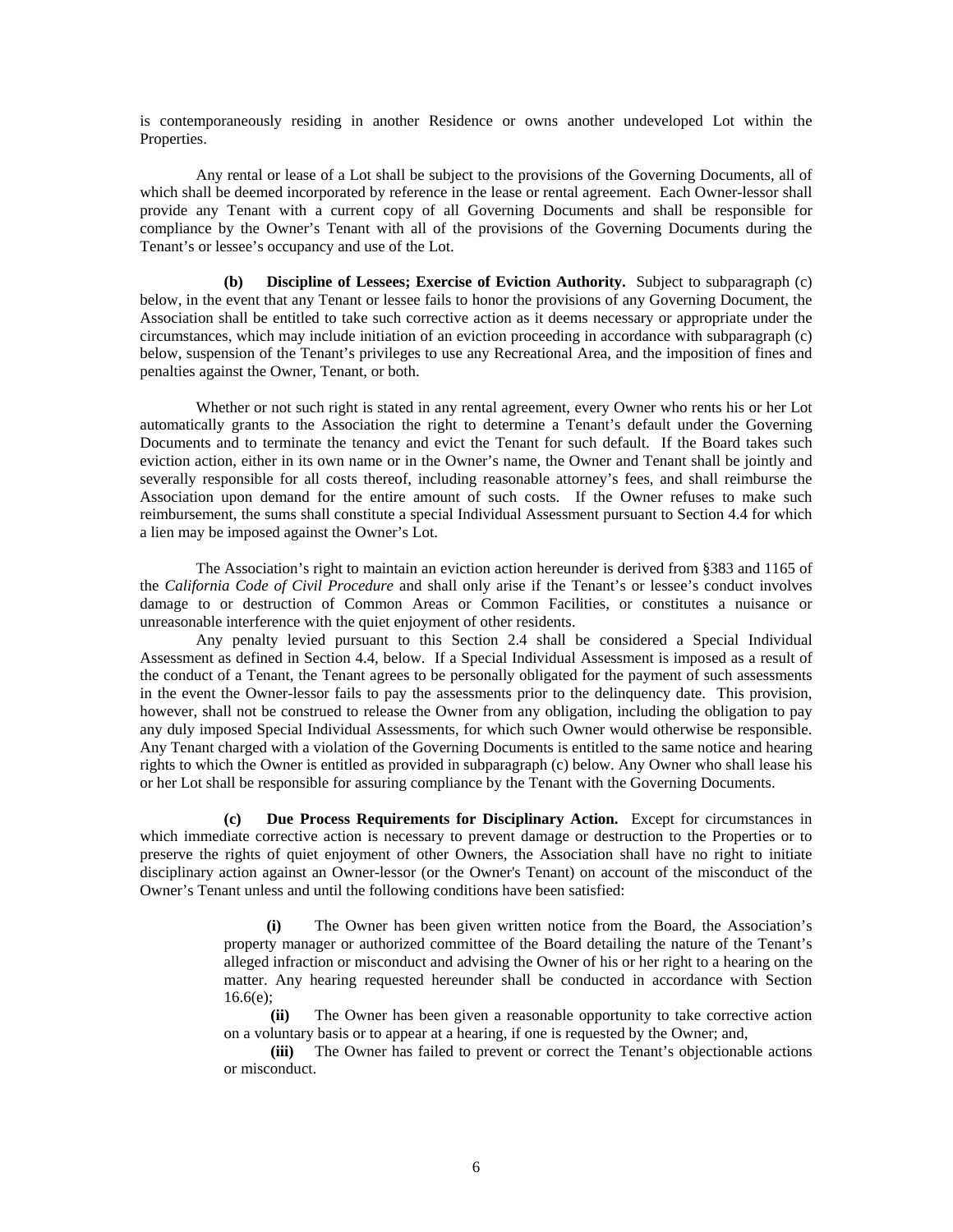**Section 2.5. Obligations of Owners.** Owners of Lots within the Properties shall be subject to the following:

**(a) Owner's Duty to Notify Association of Tenants and Contract Purchasers.** Each Owner shall notify the secretary of the Association or the Association's property manager, if any, of the names of any Tenant of the Owner's Lot prior to the Tenant's occupancy of the Lot. Each Owner or Tenant shall also notify the property manager or secretary of the Association of the names and telephone numbers of all persons to whom such Owner or contract purchaser has delegated any rights to use and enjoy the Properties and the relationship that each such person bears to the Owner or contract purchaser.

**(b) Contract Purchasers.** An Owner must delegate his or her voting rights as a Member of the Association and the Owner's right to use and enjoy the Common Area and Common Facilities to any contract purchaser in possession of the Lot subject to the contract of sale. Notwithstanding the foregoing, the contract seller shall remain liable for any default in the payment of Assessments by the contract purchaser until title to the Lot sold has been transferred to the purchaser.

#### **(c) Notification Regarding Governing Documents.**

**(i)** As more particularly provided in the *California Civil Code* § 1368, or any superseding statute, as soon as practicable before transfer of title or the execution of a real property sales contract with respect to any Lot, the Owner must provide to the prospective purchaser:

- **(A)** a current copy of the Governing Documents;
- **(B)** the Association's most current financial statement;

**(C)** a true statement in writing from the Association ("delinquency statement") as to the amount of any delinquent Assessments, together with information relating to late charges, attorney's fees, interest, and reasonable costs of collection which, as of the date the delinquency statement is issued, are or may become a lien on the Lot being sold; and,

**(D)** any change in the Association's current Regular and Special Assessments and fees which have been approved, but have not become due and payable as of the date the disclosure is provided.

 **(ii)** The Association shall, within ten (10) days of the mailing or delivery by the owner of a request, provide the Owner with a copy of the items specified in subparagraph (c)(i) above, and a copy of the most recent documents distributed pursuant to *Civil Code* § 1365, or superseding statute. The Association shall be entitled to impose a fee for providing the Governing Documents and delinquency statement not to exceed the reasonable cost of preparing and reproducing the requested materials.

**(d) Payment of Assessments and Compliance with Rules.** Each Owner shall pay when due each Regular, Special and Special Individual Assessment levied against the Owner and his or her Lot and shall observe, comply with and abide by any and all rules and regulations set forth in, or promulgated by, the Association pursuant to any Governing Document for the purpose of enhancing or protecting the Common Area and Common Facilities and/or the interests of all Owners.

**(e) Discharge of Assessment Liens.** Each Owner shall promptly discharge any Assessment lien that may become a charge against his or her Lot.

**(f) Joint Ownership of Lots.** In the event of joint ownership of any Lot, the obligations and liabilities of the multiple Owners under the Governing Documents shall be joint and several. Without limiting the foregoing, this subparagraph (f) shall apply to all obligations, duties and responsibilities of Owners as set forth in this Declaration, including, without limitation, the payment of all Assessments.

**(g) Prohibition on Avoidance of Obligations.** No Owner, by non-use of the Common Area or Common Facilities, abandonment of the Owner's Lot or otherwise may avoid the burdens and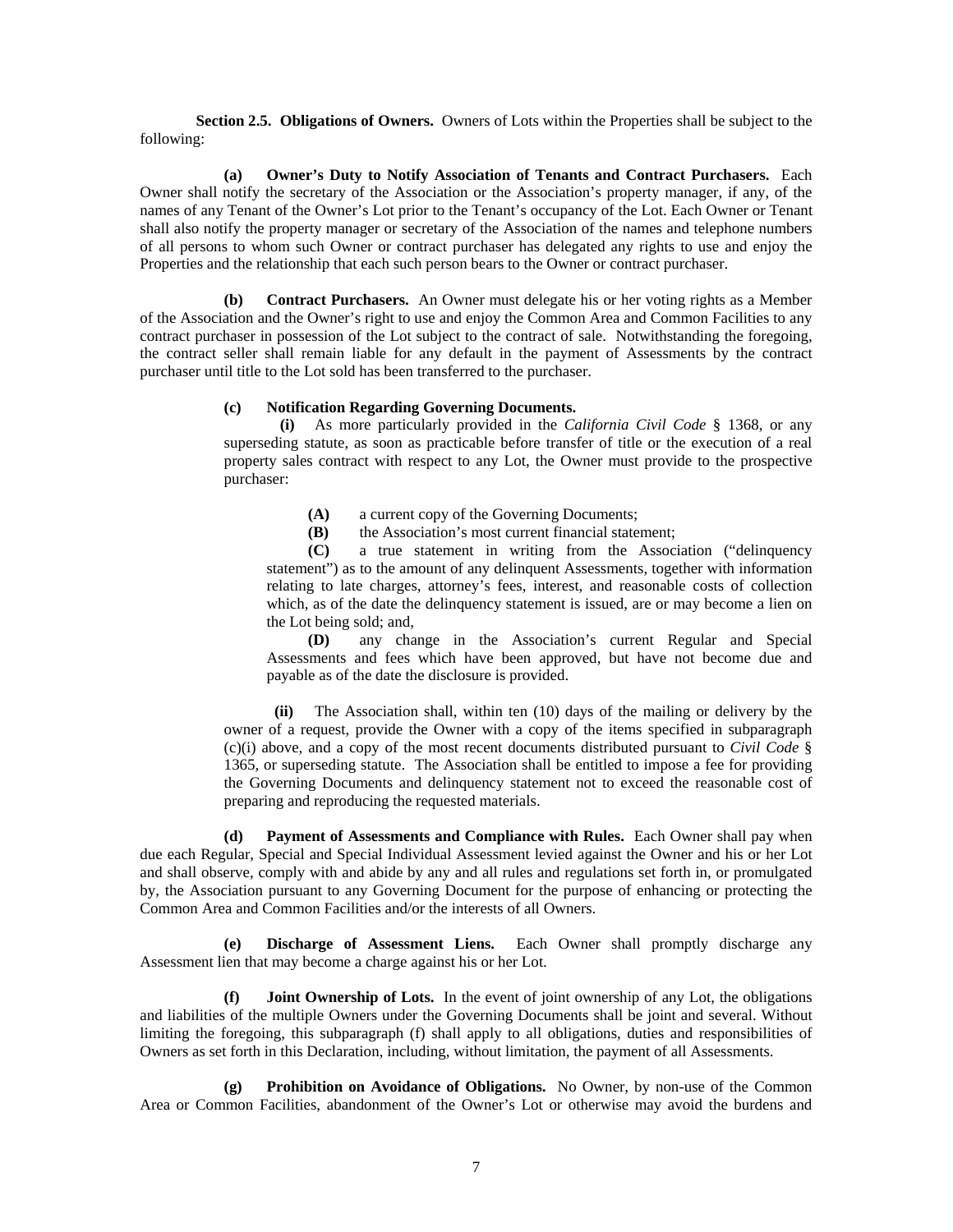obligations imposed on such Owner by the Governing Documents, including, without limitation, the payment of Assessments levied against the Owner and his or her Lot pursuant to this Declaration.

**(h) Termination of Obligations.** Upon the conveyance, sale, assignment or other transfer of a Lot to a new Owner, the transferor-Owner shall not be liable for any Assessments levied with respect to such Lot which become due after the date of recording of the deed evidencing said transfer and, upon such recording, all Association membership rights possessed by the transferor by virtue of the ownership of said Lot shall cease.

**(i) Obligation To Permit Entry by Association and Adjacent Owners.** Each Owner shall be obligated to permit the Owners of adjacent Lots or the representatives of such adjacent Owners to enter the Owner's Lot for purposes of performing installations, alterations or repairs to mechanical or electrical services, which are reasonably necessary for the use and enjoyment of his or her Lot, provided that requests for entry are made at least forty-eight (48) hours in advance and that entry is at a time convenient to the Owner whose Lot is being entered. Each Owner shall also honor the right of the Association and its agents to enter Lots as provided in Section 3.6(b) of this Declaration.

# **Section 3 Homeowners' Association**

**Section 3.1. Association Membership.** Every Owner of a Lot shall be a Member of the Association. Each Owner shall hold one membership in the Association for each Lot owned and the membership shall be appurtenant to such Lot. Ownership of a Lot or interest in it shall be the sole qualification for membership in the Association. Each Owner shall remain a Member of the Association until his or her ownership in all Lots in the Properties ceases, at which time his or her membership in the Association shall automatically cease. Persons or entities who hold an interest in a Lot merely as security for performance of an obligation are not Members until such time as the security holder comes into title to the Lot through foreclosure or deed in lieu thereof.

**Section 3.2. One Class of Membership.** The Association shall have one (1) class of membership and the rights, duties, obligations and privileges of the Members shall be as set forth in the Governing Documents.

**Section 3.3. Voting Rights of Members.** Each Member of the Association shall be entitled to one (1) vote for each Lot owned by said Member. When more than one (1) person holds an interest in any Lot, all such persons shall be Members, although in no event shall more than one (1) vote be cast with respect to any Lot. Voting rights may be temporarily suspended under those circumstances described in Section 16.

**Section 3.4. Assessments.** The Association shall have the power and obligation to establish, fix and levy Assessments against the Owners of Lots within the Properties and to enforce payment of such Assessments in accordance with Section 4 of this Declaration. Any Assessments levied by the Association on its Members shall be levied in accordance with and pursuant to the provisions of this Declaration.

**Section 3.5. Transfer of Memberships.** Membership in the Association shall not be transferred, encumbered, pledged or alienated in any way, except upon the sale or encumbrance of the Lots to which it is appurtenant and then only to the purchaser. In the case of a sale, membership passes automatically to the purchaser upon recording of a deed evidencing transfer of title to the Lot. Tenants who are delegated rights of use pursuant to Section 2.4 do not thereby become Members, although the Tenant and Members of the Tenant's family shall, at all times, be subject to the provisions of all Governing Documents. Any attempt to make a prohibited transfer is void.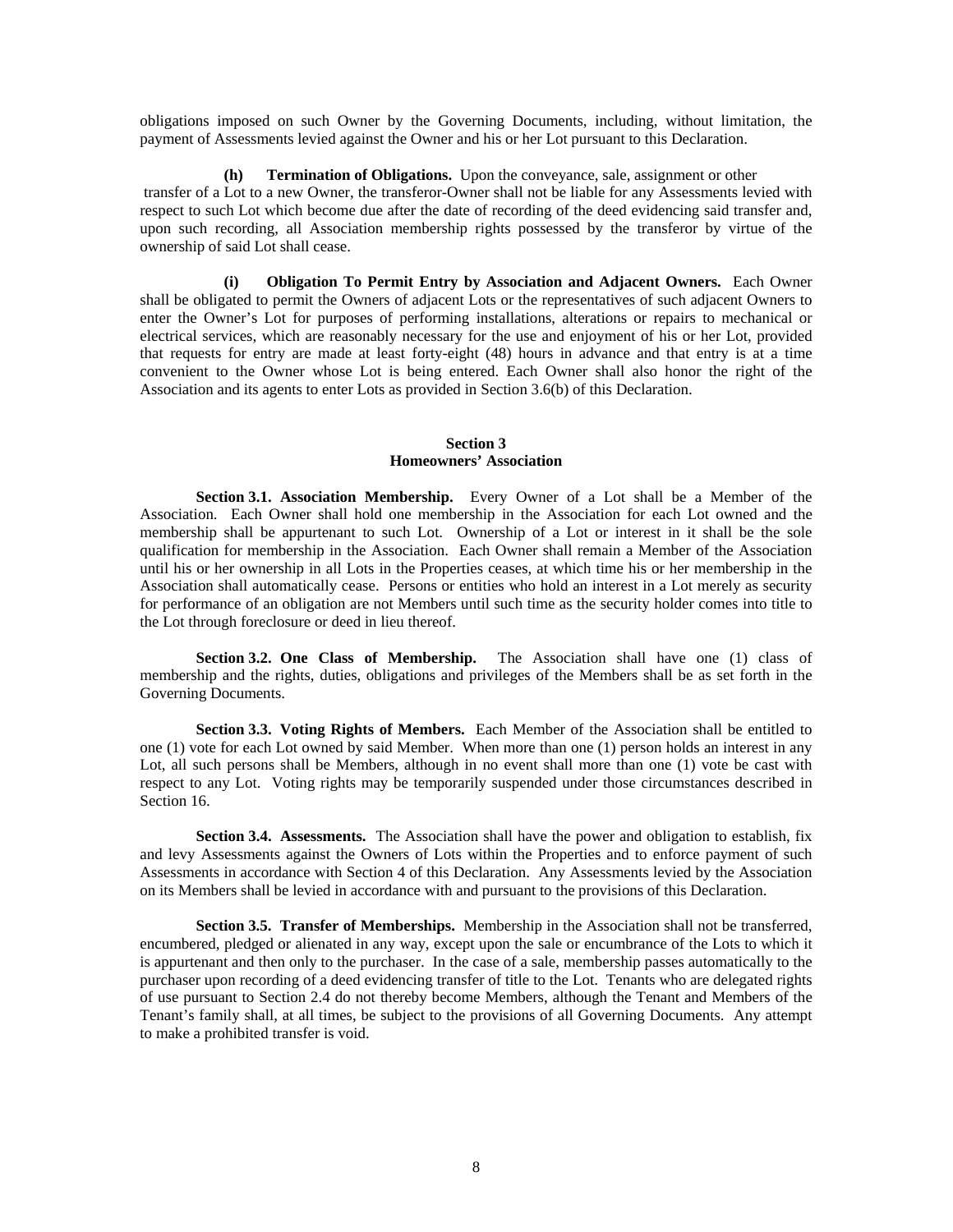#### **Section 3.6. Powers and Authority of the Association:**

**(a) Powers Generally.** The Association shall have the responsibility of managing and maintaining the Common Areas and Common Facilities and discharging the other duties and responsibilities imposed on the Association by the Governing Documents. In the discharge of such responsibilities and duties, the Association shall have all of the powers of a nonprofit mutual benefit corporation organized under the laws of the State of California in the ownership and management of its properties and the discharge of its responsibilities hereunder for the benefit of its Members, subject only to such limitations upon the exercise of such powers as are expressly set forth in the Governing Documents.

The Association and its Board of Directors shall have the power to do any and all lawful things which may be authorized, required or permitted to be done under and by virtue of the Governing Documents, and to do and perform any and all acts which may be necessary or proper for, or incidental to, the exercise of any of the express powers of the Association for the peace, health, comfort, safety or general welfare of the Owners. The specific powers of the Association and the limitations thereon shall be as set forth in Article VI of the Bylaws.

**(b) Association's Limited Right of Entry.** The Association, and/or its agents shall have the right, when necessary, to enter any Lot to perform the Association's obligations under this Declaration, including (i) obligations to enforce the architectural and land use restrictions of Section 5 (Architectural Review Committee) and Section 7 (Use of Property and Restrictions); (ii) any obligations with respect to construction, maintenance and repair of adjacent Common Areas; or (iii) to make necessary repairs and maintenance that an Owner has failed to perform which, if left undone, will create a nuisance, pose a threat to, or cause an unreasonable interference with Association property or the quiet enjoyment of any other Owner.

The Association's rights of entry under this subparagraph (b) shall be immediate in case of an emergency originating in or threatening the Lot where entry is required, or any adjoining Lots or Common Area, and the Association's work may be performed under such circumstances whether or not the Owner or his or her lessee is present. In all non-emergency situations, the Association or its agents shall furnish the Owner or his or her lessee with at least forty-eight (48) hours' written notice of its intent to enter the Lot specifying the purpose and scheduled time of such entry and shall make every reasonable effort to perform its work and schedule its entry in a manner that respects the privacy of the persons residing.

In no event shall the Association's right of entry be construed to permit the Association or its agents to enter any Residence without the Owner's prior permission.

**(c) Association as Attorney-in-Fact for Owners.** Without limiting the generality of the foregoing, the Association is hereby irrevocably appointed as the attorney-in-fact for the Owners of each and every Lot to (i) manage, control and deal with the interest of such Owners in the Common Area so as to permit the Association to fulfill all of its duties and obligations hereunder and to exercise all of its rights hereunder; (ii) deal with Properties upon their destruction or obsolescence as hereinafter provided; and (iii) deal with and handle insurance and insurance proceeds, as provided in Sections 10 and 11, and condemnation and condemnation awards, as provided in Section 12. The acceptance by any person or entity of any interest in any Lot shall constitute an appointment of the Association as the Owner's attorney-in-fact as provided above.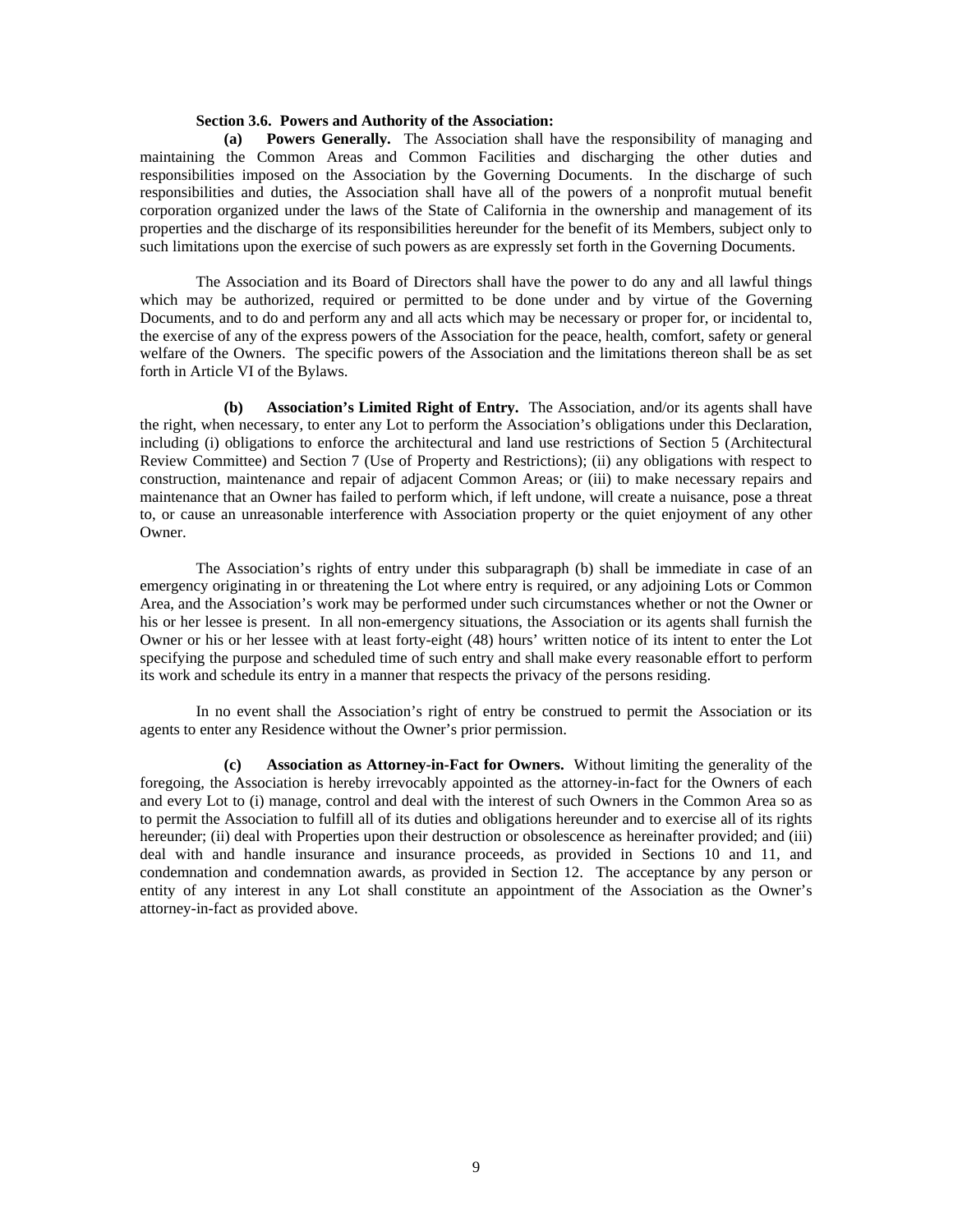# **Section 3.7. Association Rules.**

**(a) Rule-Making Power.** The Board may, from time to time and subject to the provisions of the Governing Documents, propose, enact and amend rules and regulations of general application to the Owners of Lots within the Properties. Such rules may concern, but need not be limited to (i) matters pertaining to the maintenance, repair, management and use of the Common Area and Common Facilities by Owners, their Tenants, guests and invitees, or any other person(s) who have rights of use and enjoyment of such Common Area and Common Facilities; (ii) architectural control and the rules of the ARC under Section 5; (iii) the conduct of disciplinary proceedings in accordance with Section 16; (iv) regulation of parking, pet ownership and other matters subject to regulation and restriction under Section 7; (v) collection and disposal of refuse; (vi) minimum standards for the maintenance of landscaping or other Improvements on any Lot and (vii) any other subject or matter within the jurisdiction of the Association.

Notwithstanding the foregoing grant of authority, the Association Rules shall be consistent with and shall not materially alter any provision of the other Governing Documents or the rights, preferences and privileges of Members thereunder. In the event of any material conflict between any Association Rule and any provision of the other Governing Documents, the provisions contained in the other Governing Documents shall prevail.

**(b) Distribution of Rules.** A copy of the Association Rules, as they may from time to time be adopted, amended or repealed, shall be mailed or otherwise delivered to each Owner.

**(c) Adoption and Amendment of Rules.** Association Rules may be adopted or amended from time to time by majority vote of the Board, provided, however, that no Association Rules or amendments thereto shall be adopted by the Board until at least thirty (30) days after the proposed rule or rule amendment has been (i) published by the Association or otherwise communicated to the Owners in writing and (ii) posted on Bulletin Boards within the Properties, if the Association has established such Bulletin Boards. The notice describing the proposed rule or amendment shall also set forth the date, time and location of the Board meeting at which action on the proposal is scheduled to be taken.

Any duly adopted rule or amendment to the Rules shall become effective immediately following the date of adoption thereof by the Board, or at such later dates as the Board may deem appropriate. Any duly adopted rule or amendment shall be distributed to the Owners by mail or other reasonable means.

**Section 3.8. Breach of Rules or Restrictions.** Any breach of the Association Rules or of any other Governing Document provision shall give rise to the rights and remedies set forth in Section 16.

### **Section 3.9. Limitation on Liability of Association's Directors and Officers.**

**(a) Claims Regarding Breach of Duty.** No director or officer, or other agent of the Association (collectively "Agent") shall be personally liable to any of the Association's Members, or to any other person, for any error or omission in the discharge of their duties and responsibilities or for their failure to provide any service required hereunder or under the Bylaws, provided that such Agent has, upon the basis of such information as may be possessed by the Agent, acted in good faith, in a manner that such person believes to be in the best interests of the Association and with such care, including reasonable inquiry, as a reasonable and prudent person in a like position would use under similar circumstances.

Without limiting the generality of the foregoing, this standard of care and limitation of liability shall extend to such matters as the establishment of the Association's annual financial budget, the funding of Association capital replacement and reserve accounts, repair and maintenance of Common Areas and Common Facilities and enforcement of the Governing Documents.

**(b) Other Claims Involving Tortious Acts and Property Damage.** No director or officer shall be responsible to any Owner or to any member of his or her family or any of his or her Tenants, guests, servants, employees, licensees, invitees or any other person for any loss or damage suffered by reason of theft or otherwise of any article, vehicle or other item of personal property which may be stored by such Owner or other person on any Lot or within any Residence or for any injury to or death of any person or loss or damage to the property of any person caused by fire, explosion, the elements, an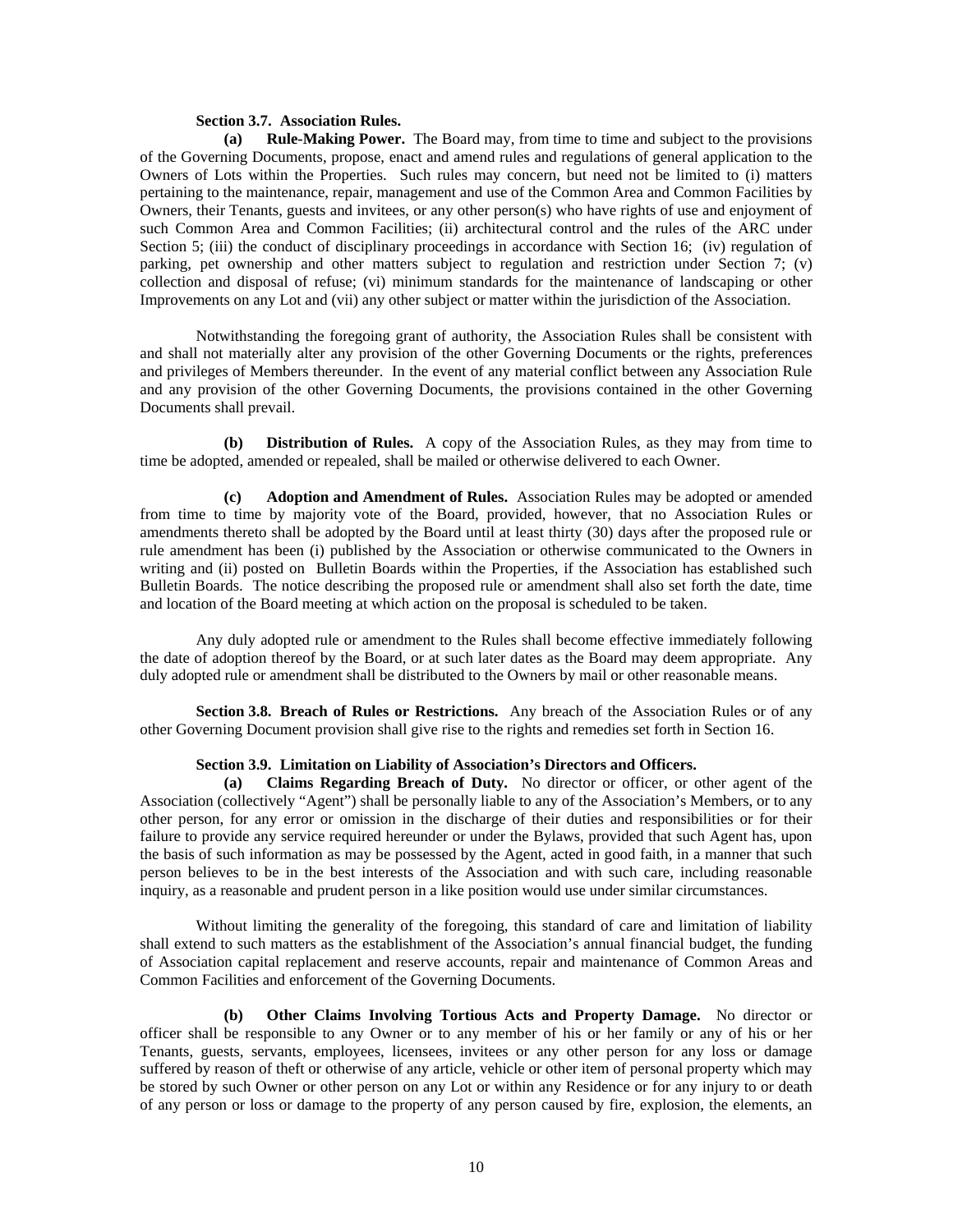act of God or any other Owner or person within the Properties, or by any other cause, unless the same is attributable to his or her own willful or wanton act or gross negligence. It is the intent of this subparagraph to provide volunteer directors and officers with protection from liability to the full extent permitted by *California Civil Code* § 1365.7, or comparable superseding statute, and to the extent this provision is inconsistent with said section, the *Civil Code* shall prevail.

# **Section 4 Assessments**

#### **Section 4.1. Assessments Generally.**

**(a) Covenant to Pay Assessments.** Each Owner of each Lot, by acceptance of a deed or other conveyance therefor (whether or not it shall be so expressed in such deed or conveyance), covenants and agrees to pay to the Association (i) Regular Assessments, (ii) Special Assessments, and (iii) Special Individual Assessments. Each such Assessment shall be established and collected as hereinafter provided.

**(b) Extent of Owner's Personal Obligation for Assessments.** All Assessments, together with late charges, interest, and reasonable costs (including reasonable attorney's fees) for the collection thereof, shall be a debt and a personal obligation of the Person who was the Owner of the Lot at the time the Assessment was levied. Each Owner who acquires title to a Lot (whether at judicial sale, trustees' sale or otherwise) shall be personally liable only for Assessments attributable to the Lot so purchased which become due and payable after the date of such sale, and shall not be personally liable for delinquent Assessments of prior Owners unless the new Owner expressly assumes the personal liability. Any unpaid Assessment of a previous Owner shall remain the debt of such previous Owner against whom assessed.

**(c) Creation of Assessment Lien.** All Assessments, together with late charges, interest, and reasonable costs (including reasonable attorney's fees) for the collection thereof, shall be a charge on the Lot and shall be a continuing lien upon the Lot against which such Assessment is made. Any lien for unpaid Assessments created pursuant to the provisions of this article may be subject to foreclosure as provided in, Section 4.9(b).

**(d) Notice of Increased Assessments.** The Association shall provide notice of any increase in Assessments by first-class mail to the Owners not less than thirty (30) nor more than sixty (60) days prior to the increase becoming due.

**(e) No Avoidance of Assessment Obligations.** No Owner may exempt himself or herself from personal liability for Assessments duly levied by the Association, nor release the Lot or other property owned by him or her from the liens and charges hereof, by waiver of the use and enjoyment of the Common Area or any facilities thereon or by abandonment or non-use of his or her Lot or any other portion of the Properties.

### **Section 4.2. Regular Assessments.**

**(a) Preparation of Annual Budget.** Not less than forty-five (45) nor more than sixty (60) days prior to the beginning of the Association's fiscal year, unless otherwise provided by law, the Board shall estimate the total amount required to fund the Association's anticipated Common Expenses for the next succeeding fiscal year (including additions to any reserve fund established to defray the costs of future repairs, replacement or additions to the Common Facilities) by preparing and distributing to all Association Members a budget satisfying the requirements of Article 10.5 of the Bylaws. If the Board fails to distribute the budget for any fiscal year within the time period provided for in this Section, the Board shall not be permitted to increase Regular Assessments for that fiscal year unless the Board first obtains the approval of Owners, constituting a quorum, casting a majority of the votes at a meeting or by written ballot of the Association conducted in accordance with the Bylaws.

**(b) Establishment of Regular Assessments.** The total annual expenses estimated in the Association's budget shall become the aggregate Regular Assessment for the next succeeding fiscal year, provided that, the Board of Directors may not impose a Regular Assessment that is more than twenty percent (20%) greater than the Regular Assessment for the Association's immediately preceding fiscal year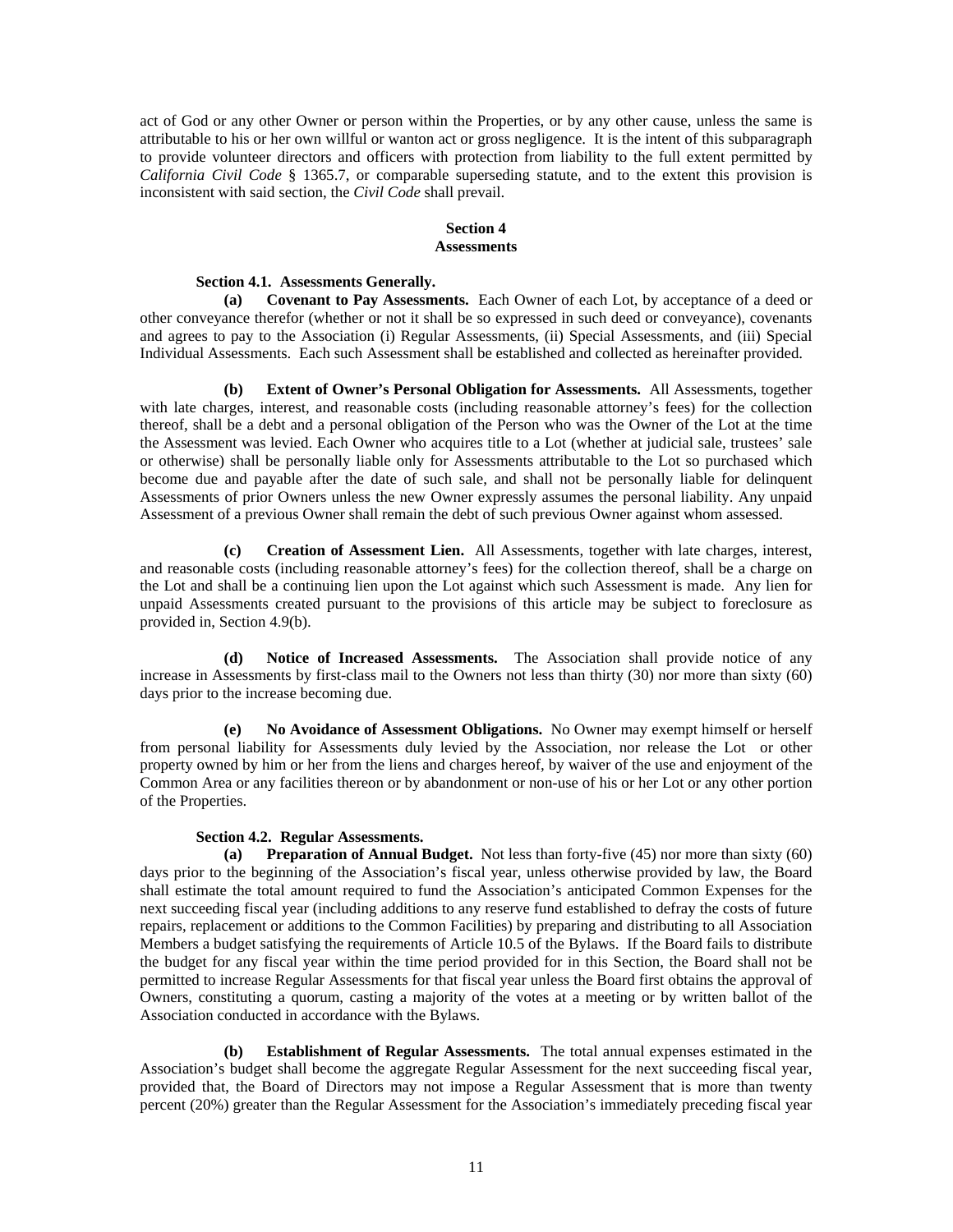without the vote or written assent of Members, constituting a quorum, casting a majority of the votes by written ballot or at a meeting of the Association, except to address "emergency situations" as defined in Section 4.2 (c), below.

**(c) Assessments to Address Emergency Situations.** The requirement of a membership vote to approve Regular Assessment increases in excess of twenty percent (20%) of the previous year's Regular Assessment shall not apply to assessment increases necessary to address emergency situations. For purposes of this subparagraph (c), an emergency situation is any of the following:

 **(i)** An extraordinary expense required by an order of a court;

**(ii)** An extraordinary expense necessary to repair or maintain the Common areas, Common Facilities or any portion of the separate interest which the Association is obligated to maintain where a threat to personal safety is discovered; or,

 **(iii)** An extraordinary expense necessary to repair or maintain the Common Areas, Common Facilities or any portion of the separate interest which the Association is obligated to maintain that could not have been reasonably foreseen by the Board in preparing and distributing the budget pursuant to subparagraph (a) above.

Provided that, prior to the imposition or collection of an assessment under this paragraph (iii), the Board shall pass a resolution containing written findings as to the necessity of the extraordinary expense involved and why the expense was not or could not have been reasonably foreseen in the budgeting process. The Board's resolution shall be distributed to the Members together with the notice of assessment.

**(d) Allocation of Regular Assessment.** The total estimated Common Expenses, determined in accordance with subparagraph (a), above, shall be allocated among, assessed against, and charged to each Owner according to the ratio of the number of Lots within the Properties owned by the assessed Owner to the total number of Lots subject to Assessments so that each Lot bears an equal share of the total Regular Assessment. For the purpose of allocating, assessing and charging Regular Assessments, a merged Lot, as evidenced by an appropriate document duly recorded in the Official Records of Lake County shall be considered as a single Lot.

**(e) Assessment Roll.** That portion of the estimated Common Expenses assessed against and charged to each Owner shall be set forth and recorded in an Assessment roll which shall be maintained and available with the records of the Association and shall be open for inspection at all reasonable times by each Owner or his or her authorized representative for any purpose reasonably related to the Owner's interest as a property Owner or as a Member of the Association. The Assessment roll (which may be maintained in the form of a computer printout) shall show for each Lot the name and address of the Owner of Record, all Regular, Special and Special Individual Assessments levied against each Owner and his or her Lot, and the amount of such Assessments which have been paid or remain unpaid. The delinquency statement required by Section 2.5(c) shall be conclusive upon the Association and the Owner of such Lot as to the amount of such indebtedness appearing on the Association's Assessment roll as of the date of such statement, in favor of all persons who rely on it in good faith.

**(f) Failure to Make Estimate.** If, for any reason, the Board of Directors fails to make an estimate of the Common Expenses for any fiscal year, then the Regular Assessment made for the preceding fiscal year, together with any Special Assessment made pursuant to Section 4.3(a)(i) for that year, shall be assessed against each Owner and his or her Lot on account of the then current fiscal year, and installment payments (as hereinafter provided) based upon such automatic Assessment shall be payable on the regular payment dates established by the Association.

**(g) Installment Payment of Assessments.** The Regular Assessment levied against each Owner and his or her Lot shall be due and payable in advance to the Association on the first day of the fiscal year or on such other date or dates as may be established from time to time by the Association's Board of Directors. Installments of Regular Assessments shall be delinquent if not paid by the fifteenth  $(15<sup>th</sup>)$  day after the due date.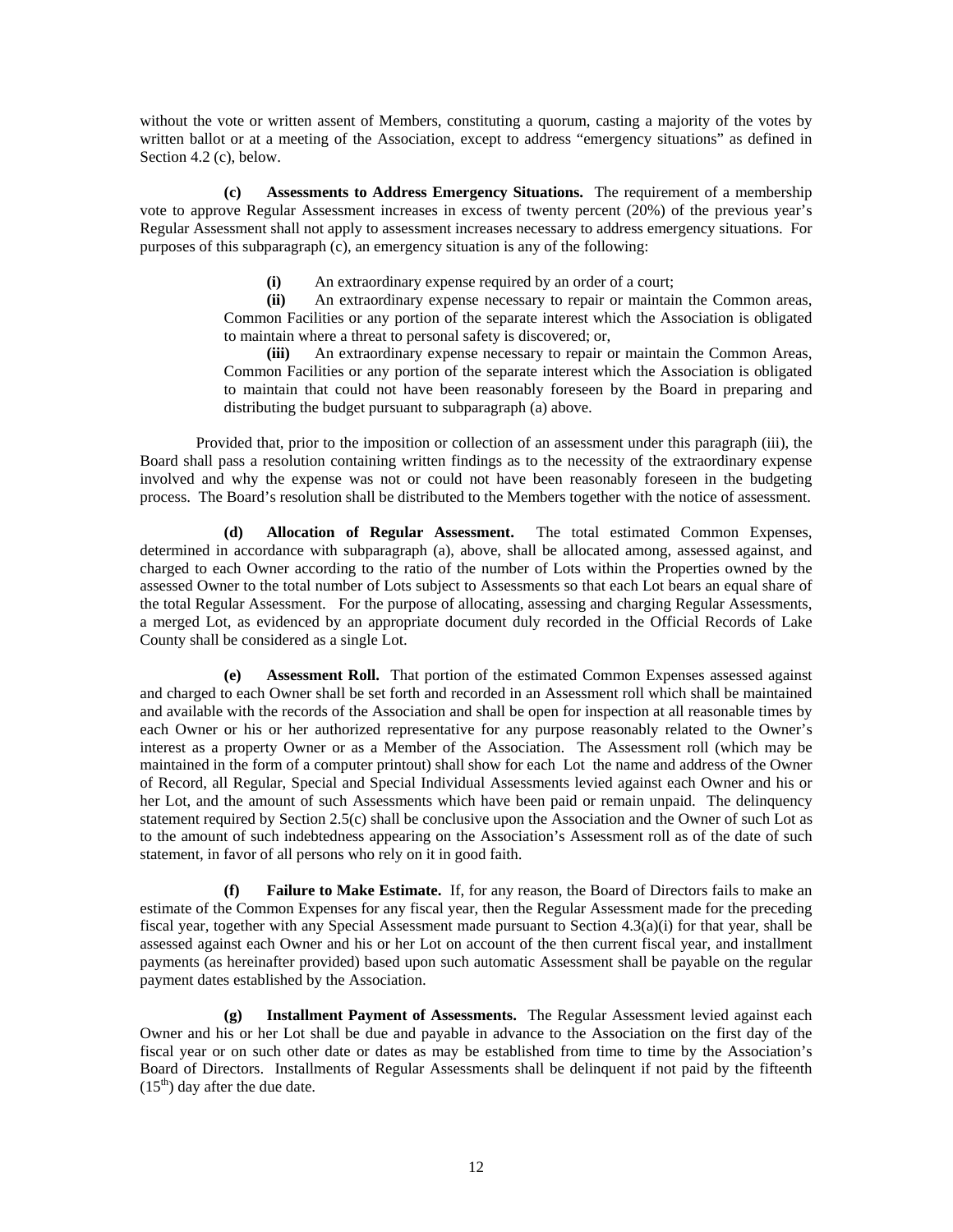#### **Section 4.3. Special Assessments.**

**(a) Purposes for Which Special Assessments May Be Levied.** Subject to the membership approval requirements set forth in subparagraph (b) below, the Board of Directors shall have the authority to levy Special Assessments against the Owners and their Lots for the following purposes:

> **(i) Regular Assessment Insufficient.** Subject to the limitations of Section 4.3(b) and except as prohibited in Section 4.2(a), if, at any time, the Regular Assessment for any fiscal year is insufficient in amount due to extraordinary expenses not contemplated in the budget prepared for said fiscal year, the Board of Directors shall levy and collect a Special Assessment, applicable to the remainder of such year only, for the purpose of defraying, in whole or in part, any deficit which the Association may incur in the performance of its duties and the discharge of its obligations hereunder.

> **(ii) Capital Improvements.** The Board may also levy Special Assessments for additional capital improvements within the Common Area (i.e., improvements not in existence on the date of this Declaration that are unrelated to repairs for damage to, or destruction of, the existing Common Facilities). The Special Assessment power conferred hereunder is not intended to diminish the Board's obligation to plan and budget for normal maintenance, and replacement repair of the Common Area or existing Common Facilities through Regular Assessments (including the funding of reasonable reserves) and to maintain adequate insurance on the Common Area and existing Common Facilities in accordance with Section 10.

**(b) Special Assessments Requiring Membership Approval.** No Special Assessments, which in the aggregate exceed five percent (5%) of the budgeted gross expenses of the Association for the fiscal year in which the Special Assessment(s) is levied; shall be made without the vote or written assent of Members, constituting a quorum, casting a majority of the votes by written ballot or at a meeting of the Association, provided that membership approval shall not be required for any Special Assessment levied to address "emergency situations" as defined in Section 4.2(c).

**(c) Allocation and Payment of Special Assessments.** When levied by the Board or approved by the Members as provided above, the Special Assessment shall be divided among, assessed against and charged to each Owner and his or her Lot in the same manner prescribed for the allocation of Regular Assessments pursuant to Section 4.2(d). The Special Assessment so levied shall be recorded on the Association's Assessment roll and notice thereof shall be mailed to each Owner.

Special Assessments for purposes described in Section  $4.3(a)(i)$  shall be due as a separate debt of the Owner and a lien against his or her Lot, and shall be payable to the Association in a lump sum within thirty (30) days after the mailing of such notice or within such extended period as the Board shall determine to be appropriate under the circumstances giving rise to the Special Assessment.

### **Section 4.4. Special Individual Assessments.**

**(a) Circumstances Giving Rise to Special Individual Assessments.** In addition to the Special Assessments levied against all Owners in accordance with Section 4.3 above, the Board of Directors may impose Special Individual Assessments against an Owner in any of the circumstances described in subparagraphs (i) through (iii) below, provided that no Special Individual Assessments may be imposed against an Owner until the Owner has been afforded the notice and hearing rights to which the Owner is entitled pursuant to Section 16.6(e), and, if appropriate, has been given a reasonable opportunity to comply voluntarily with the Association's Governing Documents. Subject to the foregoing, the acts and circumstances giving rise to liability for Special Individual Assessments include the following:

> **(i) Damage to Common Area or Common Facilities.** In the event that any damage to, or destruction of, any portion of the Common Area or the Common Facilities, including any portion of the Lot which the Association is obligated to repair and maintain is caused by the willful misconduct or negligent act or omission of any Owner, any member of his or her family, or any of his or her Tenants, guests, servants, employees, licensees or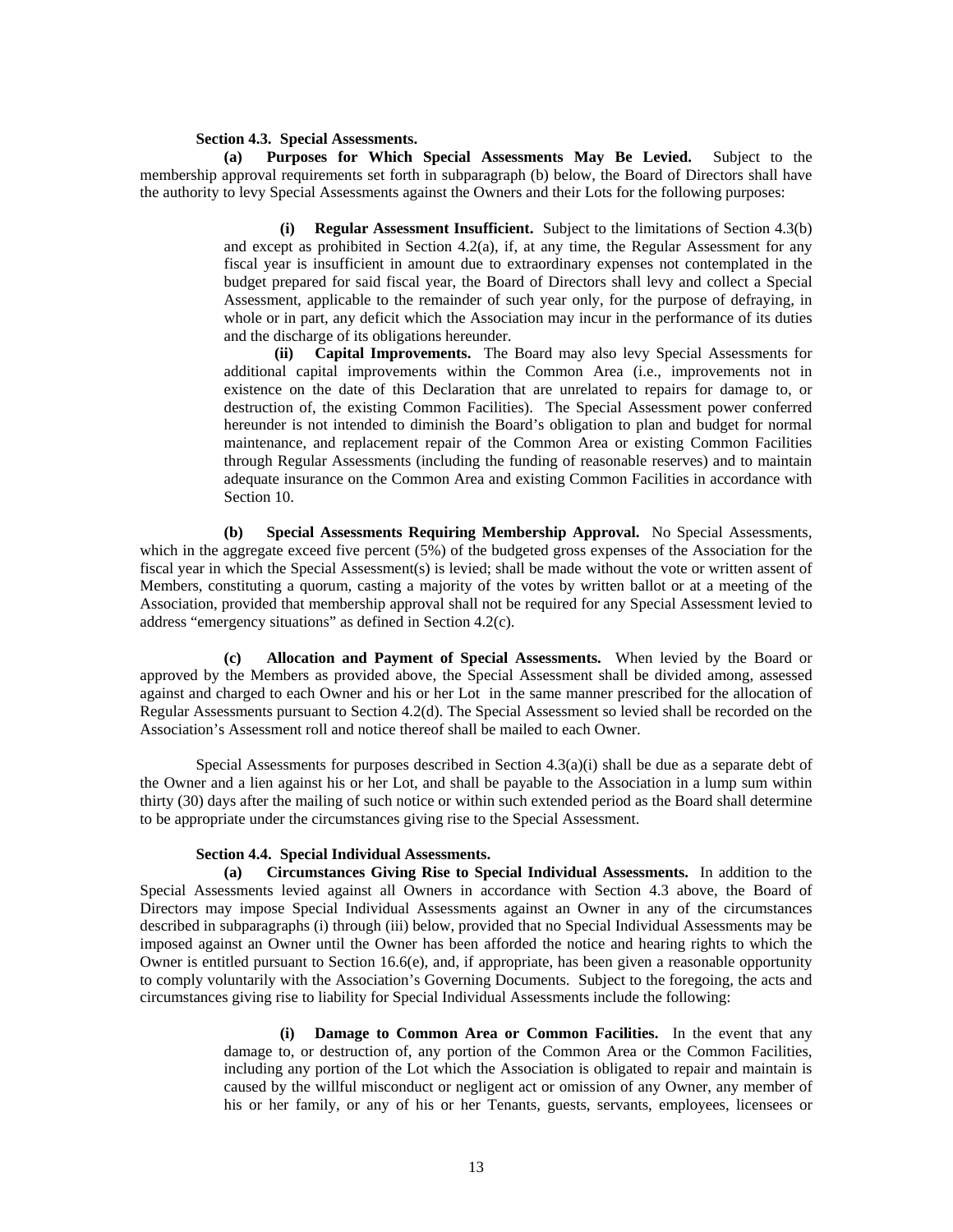invitees, the Board shall cause the same to be repaired or replaced, and all costs and expenses incurred in connection therewith shall be assessed and charged solely to and against such Owner as a Special Individual Assessment.

 **(ii) Expenses Incurred in Gaining Member Compliance.** In the event that the Association incurs any costs or expenses, to accomplish:

 **(A)** the payment of delinquent Assessments;

 **( B)** any repair maintenance or replacement to any portion of the Properties that the Owner is responsible to maintain under the Governing Documents but has failed to undertake or complete in a timely fashion; or

 **(C)** to otherwise bring the Owner and/or his or her Lot into compliance with any provision of the Governing Documents, the amount incurred by the Association (including reasonable fines and penalties duly imposed hereunder, title company fees, accounting fees, management fees, court costs and reasonable attorney's fees) shall be assessed and charged solely to and against such Owner as a Special Individual Assessment.

**(iii) Required Maintenance on Lots.** As more particularly provided in Section 3.6(b) (and without limiting the generality of that subparagraph), if any Lot is maintained so as to become a nuisance, fire or safety hazard for any reason, including without limitation, the accumulation of trash, junk automobiles, or improper weed or vegetation control, the Association shall have the right to enter said Lot, correct the offensive or hazardous condition and recover the cost of such action through imposition of a Special Individual Assessment against the offending Owner.

**(b) Levy of Special Individual Assessment and Payment.** Once a Special Individual Assessment has been levied against an Owner, such Special Individual Assessment shall be recorded on the Association's Assessment roll, notice thereof shall be mailed to the affected Owner and the Special Individual Assessment shall thereafter be due as a separate debt of the Owner payable in full to the Association within thirty (30) days after the mailing of notice of the Assessment.

**(c)** Special Individual Assessments imposed by the Associations Board of Directors other than those related to delinquent Assessments or specified in subsections (a)(i) and (ii), shall not be enforceable through foreclosure, but the same may be recovered by the Association through other legal processes. Special Individual Assessments may be recorded in the official records of Lake County as a lien and/or a Notice of Non-Compliance against the Owner's Lot. Special Individual Assessments relating to delinquent assessments shall be subject to imposition of a lien and enforceable through foreclosure or sale under a power of sale for failure of an Owner to pay such Assessment, all as more particularly provided in Section 4.9 or specified in subsections (a)(i) and (ii).

### **Section 4.5. Purpose and Reasonableness of Assessments.**

**(a) Purpose.** Each Assessment made in accordance with the provisions of this Declaration is hereby declared and agreed to be for use exclusively (a) to promote the recreation, health, safety and welfare of individuals residing within the Properties; (b) to promote the enjoyment and use of the Properties by the Owners and their families, Tenants, invitees, licensees, guests and employees; and (c) to provide for the repair, maintenance, replacement and protection of the Common Area and Common Facilities.

**(b) Reasonable.** Each and every Assessment levied hereunder is further declared and agreed to be a reasonable Assessment, and to constitute a separate, distinct and personal obligation (with respect to which a separate lien may be created hereby) of the Owner of the Lot against which the Assessment is imposed that shall be binding on the Owner's heirs, successors and assigns, provided that the personal obligation of each Owner for delinquent Assessments shall not pass to the Owner's successors in title unless expressly assumed by them.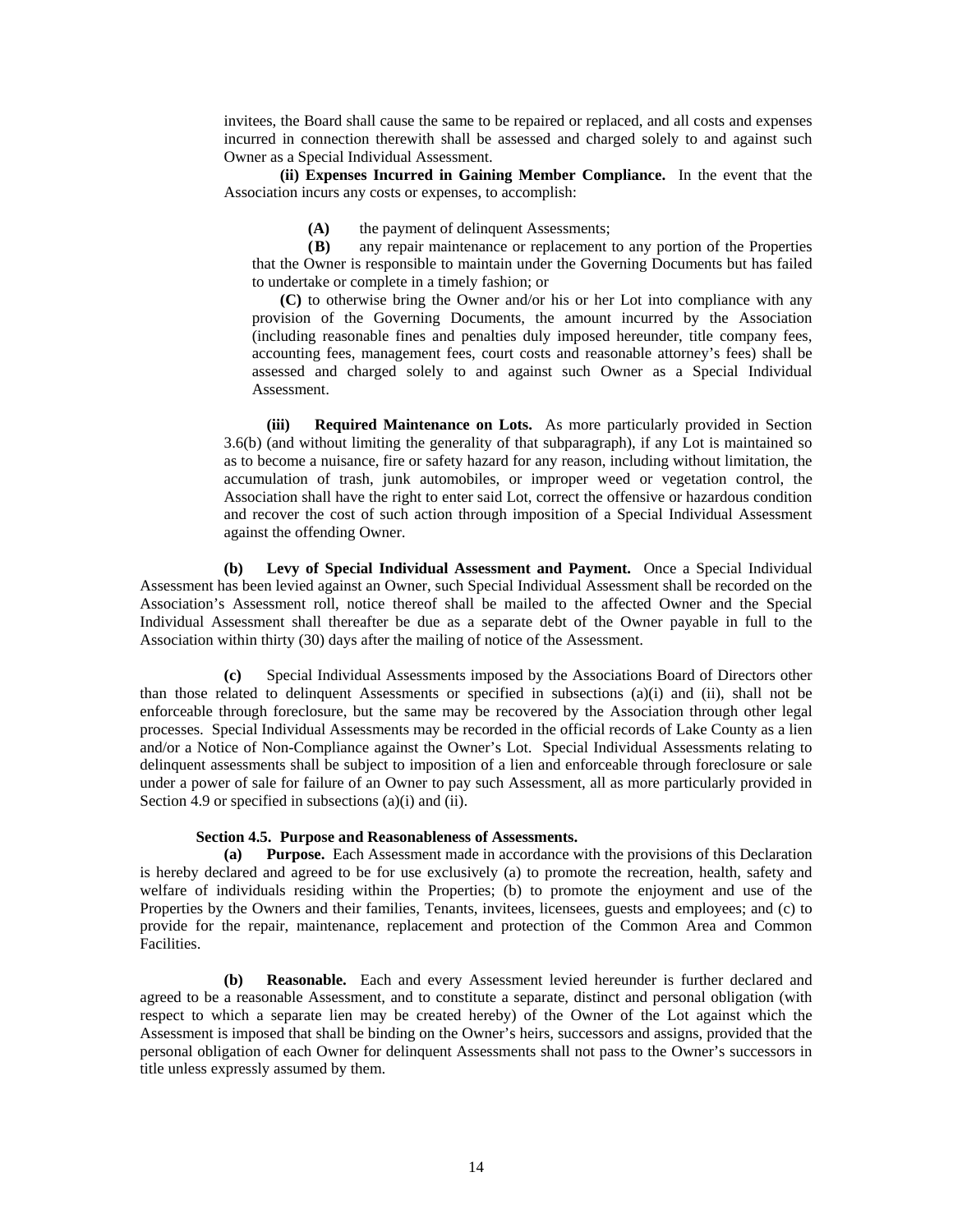**Section 4.6. Exemption of Certain Property from Assessments.** The following real property subject to this Declaration shall, unless devoted to use as a residential dwelling, be exempt from the Assessments and the lien thereof provided herein:

- **(a)** Any portion of the Properties dedicated and accepted by a local public authority;
- **(b)** The Common Area and Common Facilities; and,
- **(c)** Any Lot owned by the Association.

**Section 4.7. Obtaining Member Approval.** In the event that Member approval is required in connection with any increase or imposition of Assessments pursuant to Sections 4.2 and 4.3, approval of the requisite percentage of the Members shall be solicited either by written ballot conducted in accordance with *Corporations Code* § 7513 (or any comparable superseding statute), or at a meeting of the Members called for that purpose, duly noticed in accordance with the Bylaws. The quorum required for such membership action shall be a majority of the Members.

### **Section 4.8. Maintenance of Assessment Funds:**

**(a) Bank Accounts.** All sums received or collected by the Association from Assessments, together with any interest or late charges thereon, shall be promptly deposited in one or more insured checking, savings or money market accounts in a bank or savings and loan association selected by the Board of Directors which has offices located with the County of Lake. In addition, the Board shall be entitled to make prudent investment of reserve funds in insured certificates of deposit, money market funds or similar investments consistent with the investment standards normally observed by trustees.

The Board, and such officers or agents of the Association as the Board shall designate, shall have exclusive control of said account(s) and investments and shall be responsible to the Owners for the maintenance at all times of accurate records thereof. The withdrawal of funds from Association accounts shall be subject to the minimum signature requirements imposed by *California Civil Code* § 1365.5 and the Bylaws.

**(b) Commingling of Funds.** To preclude a multiplicity of bank accounts, the proceeds of all Assessments may be Commingled in one or more accounts and need not be deposited in separate accounts so long as the separate accounting records described herein are maintained. Any interest received on such deposits shall be credited proportionately to the balances of the various Assessment fund accounts maintained on the books of the Association as provided in subparagraph (c), below.

**(c) Separate Accounting.** Except as provided below, the proceeds of each Assessment shall be used only for the purpose for which such Assessment was made, and such funds shall be received and held in trust by the Association for such purpose. Notwithstanding the foregoing, the Board, in its discretion, may make appropriate adjustments among the various line items in the Board's approved general operating budget if the Board determines that it is prudent and in the best interest of the Association and its Members to make such adjustments. If the proceeds of any Special Assessment exceed the amount required to accomplish the purpose for which such Assessment was levied, such surplus may, in the Board's discretion, be returned proportionately to the contributors thereof, reallocated among the Association's reserve accounts if any such account is, in the Board's opinion, under funded or credited proportionately on account of the Owners' future Regular Assessment obligations.

For purposes of accounting, but without requiring any physical segregation of assets, the Association shall maintain a separate accounting of all funds received by it in payment of each Assessment and of all disbursements made therefrom, provided that receipts and disbursements of Special Assessments made pursuant to Section 4.3(a)(i) shall be accounted for together with the receipts and disbursements of Regular Assessments; and separate liability accounts shall be maintained for each capital improvement for which reserve funds for replacement are allocated.

Unless the Association is exempt from federal or state taxes, all sums allocated to capital replacement funds shall be accounted for as contributions to the capital of the Association and as trust funds segregated from the regular income of the Association or in any other manner authorized by law or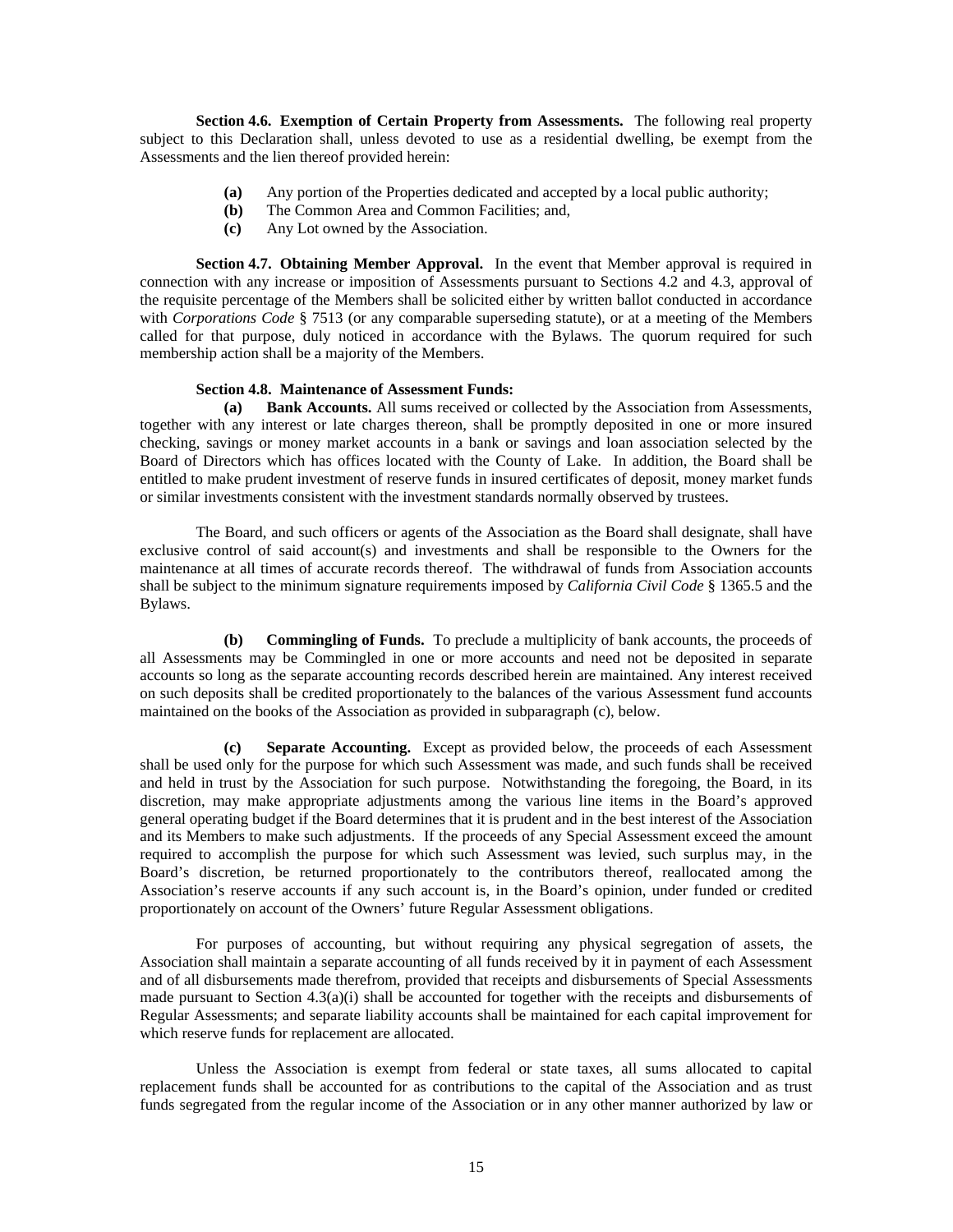regulations of the Internal Revenue Service and the California Franchise Tax Board that will prevent such funds from being taxed as income of the Association.

# **Section 4.9. Collection of Assessments; Enforcement of Liens.**

**(a) Delinquent Assessments.** If any lump sum payment of a Regular Assessment or installment payment of any Special Assessment or Special Individual Assessment assessed to any Owner is not paid within fifteen (15) days after the same becomes due, such payment shall be delinquent and the amount thereof shall bear interest at the maximum rate allowed by law from and after the due date until the same is paid. In addition to the accrual of interest, the Board of Directors is authorized and empowered to promulgate a schedule of reasonable late charges for any delinquent Assessments, subject to the limitations imposed by *California Civil Code* §§ 1366 and 1366.1 or comparable superseding statutes.

### **(b) Effect of Nonpayment of Assessments.**

**(i) Creation and Imposition of a Lien for Delinquent Assessments.** As more particularly provided in *California Civil Code* § 1367 or comparable superseding statute, the amount of any delinquent Regular or Special, or Special Individual Assessment, together with any late charges, interest and costs (including reasonable attorney's fees) attributable thereto or incurred in the collection thereof, shall become a lien upon the Lot of the Owner so assessed only when the Association causes to be recorded in the Office of the County Recorder of the County, a Notice of Delinquent Assessment executed by an authorized representative of the Association, setting forth:

**(A)** The amount of the delinquent Assessment(s) and other sums duly imposed pursuant to Section 4 and *California Civil Code* § 1366;

**(B)** A legally sufficient description of the Owner's Lot against which the Assessments and other sums are levied;

- **(C)** The name of the Owner of Record of such Lot;
- **(D)** The name and address of the Association; and

**(E)** The name and address of the trustee authorized by the Association to enforce the lien by sale... lien for Special Individual Assessments shall be subject to the limitations imposed by Section 4.4(c).

 **(ii) Remedies Available to the Association to Collect Assessments.** The Association may initiate a legal action against the Owner personally obligated to pay the delinquent Assessment, foreclose its lien against the Owner's Lot or both and may accept a deed in lieu of foreclosure. Foreclosure by the Association of its lien may be by judicial foreclosure or by nonjudicial foreclosure by the trustee designated in the Notice of Delinquent Assessment or by a trustee substituted pursuant to *California Civil Code* § 2934a. Any sale of a Lot by a trustee acting pursuant to this Section 4.9 shall be conducted in accordance with *California Civil Code* commencing at § 2924 and applicable to the exercise of powers of sale in Mortgages or deeds of trust.

**(iii) Actions for Money Judgment.** The Association, in its name but acting for and on behalf of all other Owners, may initiate legal action, in addition to any other remedy provided herein, or by law, to recover a money judgment or judgments for unpaid Assessments, costs and attorney's fees without foreclosure or waiver of the lien securing same.

**Section 4.10. Transfer of Lot by Sale or Foreclosure.** Except as otherwise provided herein, the sale or transfer of any Lot shall not affect any Assessment lien duly recorded with respect to such Lot prior to the sale or transfer. However, the sale or transfer of any Lot pursuant to the foreclosure of any First Mortgage whenever recorded or other Mortgage or lien recorded prior to the Association's Assessment Lien (collectively "prior encumbrance") shall extinguish the lien of such Assessments as to payments which become due and payable prior to such sale or transfer. No sale or transfer of a Lot as the result of foreclosure, exercise of a power of sale or otherwise shall relieve the new Owner of such Lot, whether it be the former beneficiary of the First Mortgage or other prior encumbrance or a third party from liability for any Assessments thereafter becoming due or from the lien thereof.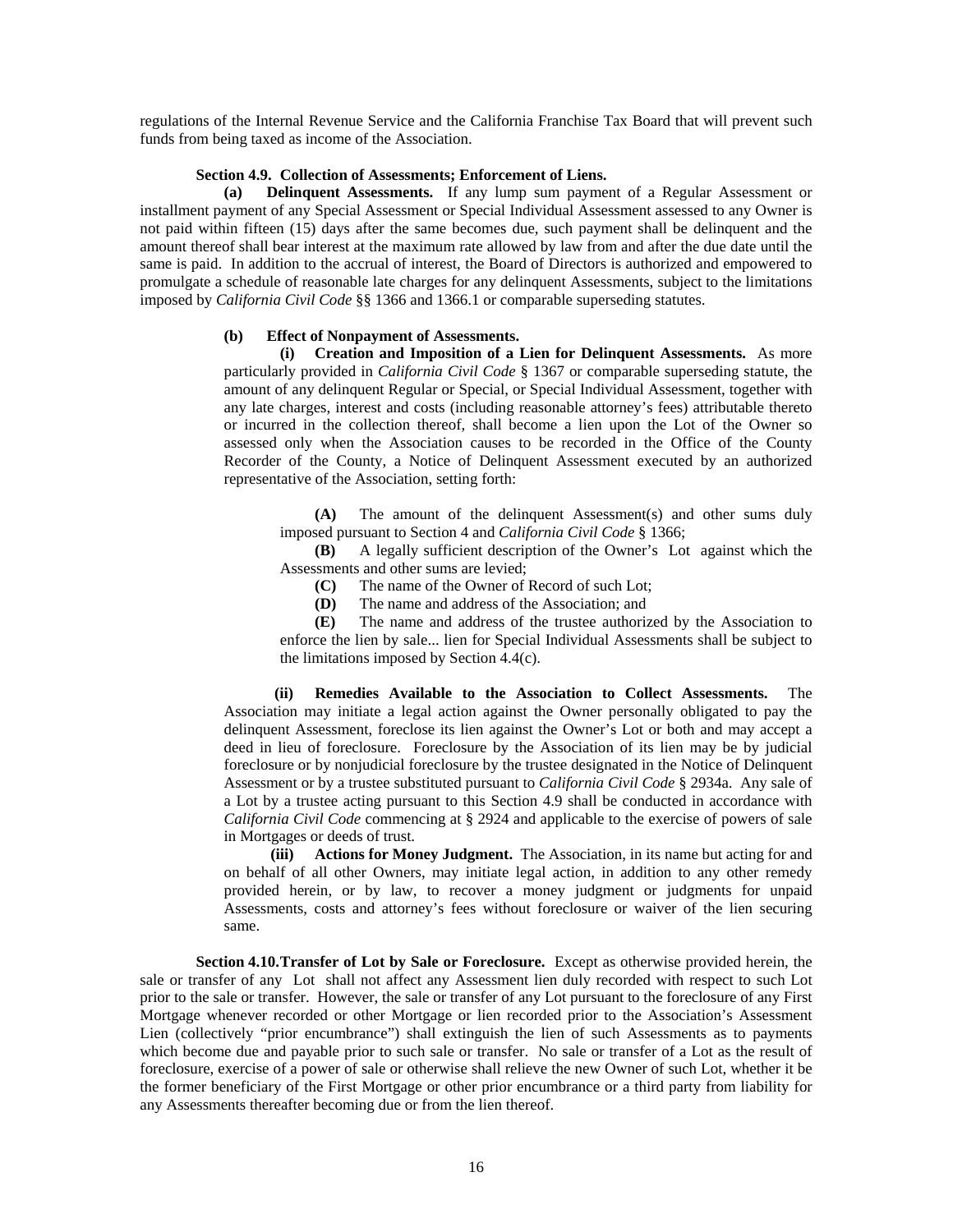Where the First Mortgagee or other purchaser of a Lot obtains title as a result of foreclosure of any such First Mortgage or other prior encumbrance or exercise of a power of sale contained therein, the person acquiring title, and his or her successors and assigns, shall not be solely liable for the Assessments chargeable to such Lot which became due prior to the acquisition of title, unless otherwise allowed by law. Such unpaid Assessments shall be deemed to be Common Expenses collectible from the Owners of all of the Lots, including such acquirer, his or her successors and assigns. Furthermore, foreclosure shall not affect the Association's right to maintain an action for the collection of delinquent Assessments against the foreclosed party personally.

**Section 4.11. Priorities.** When a Notice of Delinquent Assessment has been recorded, such notice shall constitute a lien on the Lot prior and superior to all other liens or encumbrances recorded subsequent thereto, except (a) all taxes, bonds, Assessments and other levies which, by law, would be superior thereto, and (b) the lien or charge of any First Mortgage of record made in good faith and for value, provided that such subordination shall apply only to the Assessments which have become due and payable prior to the transfer of such property pursuant to the exercise of a power of sale or a judicial foreclosure involving a default under such First Mortgage or deed of trust, or other prior encumbrance.

**Section 4.12. Unallocated Taxes.** In the event that any taxes are assessed against the Common Area, or the personal property of the Association, rather than being assessed to the Lots, such taxes shall be included in the Regular Assessments imposed pursuant to Section 4.2 and, if necessary, a Special Assessment may be levied against the Lots in an amount equal to such taxes to be paid in two (2) installments, thirty (30) days prior to the due date of each tax installment.

**Section 4.13. Assignment of Rents.** Each Owner does hereby presently assign to the Association, absolutely and regardless of possession of the property, all rents and other monies now due or hereafter to become due under any lease or agreement or otherwise for the use or occupation of any or all parts of any Lot owned by the Owner, now existing or hereafter made for the purpose of collecting all Assessments due the Association pursuant to this Declaration which are in default. The Association hereby confers on each Owner the authority to collect and retain the rents and other monies derived from any such lease or agreement as they become due and payable, provided that the Association at its sole discretion, may revoke such authority at any time, upon written notice to the Owner of a default in the payment of any Assessment due hereunder. Upon revocation of such authority the Association may, pursuant to court order or by court-appointed receiver, collect and retain such monies, whether past due and unpaid or current. The Association's rights under this Section 4.13 shall be subordinate to the rights of any First Mortgagee.

**Section 4.14. Waiver of Exemptions.** Each Owner, to the extent permitted by law, waives, to the extent of any liens created pursuant to this Section 4, the benefit of any homestead or exemption law of California in effect at the time any Assessment or installment thereof becomes delinquent or any lien is imposed against the Owner's Lot.

# **Section 5 Architectural Review Committee**

**Section 5.1. Appointment of Architectural Review Committee.** The Board of Directors may act as an ARC or may appoint an ARC composed of three (3) members. Members of the ARC shall serve for a term of three (3) years subject to the Board's power to remove any Committee member and to appoint successors. Terms shall be staggered so that no more than one (1) term expires each year. In the event of the death or resignation of any member of the ARC, a successor shall be appointed by the Board. The members of the ARC shall not be entitled to any compensation for services performed pursuant hereto.

**Section 5.2. Duties of Committee.** It shall be the duty of the ARC to consider and act upon the proposals and plans submitted to it pursuant to this Declaration, to adopt Architectural Rules pursuant to this Section 5, to perform other duties delegated to it by the Board of Directors and to carry out all other duties imposed upon it by this Declaration.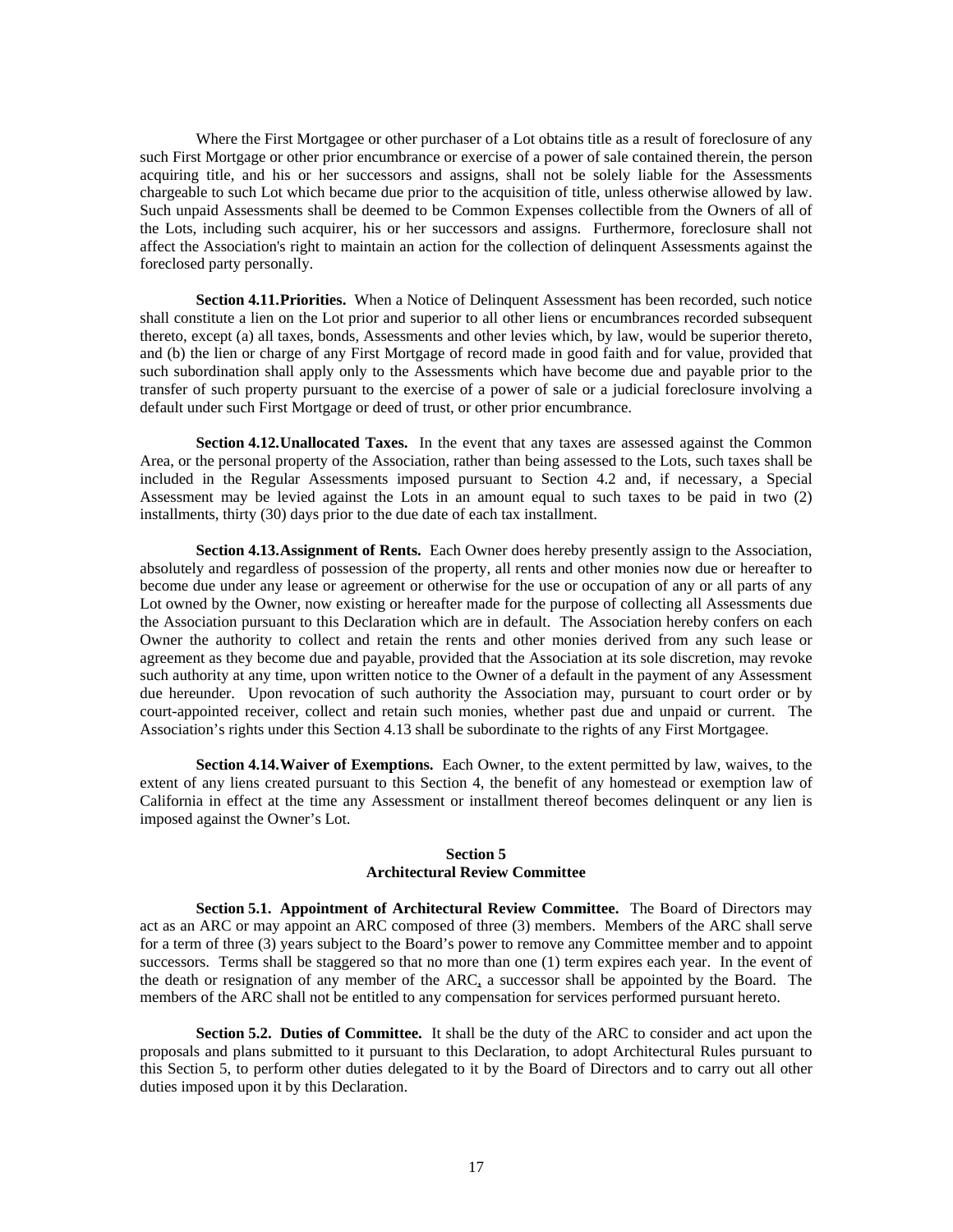**Section 5.3. Improvements in General.** Except as otherwise provided in the Architectural Rules, no "Improvement" (as defined in Section 1.18) of any kind shall be commenced, erected or maintained within the Properties, nor shall any exterior addition to or change or alteration be made in or to any Lot until the plans and specifications (application) showing the nature, color, kind, shape, height (including front, side and rear elevations), materials, and location of the same shall have been submitted to and approved in writing by the Association's ARC as to quality of workmanship and materials, harmony of external design and location in relation to surrounding structures, setback lines, topography and finish grade elevation.

**Section 5.4. Submission of Plans.** A written application for approval of plans and specifications for any proposed Improvement shall be submitted to the ARC along with two sets of the plans and specifications for the Improvement by personal delivery or certified mail to the Manager or the chairman of the ARC.

# **Section 5.5. Basis for Approval of Improvements.**

**(a) Original Application.** When an Application for a proposed Improvement is submitted to the ARC for review, the ARC shall grant the requested approval only if the Committee, in its discretion, finds that all of the following provisions have been satisfied:

> **(i)** The Owner has complied with those provisions of this Declaration and the Association and Architectural Rules pertaining to the content and procedures for submittal of plans and specifications;

- **(ii)** The Owner's plans and specifications;
	- **(A)** Conform to this Declaration and to the Architectural Rules in effect at the time such plans are submitted to the ARC;
	- **(B)** Will result in the construction of an Improvement that is in harmony with the external design of other structures and/or landscaping within the Properties; and
	- **(C)** Will not interfere with the reasonable enjoyment of any other Owner of his or her property; and

**(iii)** The proposed Improvement(s), if approved, will otherwise be consistent with the architectural and aesthetic standards prevailing within the Properties and with the overall plan and scheme of development and the purposes of this Declaration.

**(b) No Modification to Approved Plans.** Once a proposed Improvement has been duly approved by the ARC, no material modifications shall be made in the approved plans and specifications therefore and no subsequent alteration, relocation, addition or modification shall be made to the work of Improvement, as approved, without a separate submittal to, and review and approval by, the ARC. In the event that it comes to the knowledge and attention of the Association, its-ARC, or the agents or employees of either that a work of Improvement, or any modification thereof, is proceeding without proper approval, the Association shall be entitled to exercise the enforcement remedies specified in Section 5.8, including, without limitation, ordering an immediate cessation and abatement of all aspects of the work of Improvement until such time as proper ARC review and approval is obtained.

**(c) ARC Discretion.** The ARC shall be entitled to determine that a proposed Improvement or component thereof is unacceptable when proposed on a particular Lot, even if the same or a similar improvement or component has previously been approved for use at another location within the Properties if factors such as drainage, topography or visibility from roads, Common areas or other Lots or prior adverse experience with the product or components used in construction of the Improvement, design of the Improvement or its use at other locations within the Properties mitigate against erection of the Improvement or use of a particular component thereof on the Lot involved in the Owner's submittal. It is expressly agreed that the Committee shall be entitled to make subjective judgments and to consider the aesthetics of a proposal when considering an Owner's request so long as the committee acts reasonably and in good faith.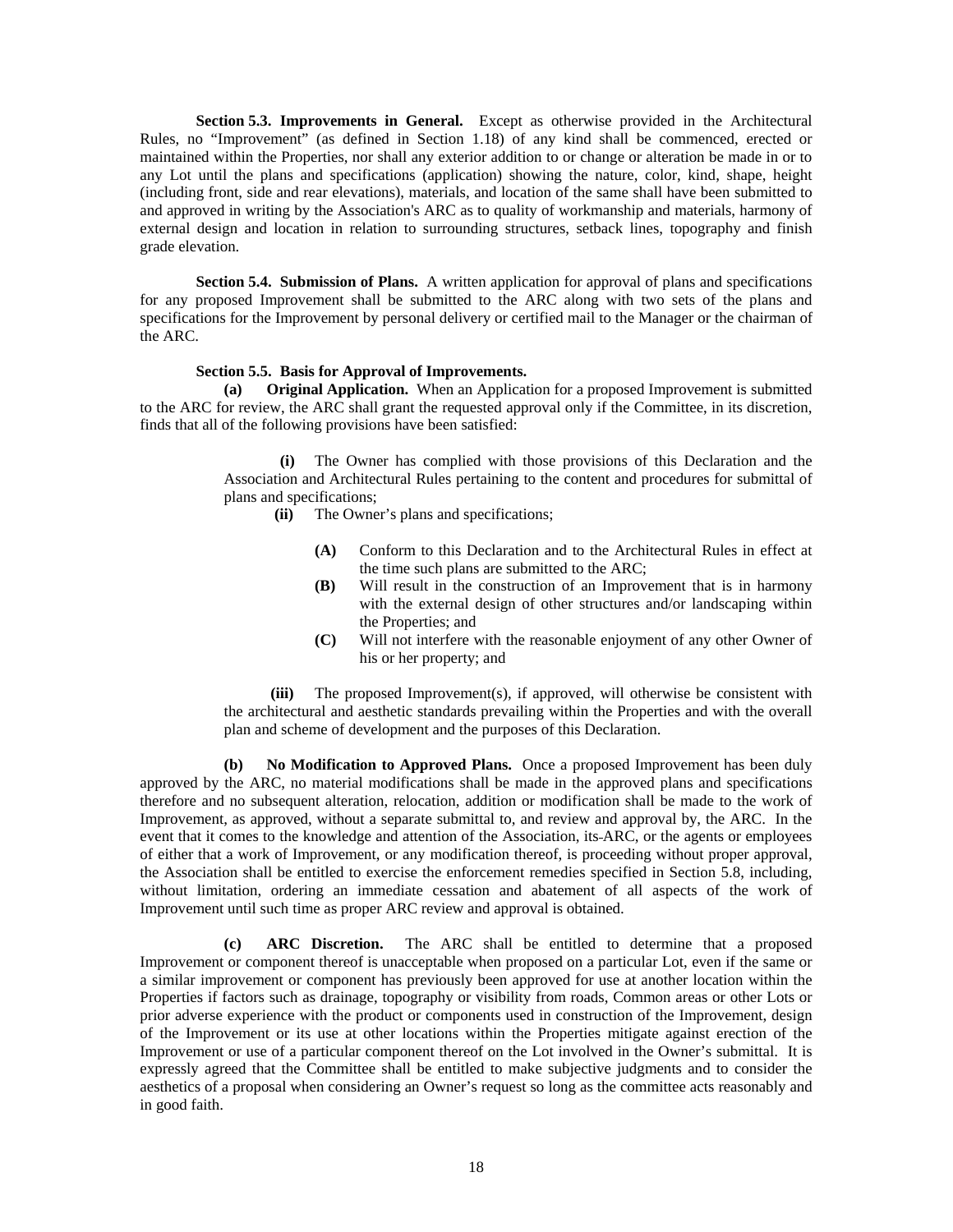In approving a request for construction of an Improvement, the ARC may condition approval upon the adoption of modifications in the plans and specifications or observance of restrictions as to location, noise abatement, color or materials modifications or similar mitigating conditions. The ARC shall return one set of such plans to the applicant, with notification of any modification, and written notice of approval, conditional approval, or disapproval.

**Section 5.6. Decision.** Any decision by the ARC regarding an application for approval of an improvement shall be in writing.

**(a) Notice.** Notice of any decision of the ARC regarding an application for approval of an improvement shall be given to the Owner on whose behalf the application was made in accordance with Section 17.

**(b) Time.** In the event the ARC fails to approve or disapprove such request within thirty (30) days after said plans and specifications have been submitted to it, the application shall be deemed denied. Under such circumstances, the written application, including plans and specifications, may be resubmitted to the ARC. If the ARC fails to approve or disapprove such resubmitted application within thirty (30) days of its resubmittal, the request shall be deemed approved. The ARC shall notify the applicant within twenty-one (21) days of receipt by the ARC of the application if the application is not complete. The notice shall identify the items necessary to complete the application.

### **Section 5.7. Meetings.**

**(a) Generally.** The ARC shall meet from time to time as necessary to properly perform its duties hereunder. The vote or written consent of a majority of the ARC members shall constitute the action of the ARC and the ARC shall keep and maintain a written record of all actions taken. The Owner shall be entitled to appear at any meeting of the ARC at which the Owner's proposal has been scheduled for consideration or reconsideration. The Owner shall be entitled to be heard on the matter and may be accompanied by his or her architect, engineer and/or contractor. Other Owners whose properties may be affected by the proposed Improvement in terms of the structural integrity of any adjoining Residence, view or solar access of the applicant's or any adjacent Lot, noise or other consideration shall also be entitled to attend the meeting.

**(b) Notice.** Reasonable notice of the time, place and proposed agenda for ARC meetings shall be communicated before the date of the meeting to any Owner whose application is scheduled to be heard. If the proposed Improvement will be visible from any neighboring Lot or involves any entry into or modification of a roof or wall shared by an adjacent Residence, the Owners of the other affected Residences shall be notified promptly of the Owner submittal and shall be furnished with notice of an ARC meeting where the application is scheduled to be heard.

**Section 5.8. Enforcement.** In the event that it comes to the knowledge and attention of the Association, its ACC, or the agents or employees of either that an Improvement, or any modification thereof, is proceeding, or has been completed, without proper approval, the Association shall be entitled to exercise enforcement remedies specified in Section 16, including, without limitation, ordering an immediate cessation and abatement of all aspects of the work of Improvement until such time as proper ARC review and approval is obtained.

**Section 5.9. Architectural Rules.** The ARC may, subject to review and approval by the Board of Directors, from time to time adopt, amend and repeal rules and regulations to be known as "Architectural Rules". Said rules shall interpret and implement the provisions of this Declaration by setting forth the standards and procedures for the review and approval of proposed Improvements and guidelines for architectural design, placement of any work of Improvement or color schemes, exterior finishes and materials and similar features which are recommended for use within the Properties, provided that said rules shall not be in derogation of the minimum standards required by this Declaration. In the event of any conflict between the Architectural Rules and this Declaration, the Declaration shall prevail.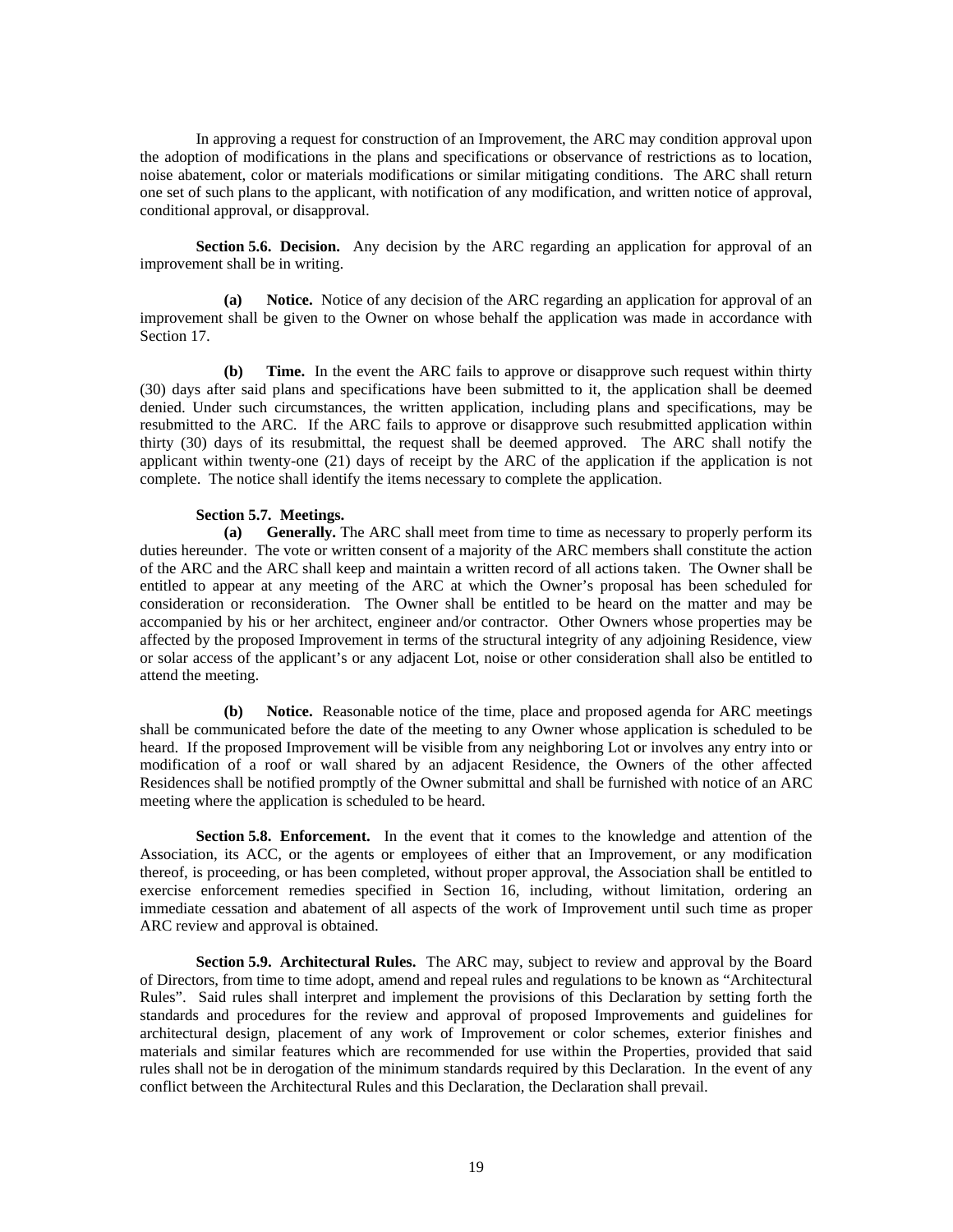#### **Section 5.10. Failure to Commence or Complete Work.**

**(a) Commencement.** Upon receipt of approval of an Improvement from the ARC the Owner shall, as soon as practicable, satisfy all conditions thereof and diligently proceed with the commencement of construction and excavation, if required, pursuant to said approval. In all cases, work on an Improvement project shall commence within a time to be determined by the ARC but in no event more than one-hundred eighty (180) days from the date notice of such approval is mailed to the Owner. If the Owner fails to comply with this paragraph, any approval given pursuant to this Section 5 shall be deemed revoked unless the ARC, upon written request of the Owner prior to the expiration of the initial onehundred eighty (180) days, extends the time for commencement or completion. No such extension shall be granted except upon a finding by the ARC that there has been no change in the circumstances upon which the original approval was granted and that the Owner has a bona fide intention and ability to complete the Improvement project within the time specified in the extension request.

**(b) Completion.** Unless the Owner has been granted an extension of time to complete the project by the ARC, construction, reconstruction, refinishing or alteration of any such Improvement must be complete within a time to be determined by the ARC, but in no event more than one (1) year after approval of the Improvement by the ARC. If the Owner fails to comply with this section, the Association shall proceed pursuant to Section 5.8 as though the failure to complete the Improvement was a noncompliance with approved plans.

**(c) Exception.** An Owner shall not be considered to have failed to comply with the time requirements to commence and/or complete work on the improvement to the extent and for so long as such completion is rendered impossible or would result in great hardship to the Owner because of strikes, fires, national emergencies, natural calamities or other supervening forces beyond the control of the Owner or his or her agents.

**Section 5.11. Inspection of Work by ARC.** Inspection of the work relating to any approved Improvement and correction of defects therein shall proceed as follows:

**(a)** During the course of construction, representatives of the ARC shall have the right to inspect the job site to confirm that the Improvement project is proceeding in accordance with the approved plans and specifications.

**(b)** Upon the completion of any work of Improvements for which ARC approval is required under this Section 5, the Owner shall give the ARC a written notice of completion.

**(c)** Within thirty (30) days thereafter, the ARC, or its duly authorized representative, shall inspect the Improvement to determine whether it was constructed, reconstructed, altered or refinished in substantial compliance with the approval plans. If the ARC finds that the Improvement was not erected, constructed or installed in substantial compliance with the Owner's approved plans, then within thirty (30) days after receipt of the Owner's written Notice of Completion the ARC shall give the Owner a written notice of noncompliance detailing those aspects of the Improvement project that must be modified, completed or corrected. If the violation or nonconforming work is not corrected, the Association shall have the enforcement rights and remedies set forth in Section 5.8.

**(d)** If for any reason the ARC fails to notify the Owner of any noncompliance within sixty (60) days of receipt of the Owner's notice of completion, the Improvement shall be deemed to have been constructed in accordance with the approved plans for the project, unless it can be demonstrated that the Owner knew of the noncompliance and intentionally mislead the ARC with respect thereto.

**Section 5.12. Variances.** The Board shall be entitled to allow reasonable variances with respect to Section 6 or any restrictions specified in Section 7 in order to overcome practical difficulties, avoid unnecessary expense or prevent unnecessary hardships, provided that the following conditions are met:

**(a)** If the requested variance will necessitate deviation from, or modification of a property use restriction that would otherwise apply under this Declaration, the Board must conduct a hearing on the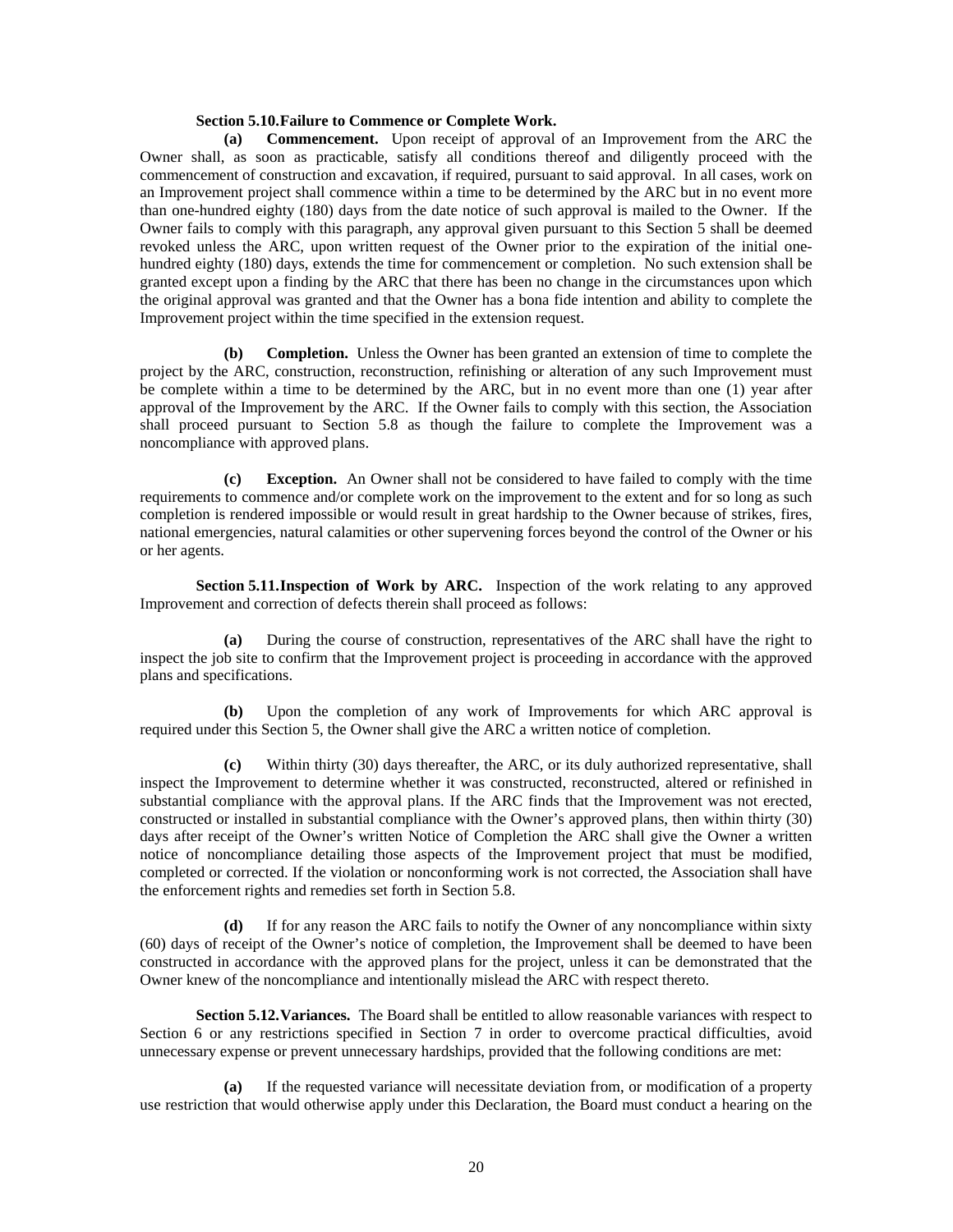proposed variance after giving at least ten (10) days' prior written notice to all Owners of Lots within one hundred (100) feet of the property for which the variance applies. The Owners receiving notice of the proposed variance shall have thirty (30) days in which to submit to the Board written comments or objections with respect to the variance. No decision shall be made with respect to the proposed variance until the thirty (30) day comment period has expired; and

**(b)** The Board must make a good faith determination that:

**(i)** The requested variance does not constitute a material deviation from the overall plan and scheme of development within the Properties or from any restriction contained herein or that the proposal allows the objectives of the violated requirement(s) to be substantially achieved despite noncompliance; or,

**(ii)** The variance relates to a requirement hereunder that it is unnecessary or burdensome under the circumstances; or

**(iii)** The variance, if granted, will not result in a material detriment or create an unreasonable nuisance with respect to any other Lot or Common Area within the properties.

#### **Section 6 Minimum Construction Standards**

Unless a variance is requested from, and granted by, the ARC in accordance with Section 5.12, Improvements shall conform to the following minimum construction standards:

**Section 6.1. Licensed Contractor.** Improvements requiring a contractor's license shall be constructed by a contractor licensed under the laws of the State of California.

**Section 6.2. Approval by ARC.** No building, fence, wall, landscaping, or other structure or Improvement shall be erected, altered or placed on any Lot until building plans, specifications and a plot plan showing the location of structures and/or other improvements on the Lots have been submitted to and approved by the ARC as described in Section 5.

**Section 6.3. Colors and Exterior Finishes.** No reflective finishes (other than glass) shall be used on exterior surfaces (other than surfaces of hardware fixtures), including but without limitation, the exterior surfaces of any of the following: roofs, all projections above the roofs, retaining walls, doors, trim, fences, pipes, equipment, mailboxes and newspaper tubes. No exterior finishes shall be used without prior approval of the ARC; except that no prior approval shall be required to repaint the exterior of any Residence using the same color existing of the Residence at the time of repainting.

**Section 6.4. Roofing Materials.** No flat roofs or rock material shall be permitted. The roofing materials shall consist of one of the following materials: composition shingles, or tile. Any other type of roofing material must be submitted for review and approval by the ARC.

**Section 6.5. Drainage.** No Owner shall do any work, construct any Improvement, place any landscaping or suffer the existence of any condition whatsoever which shall alter or interfere with the drainage pattern for the Owner's or any adjacent Lots or parcels or Common Area.

**Section 6.6. Patios, Walkways and Driveways.** All driveways, patio, and walks materials shall be architecturally compatible to the design of the main structure.

**Section 6.7. Water Systems and Pools.** No individual water system, or swimming pool shall be permitted on any Lot unless such system is designed, located and constructed in accordance with the requirements, standards and recommendations of the appropriate public health authority and the ARC. Approval of such systems shall also be obtained, if required, by any responsible governmental agency.

**Section 6.8. Garages.** Each Residence shall have at least a two-car attached garage or carport. Garages for detached single family Residences shall not exceed facilities for more than three (3) cars and garages for Duplex Lots shall not exceed facilities for more than two (2) cars for each attached Residence.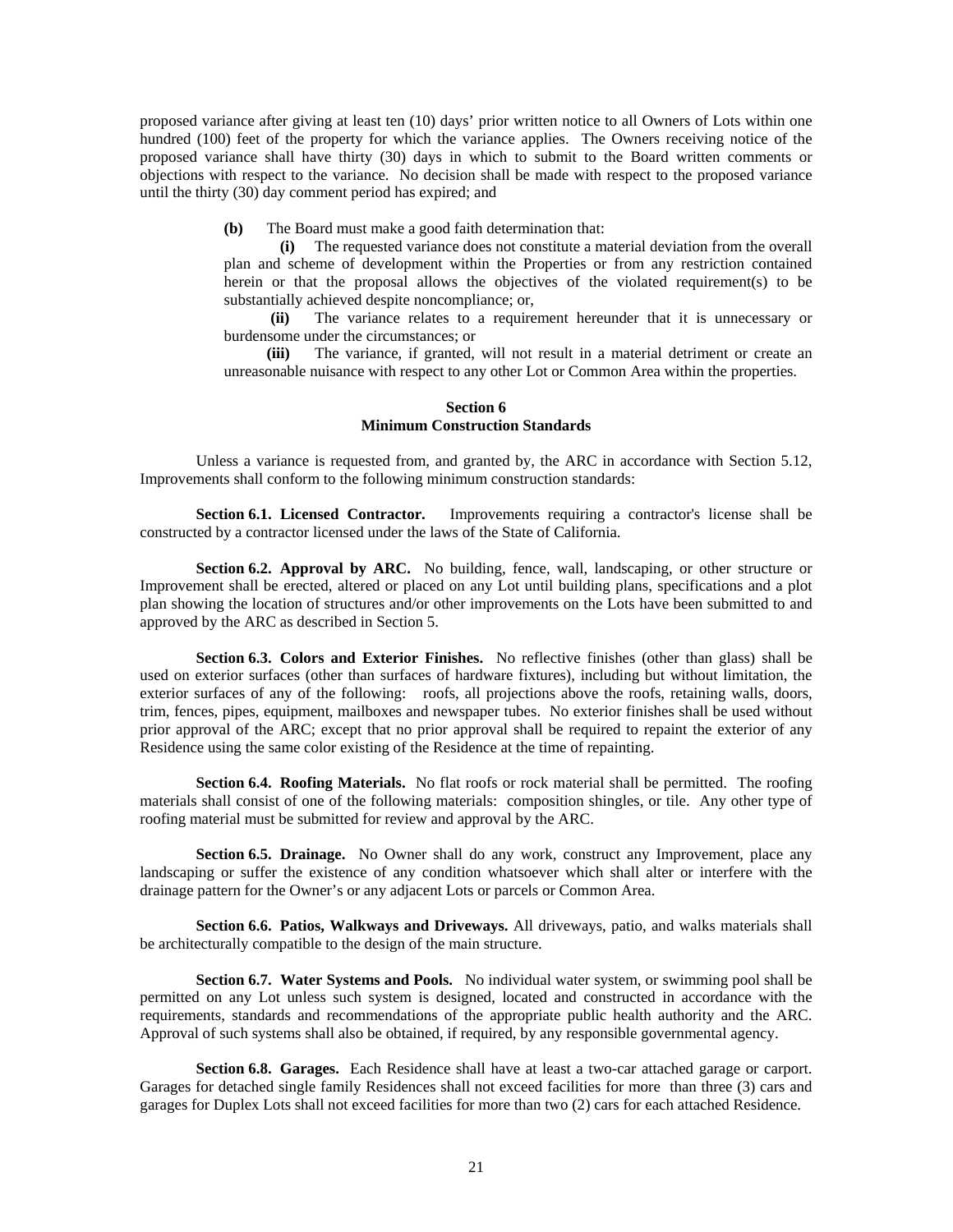**Section 6.9. Fences.** All screening and fencing must be approved by the ARC and must be designed to conform to the design of the proposed or existing Residence. All screening and fencing must be maintained in a good sound structural manner, so as not to have a shabby or unkempt appearance. Screening and fencing must be so designed as to face its most attractive side toward the street or toward any neighboring vacant Lots or Common Area. No fence, wall or coping ("Fence") shall exceed a height of six (6) feet measured from the adjoining ground surface inside the Fence. Boundary planting along side and rear lot lines, except trees with single trunks, shall not be permitted to grow higher than eight (8) feet.

**Section 6.10. Landscaping.** As noted in Section 5, landscaping is a matter which is subject to review and regulation by the ARC.

Landscaping shall include lawns, shrubs, trees and flowers. The use of artificial materials such as plastic plants or flowers or artificial turf, shall be disapproved by the Committee, although nothing contained herein shall prohibit the use of large decorative natural rocks as a landscape element or the use of limited gravel and/or bark in flower beds between or under substantial vegetation.

**Section 6.11. Minimum Building Size**. Every Residence constructed on any Lot shall have not less than twelve hundred (1200) square feet of fully enclosed floor area devoted to living purposes (exclusive of roofed or unroofed porches, terraces, garages, carports and other buildings) without prior approval of the Board.

All Residences shall be limited to one (1) story in height. The Committee shall have the authority to establish regulations as to height and size requirements for all other types of buildings and structures, including fences, walls, copings, etc.

**Section 6.12. Building Set-Backs.** All buildings or other structures permitted to be constructed on a lot shall be set back from the sides of such lot by a distance which is at least equal to ten percent (10%) of the length of the total front boundary of the lot. Front and rear set-backs shall be no less than twenty (20) feet from the front or rear boundary line of the lot. In the event of any conflict between these set-back requirements and any greater set-backs required by appropriate governmental agencies, such other requirements shall prevail.

# **Section 7 Use of Properties and Restrictions**

In addition to the restrictions established by law or Association Rules promulgated by the Board of Directors (consistent with this Declaration), the following restrictions are hereby imposed upon the use of Lots, Common Areas and other parcels within the Properties.

**Section 7.1. Residential Use.** The use of the Lots within the Properties is hereby restricted to Single Family Residential Use, as defined in Section 1.32. In no event shall a Residence be occupied by more individuals than permitted by applicable zoning laws or governmental regulations. An Owner is permitted to lease or rent his or her Lot subject to the provisions of Section 2.4 ("Delegation of Use") of this Declaration.

**Section 7.2 Merging of Lots** An Owner may merge up to and including three(3) Lots to create a single Lot in the Project. In no case may an owner merge more than three(3) Lots.

**Section 7.3. Conveyance of Lots.** Each Lot shall be conveyed as a separately designated and legally described fee simple estate subject to this Declaration. All Lots and the Residences and other Improvements erected or placed thereon, shall at all times be maintained in such a manner as to prevent their becoming unsightly.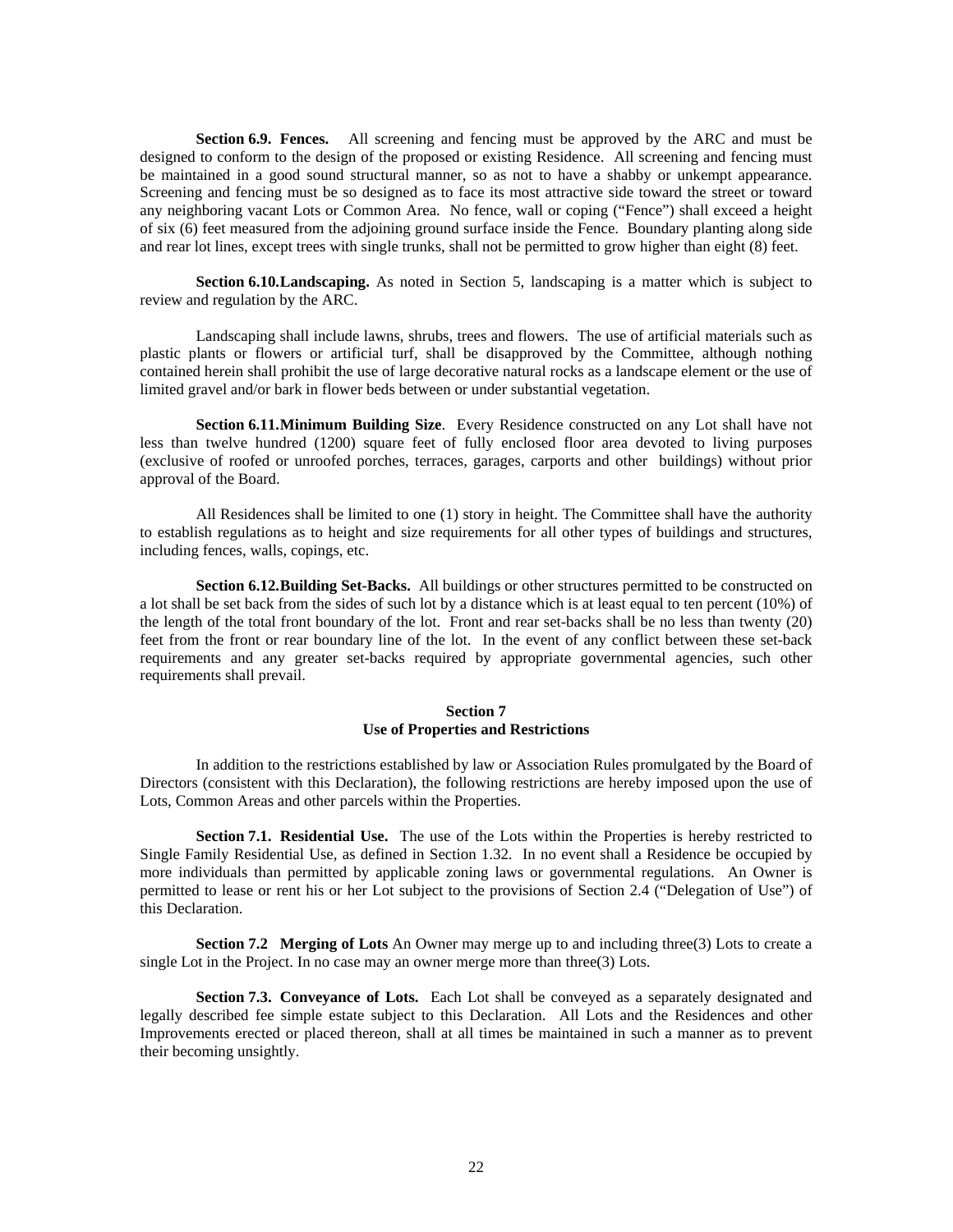**Section 7.4. Improvements.** No Owner shall at his or her expense or otherwise make any alterations or modifications to the exterior of the buildings, fences or railings containing the Owner's Residence without the prior written consent of the ARC. Furthermore, no alterations to the exterior of the Residence or the Lot surrounding any Residence shall be made by any Owner without the prior written consent of the ARC. Under no circumstances shall any Owner undertake any activity or work with respect to the Owner's Residence that will impair the structural soundness or integrity of another Residence or impair any easement or hereditament, or do any act or allow any condition to exist in or around the Owner's Residence or Lot which will adversely affect any other Residence or its occupants.

**Section 7.5. Common Areas.** The Common Areas shall be preserved as open space and used for storage of water, recreational purposes and other purposes incidental and ancillary to the use of Lots. Such use shall be limited to the private use for aesthetic and recreational purposes by the Association's Members, their Tenants, families and guests, subject to the provisions of the Governing Documents. No Improvement, excavation or work which in any way alters any Common Area or Common Facility from its natural or existing state shall be made or done except by the Association and then only in strict compliance with the provisions of this Declaration.

Each Owner shall be liable to the remaining Owners for any damage to the Common Area and Common Facilities or the Recreation Area that may be sustained by reason of the negligence of that Owner, that Owner's family members, contract purchasers, Tenants, guests, or invitees, but only to the extent that any such damage is not covered by casualty insurance in favor of the Association.

Each Owner, by acceptance of his or her deed, agrees personally and for family members, contract purchasers, Tenants, guests, and invitees, to indemnify the Association and each and every other Owner, and to hold the Association and such Owner(s) harmless from, and to defend them against, any claim of any person for personal injury or property damage occurring within the Lot of that particular Owner, except to the extent (i) that such injury or damage is covered by liability insurance in favor of the Association or other Owner; (ii) the injury or damage occurred by reason of the willful or negligent act or omission of the Association or other Owner; or (iii) does not increase the cost of such insurance.

**Section 7.6. Prohibition of Noxious or Offensive Activities.** No illegal, noxious or offensive activities shall be carried out or conducted upon or affecting any Common Area nor shall anything be done within or near the Properties which is or could become an unreasonable annoyance or nuisance to neighboring property Owners. Without limiting the foregoing, no Owner shall permit noise, including but not limited to barking dogs, audio amplifier systems, television systems, motor vehicles, power tools, or the operation of excessively noisy air conditioners or other appliances, to emanate from an Owner's Lot or from activities within or near the Common Area, which would unreasonably disturb any other Owner's or Tenant's enjoyment of his or her Lot or the Common Area.

**Section 7.7. Household Pets.** The following restrictions regarding the care and maintenance of pets within the Properties shall be observed by each Owner and resident:

**(a)** A reasonable number of household pets (dogs and cats) and a reasonable number of pets in cages or aquariums may be kept within an Owner's Lot so long as the same are not kept, bred or maintained for commercial purposes. No insects, reptiles, livestock, poultry or any other animals of any kind shall be kept, bred or raised within any Lot.

**(b)** Dogs shall be allowed on Common Area only when they are leashed and are otherwise under the supervision and restraint of their Owners. The Board may adopt Rules limiting or excluding dogs from specific Common Areas.

**(c)** No household pet shall be left chained or otherwise tethered on a Lot or in the Common Area. Pet owners shall be responsible for the prompt disposal of pet wastes deposited by their pets in the Common Area including Restricted Use Common Areas.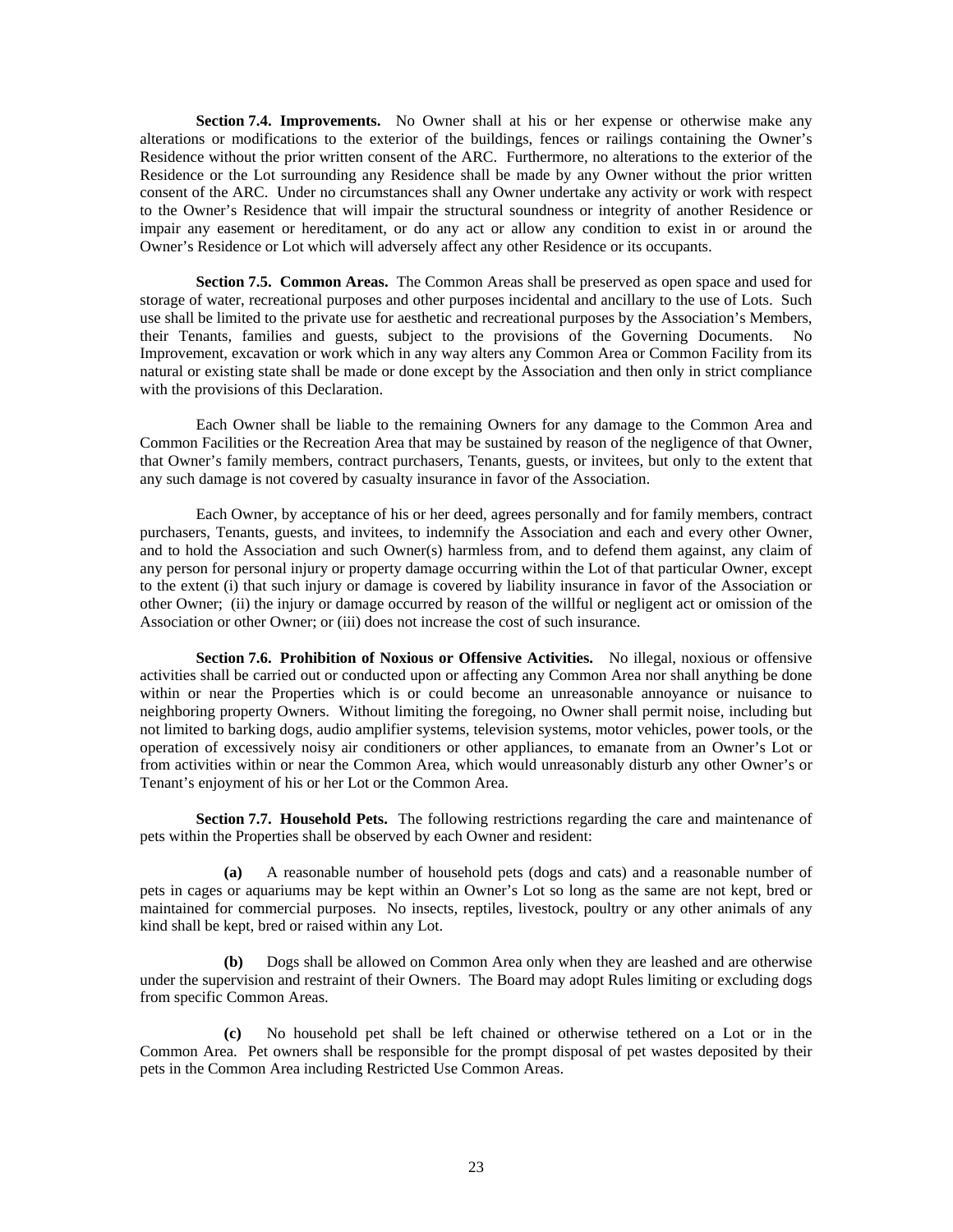**(d)** Each person bringing or keeping a pet on the Properties shall be solely responsible for the conduct of the Owner's pets. The Association, its Board, officers, employees and agents shall have no liability (whether by virtue of this Declaration or otherwise) to any Owners, their family members, guests, invitees, Tenants and contract purchasers for any damage or injury to persons or property caused by any pet.

**(e)** The Board of Directors shall have the right to establish and enforce additional rules and regulations defining in a uniform and nondiscriminatory manner, what constitutes a "reasonable number" of pets depending on their size, disposition and/or maintenance requirements and imposing standards for the reasonable control and keeping of household pets in, upon and around the Properties to ensure that the same do not interfere with the quiet and peaceful enjoyment of the Properties by the other Owners and residents.

**Section 7.8. Business Activities.** No business or commercial activities of any kind whatsoever shall be conducted within the Properties without the prior written approval of the Board, provided that the foregoing restriction shall not apply to the signs or activities of the Association in the discharge of its responsibilities under the Governing Documents. Furthermore, no restrictions contained in this Section 7.8 shall be construed in such a manner so as to prohibit any Owner from:

- **(a)** Maintaining his or her personal library in his or her Lot;
- **(b)** Keeping his or her personal business records or accounts therein;
- **(c)** Handling his or her personal or professional telephone calls or correspondence therefrom;
- **(d)** Leasing or renting his or her Lot in accordance with the Governing Documents;
- **(e)** Garage/yard sales are limited to two (2) per year per Lot.
- **(f)** Conducting any other activities within the Owner's Lot otherwise compatible with residential use and the provisions of this Declaration which do not increase vehicular traffic within the Properties, and which are permitted under applicable zoning laws or regulations without the necessity of first obtaining a special use permit or specific governmental authorization.

The uses described in (a) through (e), above, are expressly declared to be customarily incidental to the principal residential use of the Lot and not in violation of this section.

**Section 7.9. Garbage.** No rubbish, trash, or garbage shall be allowed to accumulate outside of any Lot. Any trash that is accumulated by an Owner or other occupant of a Lot shall be stored entirely within appropriate covered disposal containers and screened from view from any street, neighboring Lot or Common Area.

Any extraordinary accumulation of rubbish, trash, garbage or debris (such as debris generated upon vacating of premises or during the construction of modifications and Improvements) shall be removed from the Properties to a public dump or trash collection area by the Owner or Tenant at his or her expense. The Association shall be entitled to remove the accumulation of rubbish, trash, garbage or debris and to impose reasonable fines and penalties for the improper accumulation of garbage and refuse.

**Section 7.10. Grass Weeds and Brush.** All Owners are obligated to comply with County of Lake Ordinances and the Kelseyville Fire Protection District regulations concerning the care o property, both unimproved and improved, by the removal of grass, weeds and brush there from. In addition, ,the Board of Directors of the Association may determine by resolution that the removal of grass, weeds or brush is desirable and necessary for the safety and enjoyable living of the Owners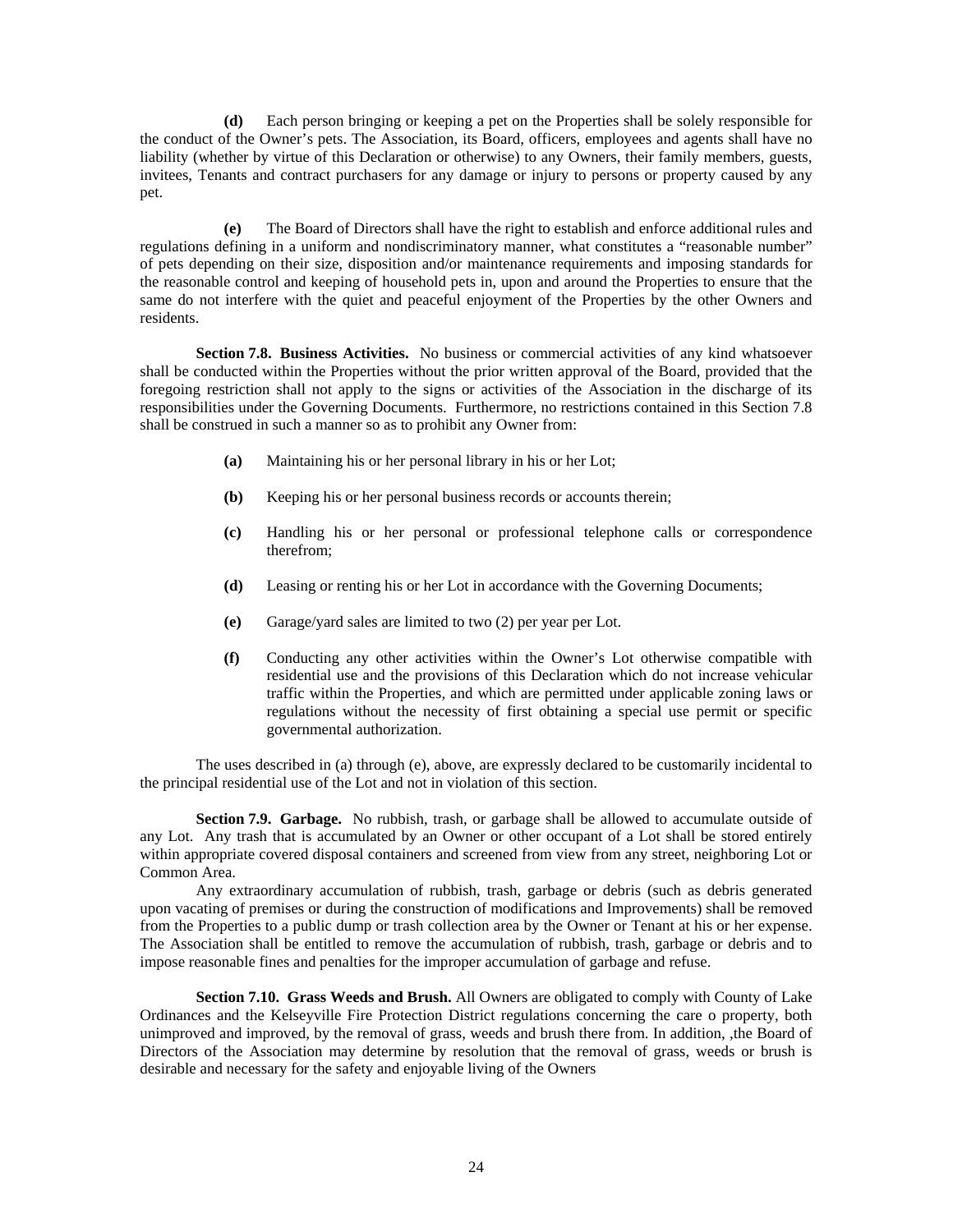**Section 7.11. Storage.** Storage of personal property within any Lot shall be entirely within enclosed storage areas. There shall be no woodpiles nor storage piles accumulated on top, or outside of any enclosed storage area that are visible from the street.

The Association shall have the right to establish and maintain on the premises appropriate storage yards and storage buildings for the maintenance of materials and equipment used by the Association in connection with its planting, building, repair, maintenance and preservation of the structures, landscaping and other Improvements within the Common Areas which the Association is obligated to repair and maintain.

**Section 7.12. Clotheslines.** No exterior clothesline shall be erected or maintained and there shall be no drying or laundering of clothes on the balcony area of any Lot or in the Common Area.

**Section 7.13. Antennas and Similar Devices.** Except as otherwise provided by law, no Owner, contract purchaser, resident or Tenant shall, place or maintain any objects, such as masts, towers, poles, television; radio, "CB" antennas, or television satellite reception dishes on or about the exterior of any building within the Properties, which are visible from any adjacent lot or the Common Area without the prior approval of the ARC and the Board of Directors. No radio station or shortwave operators of any kind shall operate from any lot or Residence unless approved by the ARC. Furthermore, no activity shall be conducted within any Lot which causes an unreasonable broadcast interference with television, radio or telephone reception on any other Lot.

The location of common antennas or connection facilities for any cable television or similar system, if any, serving more than one Lot shall be as designated by the Association and shall be subject to the right of the Association to install, use, and maintain such common antennas or cable television or similar facilities for the use and benefit of the Owners.

**Section 7.14 Sports Fixtures.** No fixed basketball standards or other sports apparatus shall be permitted within the Properties without the prior approval of the ARC; except that the Association may cause such fixtures to be installed in the Common Areas for the benefit of all members. The Board may adopt Rules to permit and regulate use of temporary/movable sports apparatus.

**Section 7.15. Diseases and Pests.** No Owner shall permit any thing or condition to exist in his or her Lot which shall induce, breed, or harbor infectious plant diseases, rodents or noxious insects.

**Section 7.16. Parking and Vehicle Restrictions.** The following parking and vehicle restrictions shall apply within the Properties:

**(a)** Unless otherwise permitted by the Association, no vehicle, trailer, etc. shall be parked or left within the Properties other than within a garage or driveway or other approved and properly constructed off-street parking. No vehicle owned, operated or within the control of any Owner and member of the Owner's family or any guest of the Owner, shall be parked on any paved portion of a street within the Properties after sunset;

**(b)** Except as otherwise provided in subparagraph (f), below, only the following vehicles ("authorized vehicles") shall be permitted to be parked within the Properties: standard passenger vehicles, including 4-wheel drive passenger vehicles, pickup trucks as defined by California Vehicle Code Section 471, boats, trailers, campers and recreational vehicles. Trucks in excess of three-quarter tons in payload weight, commercial vehicles (including without limitation, any dump truck, cement-mixer, oil or gas truck, or delivery vehicles) and buses are not "authorized vehicles" and shall only be permitted within the Properties as provided below;

**(c)** All driveways and garages shall be maintained in a neat and orderly condition. The garages are to be used for the parking of authorized vehicles and shall not be converted to living quarters or work shops or used for storage which will preclude the parking of the Owner's or occupant's authorized vehicles within the garage. All garages shall remain closed except for a reasonable period during which the garage is being used;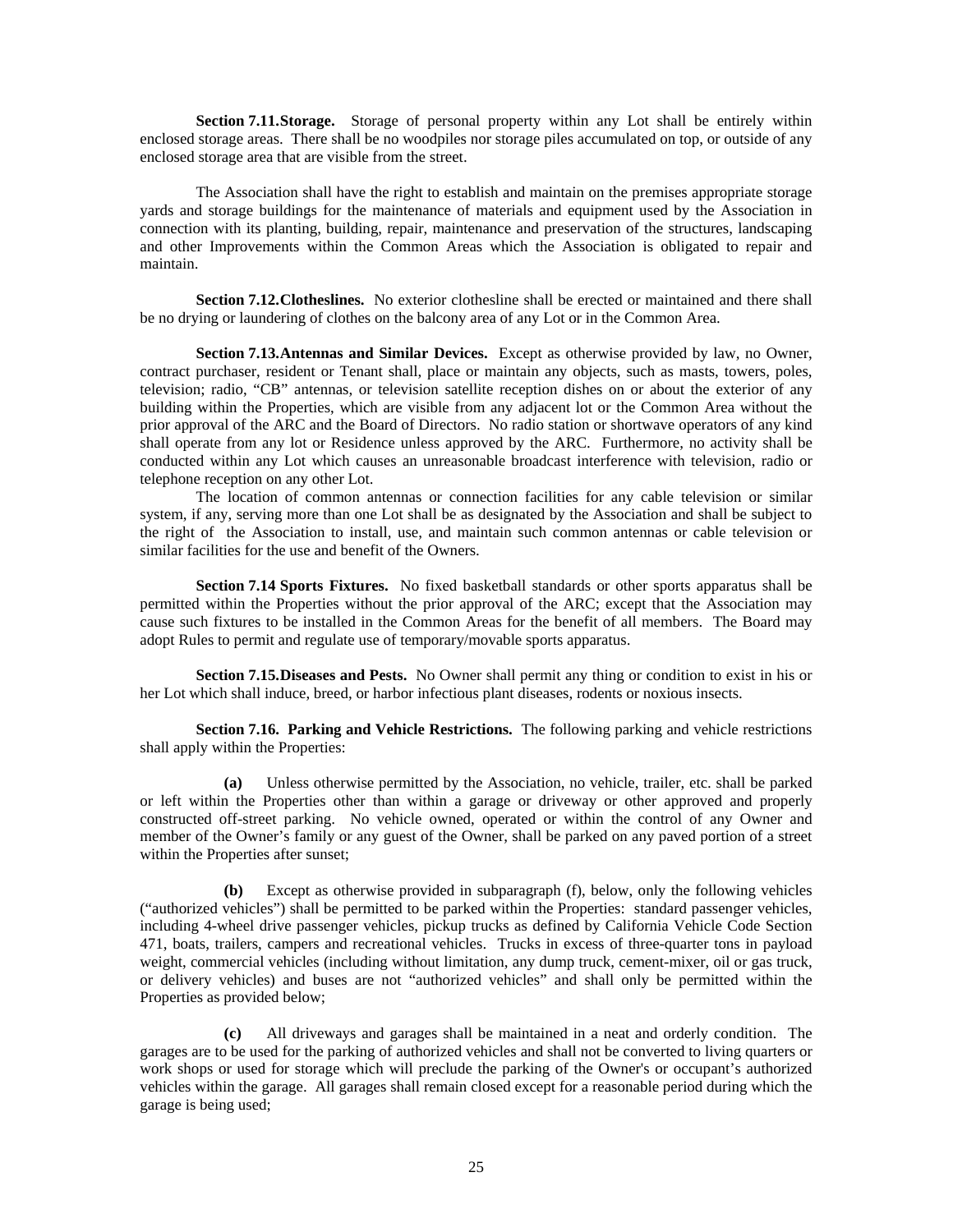**(d)** No motor vehicles shall be constructed, reconstructed, or repaired within the Properties, except while within a garage, and no dilapidated or inoperable vehicle, including vehicles without wheel(s) or an engine, shall be stored on the Properties; provided however that the provisions of this Section shall not apply to emergency vehicle repairs;

**(e)** Parking by commercial vehicles for the purpose of making deliveries or service calls shall be permitted only in accordance with the Association Rules;

**(f)** The Board shall have the authority to tow or restrain by use of devices such as the "Denver Boot", at the Owner's expense, any vehicle parked or stored in violation of this Section. The Board shall post such notices or signs within the Common Area as may be required by law to effectuate this towing provision; and,

**(g)** The Board shall have the authority to promulgate further reasonable rules and restrictions of uniform application regarding parking and vehicles within the properties as may be deemed prudent and appropriate.

**Section 7.17. No Temporary Structures.** No recreational vehicle, trailer, mobile home, camper, tent, shack, used structures, structures of a temporary character, or other outbuildings shall be used on any Lot at any time; provided, however, that the ARC may grant permission for such temporary buildings or structures for storage of materials during construction on the lot.

**Section 7.18 Utility Lines.** All utility, cable television, and similar type lines within the Properties to Improvements constructed in the Properties shall be placed underground for all installation commencing after the adoption of this Declaration, unless otherwise approved by the Board. The Board shall adopt rules to regarding the undergrounding of such lines installed prior to the adoption of this Declaration. All cable television and similar lines shall be contained within the Residences unless otherwise approved by the Board.

**Section 7.19. Water Supply System.** No individual water supply system, sewage disposal system, or water softener system shall be permitted on any Lot outside the Residence unless such system is designed, located, constructed and equipped in accordance with the requirements, standards and recommendations of any applicable water district, the County health department, and all other applicable governmental authorities, and upon approval of the ARC.

**Section 7.20. Solar Heating Systems.** Subject to limitations imposed by law, the ARC shall be entitled to adopt, as part of the Architectural Rules, reasonable regulations regarding the installation of solar heating systems. These rules may include limitations on placement and design of such systems to the extent necessary to avoid an unsightly appearance from neighboring Lots or Common Area.

**Section 7.21. Exterior Lighting.** No colored lights (except holiday displays and yellow insect type lights) shall be permitted at any location within the Properties. All exterior fixtures that are attached to the main Residence shall be compatible in design and materials to the fixtures attached to the main Residence. No fixtures which illuminate and excessively glare onto any other Lot shall be permitted. No unshielded spot/floodlight fixtures are permitted.

**Section 7.22 Removal of Trees** No tree with a trunk in excess of three inches in diameter shall be removed from and Lot without first obtaining a written consent of the ARC and subject to the enforcement procedures in 16.6

**Section 7.23. Activities Affecting Insurance.** Nothing shall be done or kept within any Lot or within the Common Area which will increase the rate of insurance relating thereto on any policy maintained by the Association (see Section 10) without the prior written consent of the Association and no Owner shall permit anything to be done or kept within his or her Lot or within the Common Area which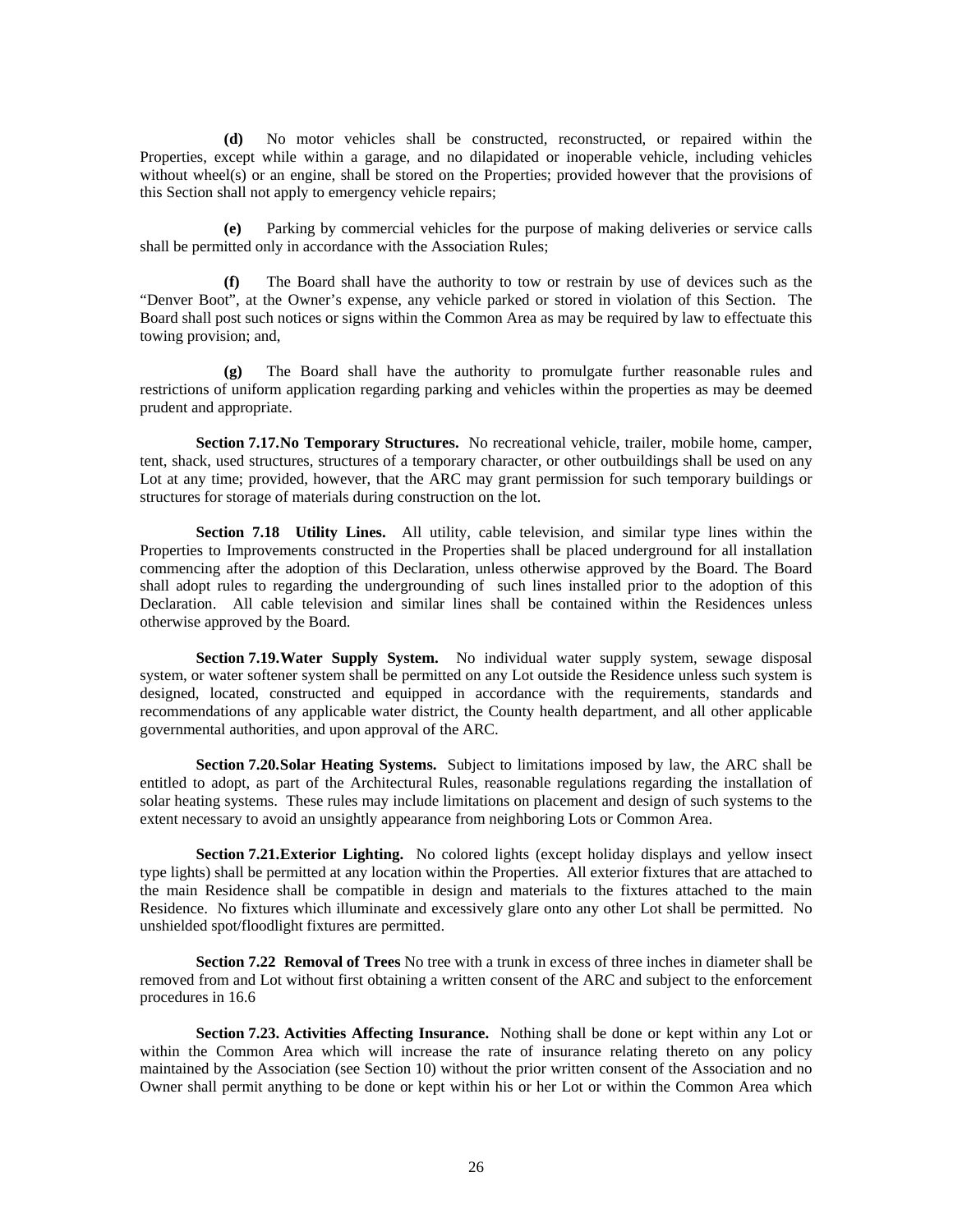would cause any Improvements to be uninsurable against loss by fire or casualty or result in the cancellation of insurance on any Lot or any part of the Common Area.

**Section 7.24. Variances** Upon the application by any Owner, the Board of Directors shall be authorized and empowered to grant reasonable variances from the property use restrictions set for in this Section 7, if specific application of the restriction will, in sole discretion of the Board, either cause and undue hardship to the affected Owner or fail to further or preserve the common plan and scheme of the development contemplated by this Declaration. In considering and acting upon any request for a variance, the Board shall follow the procedures set forth in Section 5 for the granting of architectural variances.

**Section 7.25. Enforcement of Property Use Restrictions**. The Objective of this Declaration shall be to promote and seek voluntary compliance

#### **Section 8 Maintenance Responsibilities**

#### **Section 8.1. Association.**

**(a) Common Area - General.** The Association shall be solely responsible for all maintenance, repair, upkeep and replacement within the Common Area. No person other than the Association or its duly authorized agents shall construct, reconstruct, refinish, alter or maintain any Improvement upon, or shall create any excavation or fill or change the natural or existing drainage of any portion of the Common Area. In addition, no person shall remove any tree, shrub or other vegetation from, or plant any tree, shrub, or other vegetation upon the Common Area without written approval of the Association.

**Section 8.2. Owner.** Except as specifically provided in 8.1 above, each Owner shall be responsible to clean, maintain in good condition, repair and replace his or her Residence, Lot and all Improvements, including without limitation the glass surfaces, glass doors, windows, screens and screen doors, other exterior doors, window fixtures, hardware, patio areas, and concrete surfaces on his or her Lot, the interior of his or her Residence, the plumbing, electrical, heating and air conditioning systems servicing his or her Residence, and, each Owner shall be responsible for the maintenance, repair and replacement of trees, bushes, flowers and all other landscaping on his or her Lot. The interior of windows visible from the street, Common Area or another Lot, shall be covered only by curtains, drapes, shutters, blinds, shades or similar devices but cannot be painted or covered by foil, cardboard, sheets, blankets, or other similar materials.

#### **Section 8.3. Recovery of Costs of Certain Repairs and Maintenance.**

**(a)** In the event that the need for maintenance or repair, which would otherwise be the Association's responsibility hereunder is caused through the willful or negligent acts of an Owner, his or her family, guests, Tenants, or invitees, the cost of such maintenance or repairs shall be subject to recovery by the Association through the imposition of a Special Individual Assessment against the offending Owner in accordance with Section 4.4.

**(b)** In the event that an Owner fails to perform maintenance functions for which he or she is responsible, the Association may give written notice to the offending Owner with a request to correct the failure within fifteen (15) days after receipt of the request. If the Owner refuses or fails to perform any necessary repair or maintenance, the Association may exercise its rights under Section 3.6(b) to enter the Owner's Lot and Residence and perform the repair or maintenance so long as the Owner has been given notice and the opportunity for a hearing in accordance with Section 16.6, hereof.

**Section 8.4. Cooperative Maintenance Obligations.** To the extent necessary or desirable to accomplish the Association's maintenance obligations hereunder, individual Owners shall cooperate with the Association and its agents and maintenance personnel in performing its work.

**Section 8.5. Damage and Destruction Affecting Residence - Duty to Rebuild or Clear.** If all or any portion of any Residence is damaged or destroyed by fire or other casualty, it shall be the duty of the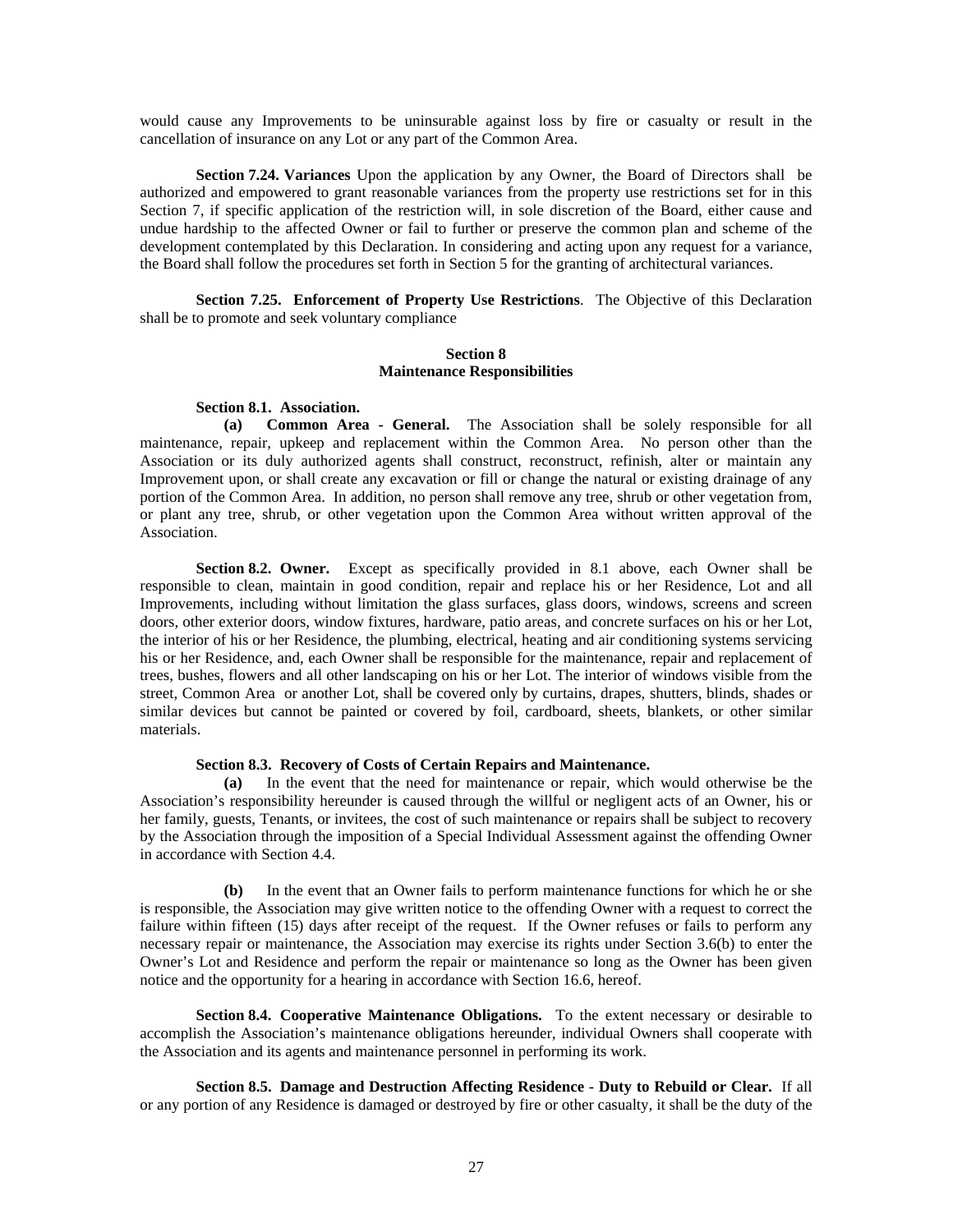Owner of the Lot upon which such Residence is situated to rebuild, repair or reconstruct such Residence in a manner which will restore it substantially to its appearance and condition immediately prior to such fire or other casualty, or clear and remove all debris and return the Lot to its original unimproved natural condition prior to construction of the Residence, unless otherwise approved by the ARC. Any such repair, reconstruction or clearing shall be subject to the provisions of Section 5.

**Section 8.6. Time Limitation.** The Owner of any damaged Lot or Residence shall commence reconstruction or clearing within three (3) months after the damage occurs and shall proceed diligently to complete such reconstruction or clearing as soon as reasonably practical, not to exceed one (1) year.

# **Section 9 Easements**

**Section 9.1. Encroachment Easements.** If any portion of the Common Area encroaches on any Residence or if any portion of a Residence encroaches on the Common Area, regardless of the cause, a valid easement exists for such encroachment and for the maintenance of it as long as it remains, and all Residences and the Common Area are made subject to such easements. However, in no event shall a valid easement for encroachment exist in favor of an Owner if the encroachment occurred due to willful misconduct of the Owner. If any structure containing a Residence is partially or totally destroyed and then rebuilt and any encroachment on the Common Area results, a valid easement exists for such encroachment and for the maintenance of it as long as it remains, and, all Residences and the Common Area are made subject to such easements.

**Section 9.2. Street Easements.** Each Owner and the Association shall have and is hereby granted a nonexclusive easement for street, roadway and vehicular traffic purposes over and along the private streets and paved parking areas within the Properties, if any, subject to termination of such easement and the rights and restrictions set forth in this Declaration.

**Section 9.3. Blanket Utility Easement.** There is hereby created a blanket easement upon, across, over and under all of the Properties for ingress, egress, installation, replacing, repairing and maintaining all utilities, including but not limited to water, sewers, gas, telephones, drainage and electricity and the master television antenna or cable television system. By virtue of this easement, it shall be expressly permissible for the providing utility company to erect and maintain the necessary equipment and underground facilities on the Common Area. Notwithstanding the foregoing, no sewer, electrical lines, water lines, or other utilities may be installed or relocated on said Properties except as approved by the Association's Board of Directors. The easements provided for in this Section 9.3 shall in no way affect any other recorded easement on the Properties.

**Section 9.4. Maintenance Easements.** An easement is hereby granted to the Association, its officers, agents, employees, and to any management company selected by the Association to enter in or to cross over the Common Area and any Lot to perform the duties of maintenance and repair of the Lots, Common Area, or Common Facilities, provided that any entry by the Association or its agents into any Residence shall only be undertaken in strict compliance with Section 3.6(b).

**Section 9.5. Other Easements.** Each Lot and its Owner, and the Association as to the Common Area, are hereby declared to be subject to all the easements, dedications and rights-of-way granted or reserved in, on, over and under the Properties and each Lot and Common Area as shown on the Subdivision Map.

# **Section 10 Insurance**

**Section 10.1. Types of Insurance Coverage.** The Association shall purchase, obtain and maintain, with the premiums therefor being paid out of Common Funds, the following types of insurance, if and to the extent such insurance, with the coverage described below, is available at a reasonable premium cost: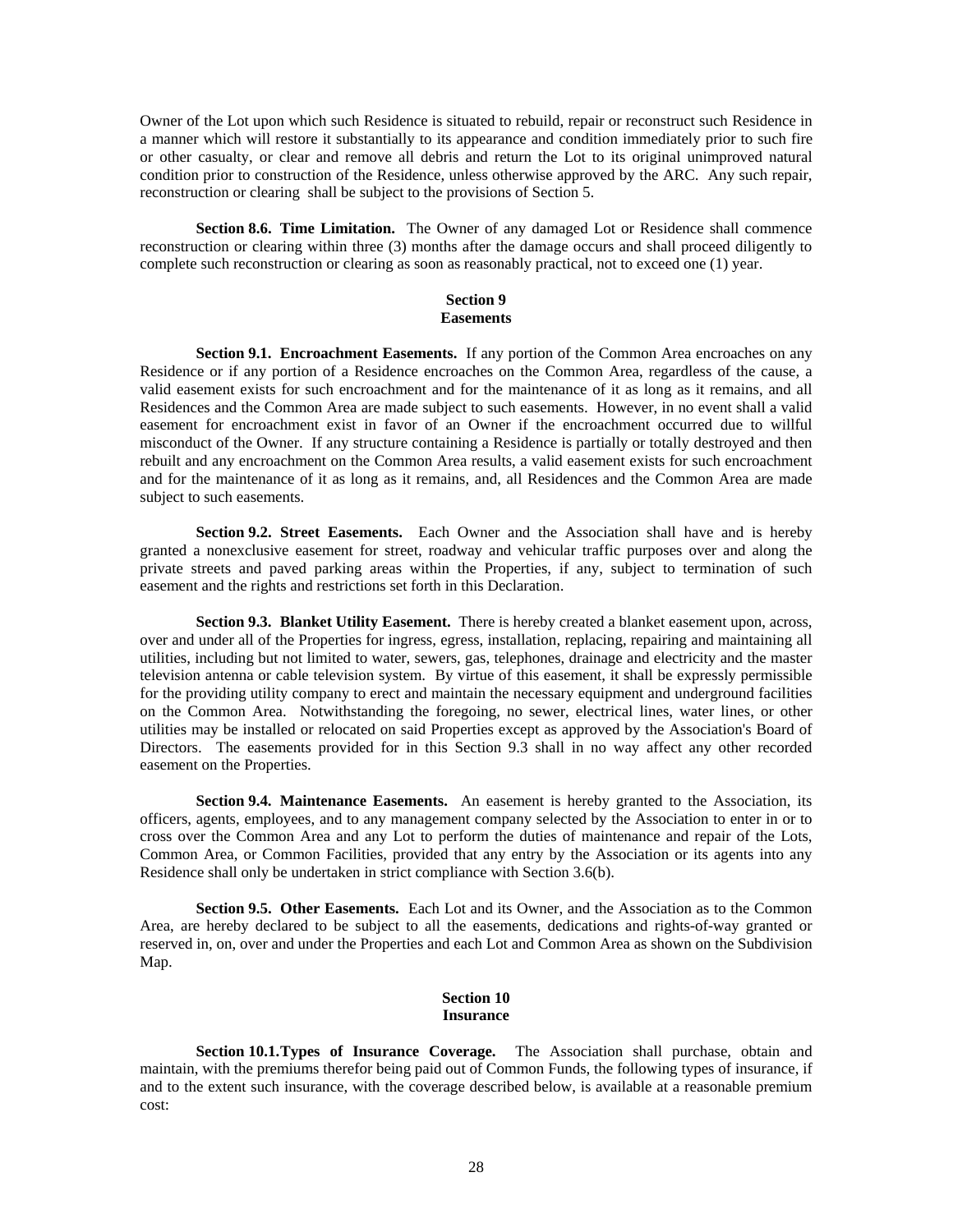**(a) Fire and Casualty Insurance.** A policy of fire and casualty insurance naming as parties insured the Association and any Mortgagee of the Common Area, and containing the standard extended coverage and replacement cost endorsements and such other or special endorsements as will afford protection and insure, for the full insurable, current replacement cost (excluding foundations and excavation, but without deduction for depreciation) as determined annually by the insurance carrier, all Common Facilities and the personal property of the Association for or against the following:

- **(i)** Loss or damage by fire or other risks covered by the standard extended coverage endorsement; and,
- **(ii)** Loss or damage from theft, vandalism or malicious mischief.

**(b) Public Liability and Property Damage Insurance.** To the extent such insurance is reasonably obtainable, the Association shall obtain and maintain a policy of comprehensive public liability and property damage insurance naming as parties insured the Association, each member of the Board of Directors, any manager, the Owners and occupants of Lots, and such other persons as the Board may determine. The policy will insure each named party against any liability incident to the ownership and use of the Common Area and any other Association owned or maintained real or personal property. The limits of such insurance shall not be less than Three Million Dollars (\$3,000,000) or any amount required by law including *California Civil Code* §§ 1365.7 and 1365.9 covering all claims for death, personal injury and property damage arising out of a single occurrence. Such insurance shall include coverage against water damage liability, liability for non-owned and hired automobiles, liability for property of others and any other liability or risk customarily covered with respect to projects similar in construction, location and use.

**(c) Additional Insurance and Bonds.** To the extent such insurance is reasonably obtainable, the Association may also purchase such additional insurance and bonds as it may, from time to time, determine to be necessary or desirable, including, without limiting the generality of this Section, demolition insurance, flood insurance, earthquake insurance and workers' compensation insurance. The Board shall also purchase and maintain fidelity bonds or insurance in an amount not less than one hundred percent (100%) of each year's estimated annual operating expenses and reserves and which shall contain an endorsement of any person who may serve without compensation. The Board shall purchase and maintain such insurance on personal property owned by the Association and any other insurance, including directors and officers liability insurance in the minimum amounts required by law, including *California Civil Code* §§ 1365.7 and 1365.9 that it deems necessary or desirable. The following endorsements should be included, if applicable:

- **(i)** Change in building codes and demolition coverage (sometimes referred to as "ordinary or law endorsement");
- **(ii)** Inflation guard coverage;
- **(iii)** "Agreed-amount" endorsement (to eliminate coinsurance problems);
- **(iv)** Replacement cost; and,
- **(v)** Primary coverage.

The amount, term and coverage of any policy required hereunder (including the type of endorsements, the amount of the deductible, the named insureds, the loss payees, standard mortgage clauses, notices of changes or cancellations, and the insurance company rating) shall satisfy the minimum requirements imposed for this type of project by the Federal National Mortgage Association ("FNMA") and the Federal Home Loan Mortgage Corporation ("FHLMC") or any successor thereto (except for earthquake insurance). If the FNMA or FHLMC requirements conflict, the more stringent requirement shall be met. If FNMA and FHLMC do not impose requirements on any policy required hereunder, the term, amount and coverage of such policy shall be no less than that which is customary for similar policies on similar projects in the area.

Any insurance maintained by the Association shall contain "waiver of subrogation" as to the Association and its officers, directors and Members, the Owners and occupants of the Lots (including Declarant) and mortgagees, and cross-liability and severability of interest coverage insuring each insured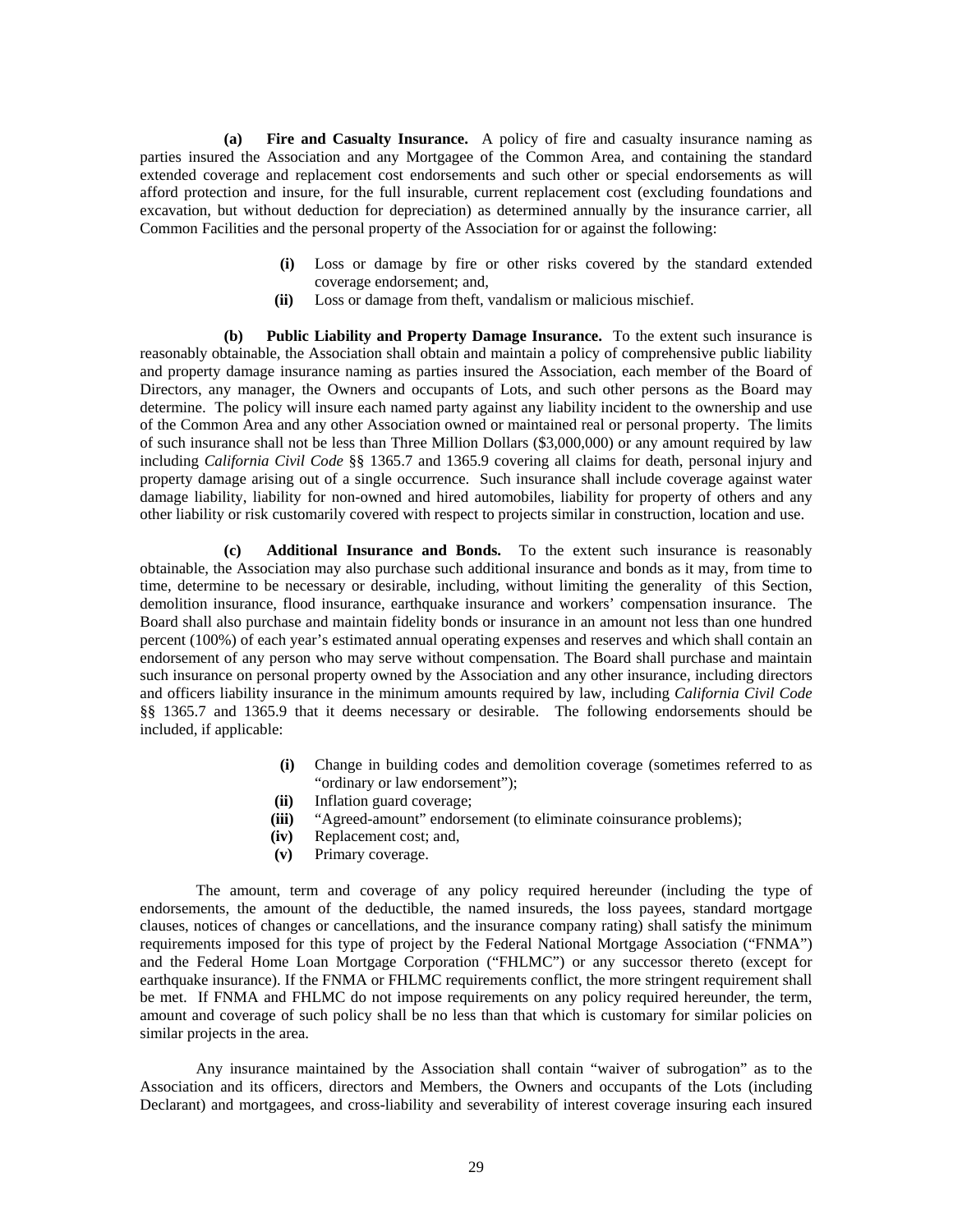against liability to each other insured. The Association shall periodically (and not less than once every three (3) years) review all insurance policies maintained by the Association to determine the adequacy of the coverage and to adjust the policies accordingly.

All individually owned insurance shall contain a waiver of subrogation as to the Association and its officers, directors and Members, the Owners and occupants of the Lots and mortgagees, and all Members are deemed to have waived subrogation rights as to the Association and/or other Members, whether or not their policies so provide.

**Section 10.2. Coverage Not Available.** In the event any insurance policy, or any endorsement thereof, required by Section 10.1 is for any reason not available, then the Association shall obtain such other or substitute policy or endorsement as may be available which provides, as nearly as possible, the coverage described above. The Board shall notify the Owners of any material adverse changes in the Association's insurance coverage.

The Association, and its directors and officers, shall have no liability to any Owner or mortgagee if, after a good faith effort, it is unable to obtain the insurance required hereunder, because the insurance is no longer available or, if available, can be obtained only at a cost that the Board in its sole discretion determines is unreasonable under the circumstances, or the Members fail to approve any Assessment increase needed to fund the insurance premiums. In such event, the Board immediately shall notify each Member and any mortgagee entitled to notice that the insurance will not be obtained or renewed.

**Section 10.3. Copies of Policies.** Copies of all insurance policies (or certificates thereof showing the premiums thereon have been paid) shall be retained by the Association and shall be available for inspection by Owners at any reasonable time.

**Section 10.4. Mortgagee Requirement.** Notwithstanding any other provisions herein, the Association shall continuously maintain in effect such casualty, flood and liability insurance and fidelity bonds as are specified in the requirements for planned developments established by the FHLMC, the FNMA and the GNMA, so long as any of them is a Mortgagee or an Owner, except to the extent such coverage is not available or has been waived in writing by the FHLMC, the FNMA and the GNMA, as applicable.

**Section 10.5. Trustee.** All insurance proceeds payable under any policy described in Section 10.1. may, in the discretion of the Board of Directors, be paid to a trustee or to the Board as trustee to be held and expended for the benefit of the Owners, Mortgagees and others, as their respective interests shall appear. Said trustee, other than the Board, shall be a commercial bank or other institution with trust powers within the County that agrees in writing to accept such trust. If repair or reconstruction is authorized pursuant to Section 11 below, the Association and any duly appointed trustee shall have the duty to contract for such work as provided in Section 11.

**Section 10.6. Adjustment of Losses.** The Board is appointed attorney-in-fact by each Owner to negotiate and agree on the value and extent of any loss under any policy carried pursuant to Section 10.1. The Board is granted full right and authority to compromise and settle any claims or enforce any claim by legal action or otherwise and to execute releases in favor of any insured.

# **Section 11 Damage or Destruction**

**Section 11.1. Lots.** If any improvements or landscaping on any Lot are damaged or destroyed by fire or other casualty, the Owner of such Lot shall repair or reconstruct the improvement in accordance with the original as-built plans and specifications, modified as may be required by applicable building codes and regulations in force at the time of such repair or reconstruction or clear all material and debris from the Lot pursuant to Section 8.5, as authorized by the Architectural Review Committee.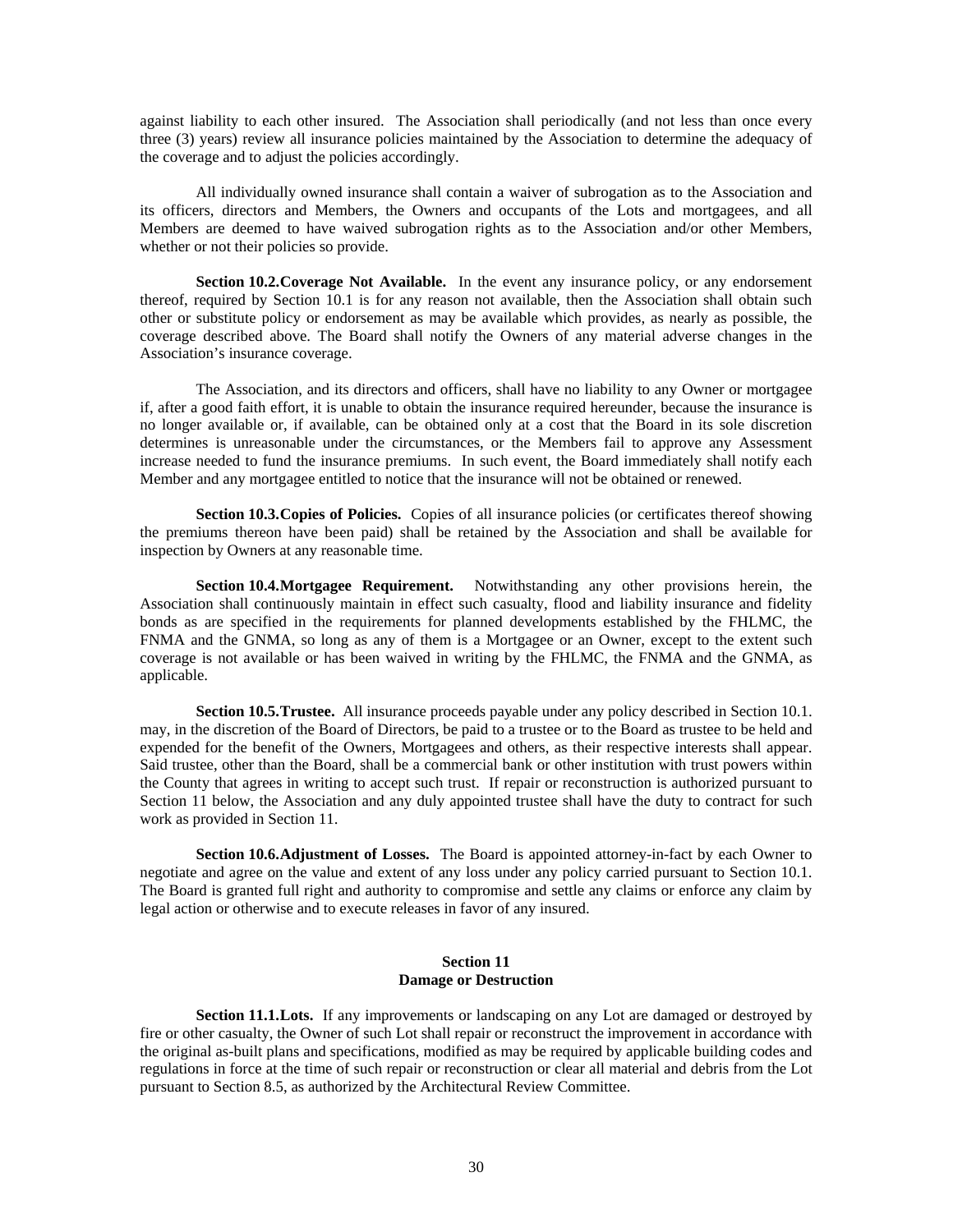The Owner is responsible for the cost of reconstruction or clearing that is not covered by insurance or is within the deductible amount. If an Owner fails to pay the cost of reconstruction or clearing, the Association may elect to pay for the uninsured portion of the cost and shall have the right to assess the Owner(s) for the cost thereof and to enforce the assessment as provided in this Declaration. In any case where insurance proceeds are pre-empted by any Owner's lender for application to said Owner's debt, the Association shall immediately impose an individual Assessment upon said Owner's Lot equal in amount to such preemption pursuant to Section 4.3, and shall enforce such Assessment in accordance with Sections 4.9 and 3.6. The proceeds of such Assessment or lien shall then be substituted for the pre-empted insurance proceeds.

**Section 11.2. Common Area.** If improvements are damaged or destroyed by fire or other casualty, the improvements shall be repaired or reconstructed substantially in accordance with the original as-built plans and specifications, modified as may be required by applicable building codes and regulations in force at the time of such repair or reconstruction and subject to such alterations or upgrades as may be approved by the Architectural Review Committee, unless either of the following occurs:

**(a)** The cost of repair or reconstruction is more than fifty percent (50%) of the current replacement costs of all Common Area improvements, available insurance proceeds are not sufficient to pay for at least eighty-five percent (85%) of the cost of such repairs or reconstruction, and three-fourths (3/4) of the total voting power of the Association residing in Members and their Eligible First Mortgagees vote against such repair and reconstruction; or,

**(b)** Available insurance proceeds are not sufficient to substantially repair or reconstruct the improvements within a reasonable time as determined by the Board, a special Assessment levied to supplement the insurance fails to receive the requisite approval (if such approval is required) as provided in Section 4, and the Board, without the requirement of approval by the Owners, is unable to supplement the insurance by borrowing on behalf of the Association sufficient monies to enable the improvements to be substantially repaired or reconstructed within a reasonable time.

**Section 11.3. Rebuilding Procedures.** If the improvement is to be repaired or reconstructed and the cost for repair or reconstruction is in excess of twenty-five percent (25%) of the current replacement cost of all the Common Area improvements, the Board shall designate a construction consultant, a general contractor, and an architect for the repair or reconstruction. All insurance proceeds, Association monies allocated for the repair or reconstruction, and any borrowing by the Association for the repair or reconstruction shall be deposited with a commercial lending institution experienced in the disbursement of construction loan funds (the "depository") as selected by the Board. Funds shall be disbursed in accordance with the normal construction loan practices of the depository that require as a minimum that the construction consultant, general contractor and architect certify within ten (10) days prior to any disbursement substantially the following:

**(a)** That all of the work completed as of the date of such request for disbursement has been done in compliance with the approved plans and specifications;

**(b)** That such disbursement request represents monies which either have been paid by or on behalf of the construction consultant, the general contractor or the architect and/or are justly due to contractors, subcontractors, material men, engineers, or other persons (whose name and address shall be stated) who have rendered or furnished certain services or materials for the work and giving a brief description of such services and materials and the principal subdivisions or categories thereof and the respective amounts paid or due to each of said persons in respect thereof and stating the progress of the work up to the date of said certificate;

**(c)** That the sum then requested to be disbursed plus all sums previously disbursed does not exceed the cost of the work insofar as actually accomplished up to the date of such certificate;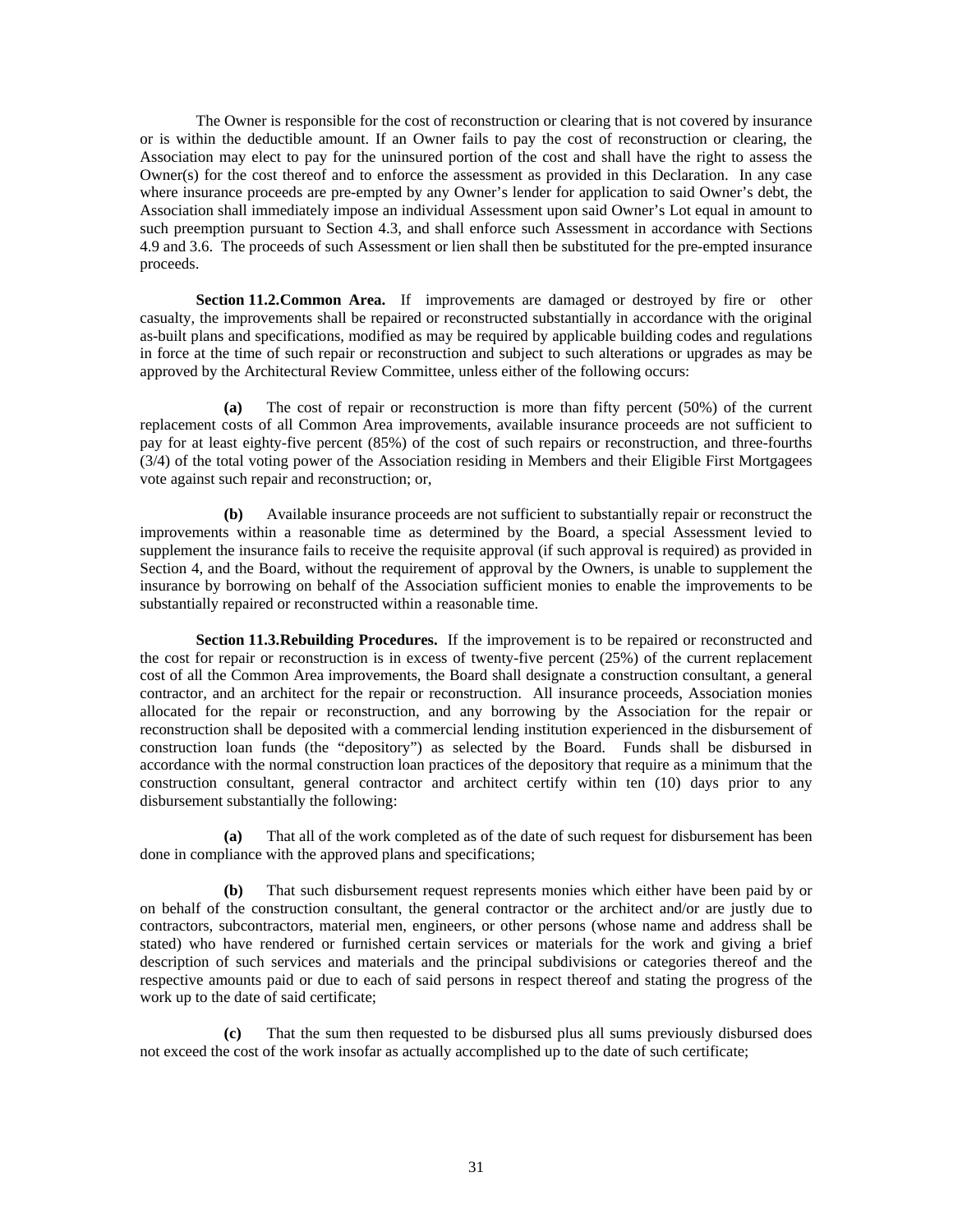**(d)** That no part of the cost of the services and materials described in the foregoing Section 11.3(a) has been or is being made the basis for the disbursement of any funds in any previous or then pending application; and,

**(e)** That the amount held by the depository, after payment of the amount requested in the pending disbursement request, will be sufficient to pay in full the costs necessary to complete the repair or reconstruction.

If the cost of repair or reconstruction is less than twenty-five percent (25%) of the current replacement cost of all the Common Area improvements, the Board shall disburse the available funds for the repair and reconstruction under such procedures as the Board deems appropriate under the circumstances.

The repair or reconstruction shall commence no later than ninety (90) days after the date of such damage or destruction and shall be completed no later than one hundred eighty (180) days after commencement of reconstruction, subject to delays that are beyond the control of the party responsible for making the repairs. The Owner of the damaged or destroyed improvement immediately shall take such steps as may be reasonably necessary to secure any hazardous condition and to screen any unsightly views resulting from the damage or destruction.

In the event the work required to maintain or to repair or restore damage or destruction involves work that is the responsibility of Owner and the Association as provided in Section 8, then all of such work shall be directed by the Board, with the expense to be allocated between Owner and the Association pursuant to Section 8. If more than one Owner is involved, the expense to be paid by each Owner shall be apportioned by the Board. If the Association is involved in a dispute over the apportionment of such expenses, then the dispute shall be settled by arbitration pursuant to any appropriate alternative dispute process.

If the Association undertakes any work which Section 8 requires an Owner to undertake, or any work which the Association is required to undertake at the expense of the Owner, the Board shall assess the Lot of the Owner for such work and shall so inform the Owner thereof in writing; provided, however, that the Assessment shall be reduced by the amount of any insurance proceeds paid to the Association as a result of damage to or destruction of the Residence or the Lot involved. Such Assessment shall be in lien upon the Lot of the Owner and may be foreclosed, as set forth in Section 4.9.

**Section 11.4. Process If Repair or Reconstruction Not Undertaken:** If the Common Area improvement is not repaired or reconstructed in accordance with the foregoing, all available insurance proceeds shall be disbursed among all Owners and their respective mortgagees in the same proportion that the Owners are assessed, subject to the rights of the Owners' mortgagees, after first applying the proceeds to the cost of mitigating hazardous conditions on the project, making provision for the continuance of public liability insurance to protect the interests of the Owners until the property can be sold, and complying with all other applicable requirements of governmental agencies.

# **Section 12 Condemnation**

**Section 12.1. Lots.** If any portion of a lot is taken by eminent domain, the award shall be disbursed to the Owner of the Lot, subject to the rights of the Owner's mortgagees. If the taking renders the lot uninhabitable, the Owner shall be divested of any further interest in the project, including membership in the Association, and the interest of the remaining Owners shall be adjusted accordingly.

**Section 12.2. Common Area.** If all or any part of the Common Area is taken by eminent domain, the proceeds of condemnation shall be used to restore or replace the portion of the Common Area affected by condemnation, if restoration or replacement is impossible, and any remaining funds, after payment of any and all fees and expenses incurred by the Association relating to such condemnation, shall be distributed among the Owners in the same proportion as such Owners are assessed, subject to the rights of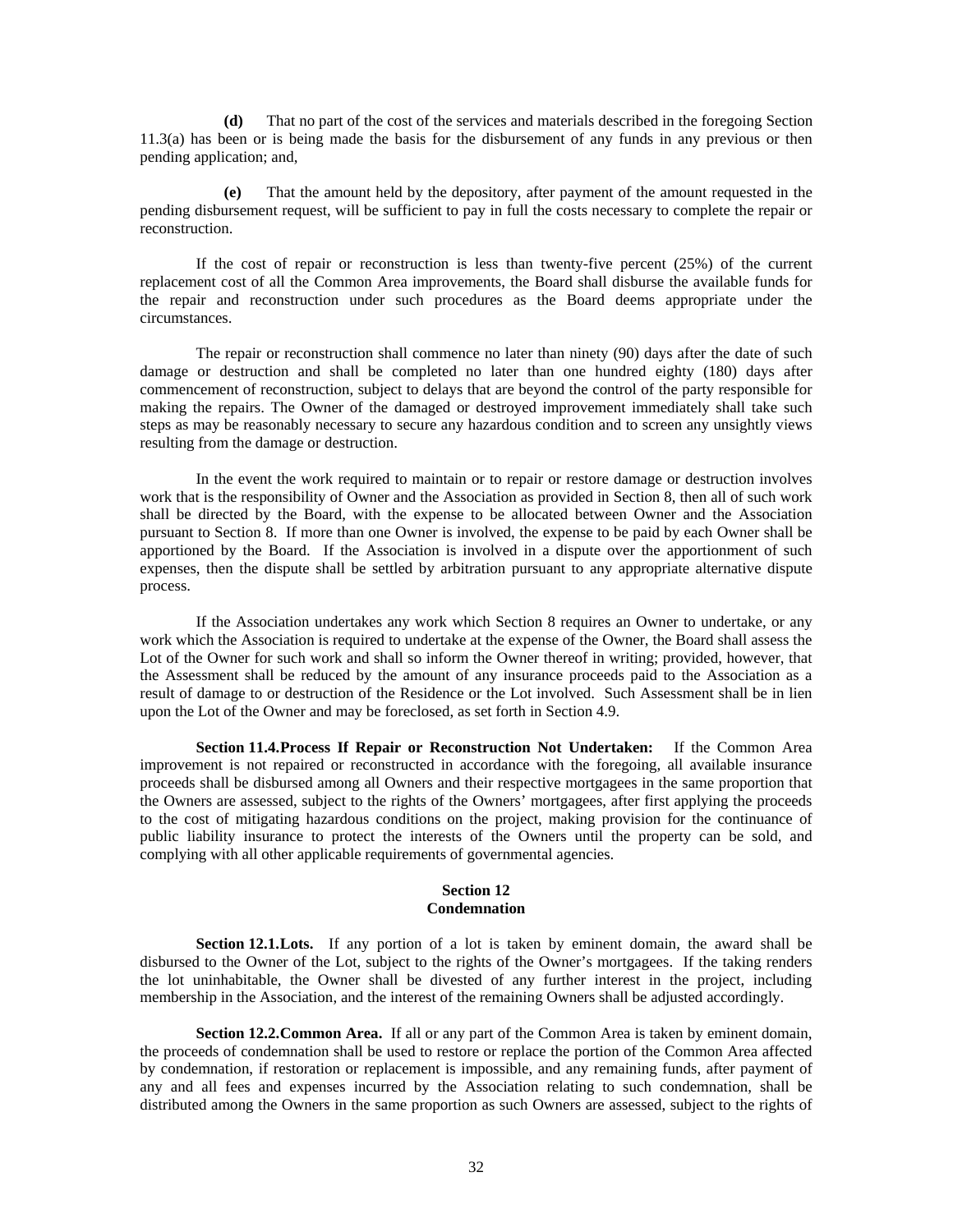mortgagees. If necessary, the remaining portion of the project shall be resurveyed to reflect such taking. The Association shall participate in the negotiations, and shall propose the method of division of the proceeds of condemnation, where Lots are not valued separately by the condemning authority of by the court. The Association shall represent the Owners in any condemnation proceedings or in negotiations, settlements and agreements with the condemning authority for acquisition of the Common Area, or part thereof.

# **Section 13 Mortgagee's Protection**

**Section 13.1. Mortgages Permitted.** Any Owner may encumber his or her Lot with Mortgages.

**Section 13.2. Priority of Mortgage.** Notwithstanding any other provision of this Declaration, it is hereby provided that a breach of any of the conditions in the Governing Documents by any Owner or of any re-entry by reason of such breach, shall not defeat or render invalid the lien of any Mortgage or deed of trust made in good faith and for value as to said Lot or any part thereof. Any lien which the Association may have on any Lot in the Project for the payment of common expense assessments shall be subordinate to the lien or equivalent security interest of any First Mortgage on the Lot recorded prior to the date any such common expense assessments became due.

**Section 13.3. Effect of Breach.** No breach of any provision of this Declaration shall invalidate the lien of any Mortgage made in good faith and for value, but all of the covenants, conditions and restrictions shall be binding on any Owner whose title is derived through foreclosure sale, trustee's sale, or otherwise.

**Section 13.4. Mortgagee's Rights.** A First Mortgagee's rights shall include, but not be limited to, the following:

**(a) Attend Meetings.** Any Mortgagee, upon written request, shall receive written notice of all meetings of the Association and be permitted to designate a representative to attend all such meetings.

**(b) Furnish Information.** Any Mortgagee may furnish information to the Board concerning the status of any Mortgage.

**(c) Inspect Book and Records.** The Association shall make available to Owners and Mortgagees current copies of the Governing Documents and the books, records and financial statements of the Association for inspection, upon request, during normal business hours.

In addition, the Association must provide a financial statement for the immediately preceding fiscal year if a Mortgagee submits a written request for it. The Association may charge the First Mortgagee a reasonable fee to provide the financial statement. Said financial statement shall be furnished by the Association within a reasonable time following such request.

**Section 13.5. No Restrictions on Owner's Right to Ingress and Egress.** There shall be no restriction upon any Owner's right to ingress and egress to his or her Lot, which right shall be perpetual and appurtenant to his or her Lot ownership.

**Section 13.6. Notices to Mortgagees.** Any Eligible First Mortgagee shall be entitled to timely written notice of the following:

- **(a)** Any proposed amendment to the Governing Documents effecting a change in:
	- **(i)** The boundaries of any Lot or the restricted rights appurtenant thereto, if any;
	- **(ii)** The interests in the general or Restricted Common Areas, if any, appurtenant to any Lot or the liability for common expenses appurtenant thereto;
	- **(iii)** The number of votes in the Association appurtenant to any Lot; or,
	- **(iv)** The purposes to which any portion of the Common Area are restricted.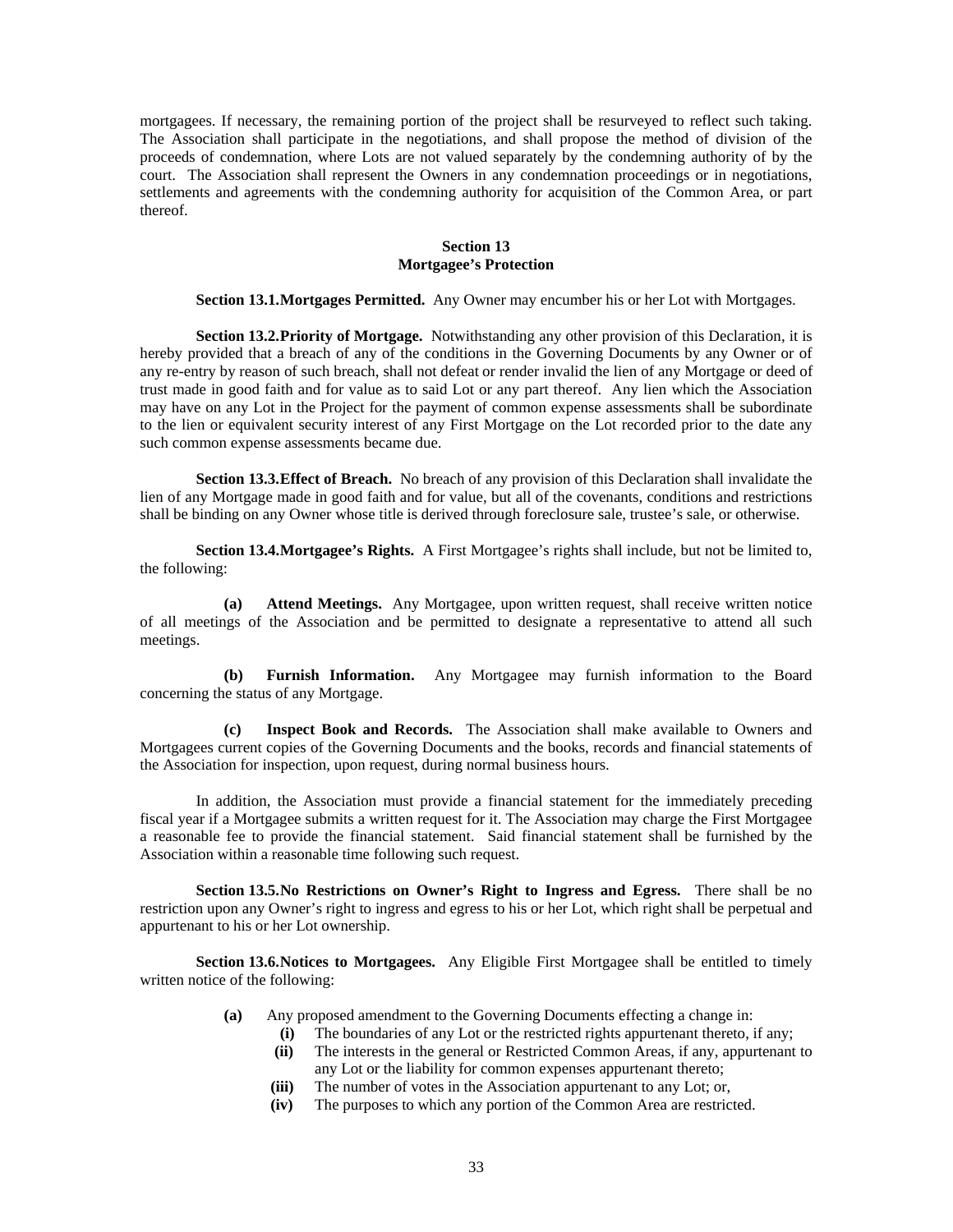**(b)** Any proposed termination of the legal status of the Project as a planned development.

**(c)** Any condemnation or casualty loss which affects either a material portion of the Project or any Lot on which there is a First Mortgage held, insured or guaranteed by such requesting party.

**(d)** Any sixty (60) day delinquency in the payment of Assessments owned by an Owner subject to a First Mortgage held, insured or guaranteed by such Eligible First Mortgagee.

**(e)** Any default in the performance by the affected Owner of any obligation under the Governing Documents which is not cured within sixty (60) days.

**(f)** Any lapse, cancellation or material modification of any insurance policy or fidelity bond maintained by the Association.

**(g)** Any proposed action which requires the consent of a specified percentage of Eligible First Mortgagees.

# **Section 13.7. FNMA, FHLMC, FHA, VA Mortgagees.**

**(a) Applications of Section.** The provisions of this Section 13.7 shall apply if any of the following conditions exist pertaining to a First Mortgage on any of the Lots:

- **(i)** Any First Mortgage is sold or transferred to FNMA;
- **(ii)** Any First Mortgage is sold or transferred to FHLMC; or,
- **(iii)** Any First Mortgage is FHA insured or a Veterans Administration ("VA") Mortgage.

**(b) Approval of Material Amendments.** The approval of sixty-six and two-thirds percent (662/3%) of the total voting power of the Association and fifty-one percent (51%) or more of the Eligible First Mortgagees (based upon one vote for each First Mortgage owned) must be obtained for amendments of a material nature to the Governing Documents. A change to any of the following are material:

- **(i)** Voting rights;
- **(ii)** Assessments, assessment liens, or subordination of assessment liens;
- **(iii)** Reserves for maintenance, repair and replacement of common areas or any other portions of the Project which the Association has a duty to maintain, repair and replace;
- **(iv)** Responsibility for maintenance and repairs;
- **(v)** Reallocation of interests in the general or restricted use common areas, if any, or rights to their use;
- **(vi)** Boundaries of any Lot;
- **(vii)** Convertibility of Lots into common areas or vice versa;
- **(viii)** Expansion or contraction of the Project or the addition, annexation or withdrawal of property to or from the Project;
	- **(ix)** Insurance or fidelity bonds;
	- **(x)** Leasing Lots;
	- **(xi)** Imposition of any right of first refusal or similar restriction on a Lot Owner's right to sell, transfer or convey his or her Lot;
- **(xii)** A decision by the Owners' Association to establish self management when professional management has been required previously by a First Mortgagee;
- **(xiii)** Restoration or repair of the Project (after a hazard damage or partial condemnation) in a manner other than that specified in the Governing Documents;
- **(xiv)** Any action to terminate the legal status of the Project after substantial destruction or condemnation occurs; or,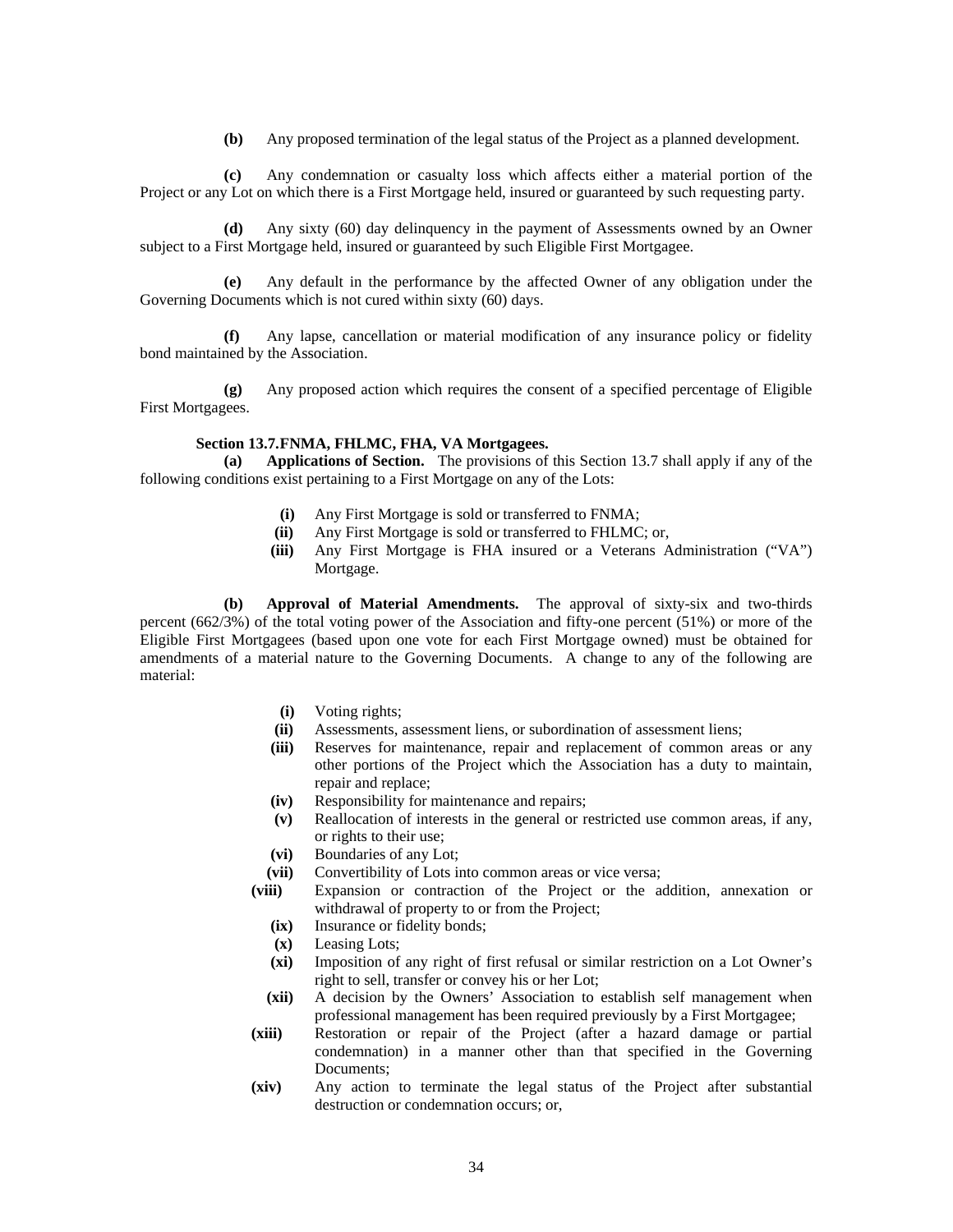**(xv)** Any provisions that expressly benefit First Mortgagees, insurers or guarantors.

 An addition or amendment to the Governing Documents shall not be considered material if it is for the purpose of correcting technical errors, or for clarification only.

Approval of any amendments will be implied when an Eligible First Mortgagee fails to submit a response to any written proposal for an amendment within thirty (30) days after the proposal is submitted.

**(c) Reallocation of Interests in the Common Area.** No reallocation of interests in the Common Area resulting from a partial condemnation or partial destruction of the Project shall be effected without approval of fifty-one percent (51%) of the Eligible First Mortgagee based upon one vote for each First Mortgage owned.

**(d) Restriction on Certain Changes.** Unless at least sixty-six and two-thirds percent (662/3%) of the First Mortgagees (based on one vote for each First Mortgage owned) or sixty-six and twothirds percent (662/3%) of the Owners other than Declaration have given their prior written approval, the Association shall not:

**(i)** By act or omission seek to abandon or terminate the planned development;

 **(ii)** Change the pro rata interest or obligations of any Lot in order to levy assessments or charges, allocate distribution of hazard insurance proceeds or condemnation awards, or determine the pro rata share of ownership of each Lot in the common elements;

**(iii)** Partition or subdivide any Lot;

**(iv)** Seek to abandon, partition, subdivide, encumber, sell, or transfer the Common Areas by act or omission. The granting of easements for public utilities or other public purposes consistent with the intended use of the Common Areas is not a transfer within the meaning of this clause; or,

 **(v)** Use hazard insurance proceeds for losses to any Lots or Common Areas for other than the repair, replacement, or reconstruction of the Lot or Common Area.

**(e) No Right of First Refusal.** The right of an Owner to sell, transfer or otherwise convey his or her Lot shall not be subject to any "right of first refusal" or similar restriction.

**(f) Foreclosure Eliminates Unpaid Assessments.** Each holder of a First Mortgage lien on a Lot who comes into possession of the Lot by virtue of foreclosure of the Mortgage or any purchaser at a foreclosure sale, will take the Lot free of any claims for unpaid Assessments and charges against the Lot which accrue prior to the time such holder comes into possession of the Lot, except as provided by law and except for claims for a pro rata share of such Assessments or charges resulting from a pro rata reallocation of such Assessments or charges of all Project Lots, including the Mortgaged Lot.

**(g) Mortgage Priority in Case of Distribution.** No provision in any Governing Document will entitle a Lot Owner or other party to priority over any rights of the First Mortgagee on the Lot pursuant to its Mortgage in the case of a distribution to such Lot Owner of insurance proceeds or condemnation awards for losses to or a taking of the Lot and/or Common Area.

**(h) Leasing Restriction.** No Owner shall be permitted to lease his or her Lot for transient or hotel purposes. No Owner may lease less than the entire Lot. Any lease or rental agreement must be in writing and be subject to the provisions of the Governing Documents. No Lot may be leased or rented for less than thirty (30) days.

**(i) Taxes Relate to Individual Lots.** All taxes, assessments and charges which may become liens prior to the First Mortgage under local laws shall relate only to the individual Lots and not to the Project as a whole.

Whenever the approval of FHA is required, the notice or the request for approval shall be sent to the supervisor of the FHA office in which the project is located. If FHA does not respond to a request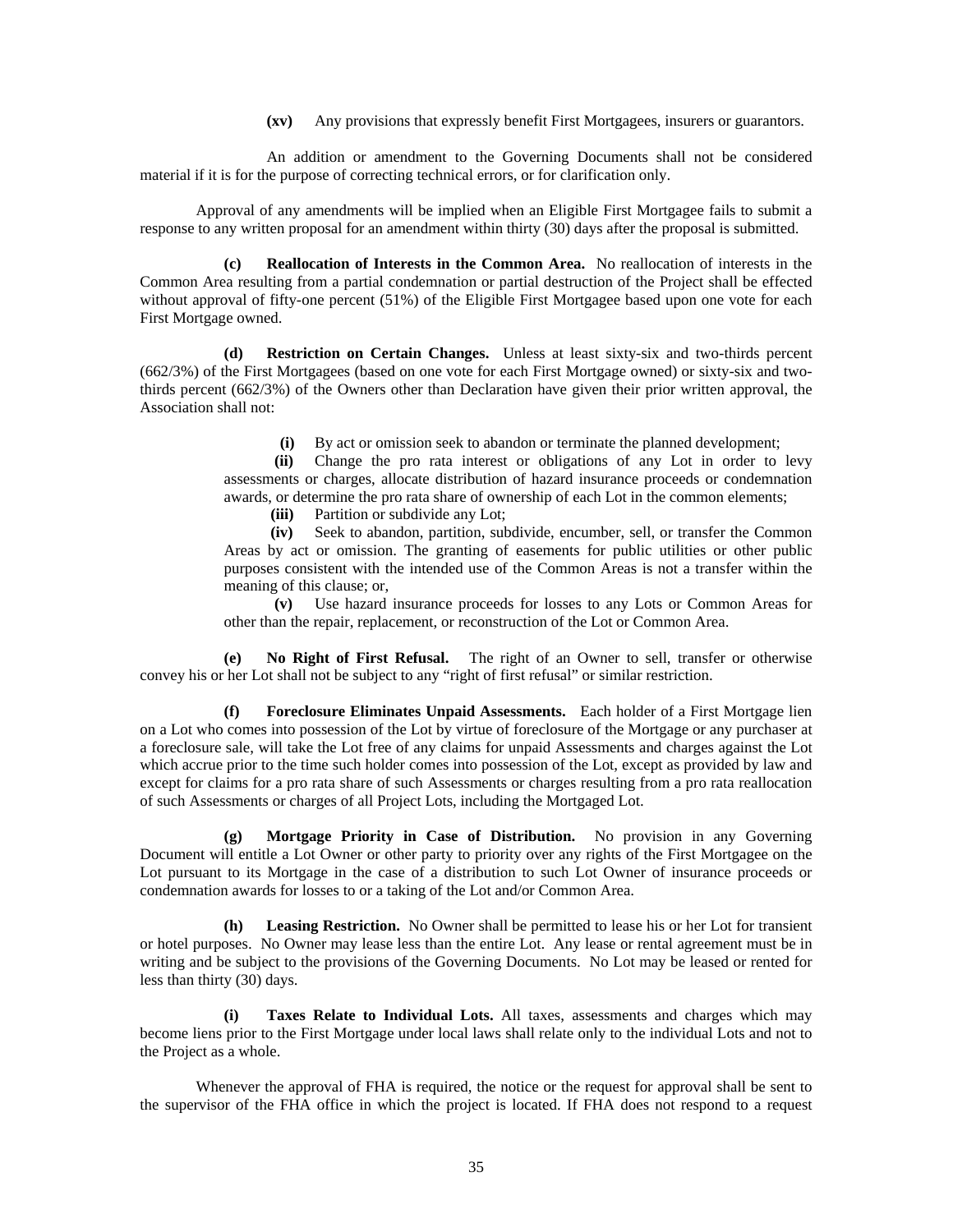within twenty (20) days after the notice is mailed or delivered, then FHA shall be deemed to have approved the request.

**Section 13.8. Compliance with FHA/VA, FHLMC or FNMA Requirements.** The Association intends that the Project shall comply with all of the requirements of the Federal Housing Administration ("FHA"), the Veterans Administration ("VA"), the Federal Home Loan Mortgage Corporation ("FHLMC") and the Federal National Mortgage Association ("FNMA"). All casualty and liability insurance covering any portion of the Project encumbered by a Mortgage insured by FHA, guaranteed by VA, or held by FHLMC or FNMA, shall therefore conform to the applicable FHA/VA, FHLMC or FNMA requirements. Declarant and all Lot Owners also agree that in the event the Project or the Governing Documents do not comply with the applicable FHA/VA, FHLMC or FNMA requirements, the Board and each Owner shall take any action or adopt any resolutions required by any First Mortgagee to conform such Governing Documents, or the Project, to the FHA/VA, FHLMC or FNMA requirements.

**Section 13.9. Waivers.** A Mortgagee may waive any requirement contained in this Declaration as they pertain to such Mortgagee, provided that such waiver shall be in writing.

**Section 13.10.** Conflicts. In the event of a conflict between any of the provisions of this Section 13 and any other provisions of this Declaration, the provisions of this Section 13 shall control.

**Section 13.11.** Status. Each Owner hereby authorizes the First Mortgagee of a First Mortgage on the Owner's Lot to furnish information to the Board concerning the status of the First Mortgage and the loan that it secures.

# **Section 14 (Reserved)**

### **Section 15 Subdivision and Severability**

**Section 15.1. Prohibited.** No Lot shall be further subdivided and an Owner shall not be entitled to sever his or her Lot from his or her membership in the Association. However, nothing contained in this Section 15.1 shall preclude the Owner of any Lot from creating an estate for life or an estate for years or from creating a cotenancy or joint tenancy in the ownership of the Lot with any other person or persons.

# **Section 16 Breach and Default**

**Section 16.1. Remedy at Law Inadequate.** Except for the nonpayment of any Assessment, it is hereby expressly declared and agreed that the remedy at law to recover damages for the breach, default or violation of any of the covenants, conditions, restrictions, limitations, reservations, grants of easements, rights, rights-of-way, liens, charges or equitable servitudes contained in this Declaration are inadequate and that the failure of any Owner, Tenant, occupant or user of any Lot, or any portion of the Common Area or Common Facilities, to comply with any provision of the Governing Documents may be enjoined by appropriate legal proceedings instituted by any Owner, the Association, its officers or Board of Directors, or by their respective successors in interest.

**Section 16.2. Nuisance.** Without limiting the generality of the Section 16.1, the result of every act or omission whereby any covenant contained in this Declaration is violated in whole or in part is hereby declared to be a nuisance, and every remedy against nuisance, either public or private, shall be applicable against every such act or omission.

**Section 16.3. Costs and Attorney's Fees.** In any action brought because of any alleged breach or default of any Owner or other party hereto under this Declaration, the court may award to any party in any such action such attorney's fees and other costs as the court deems just and reasonable.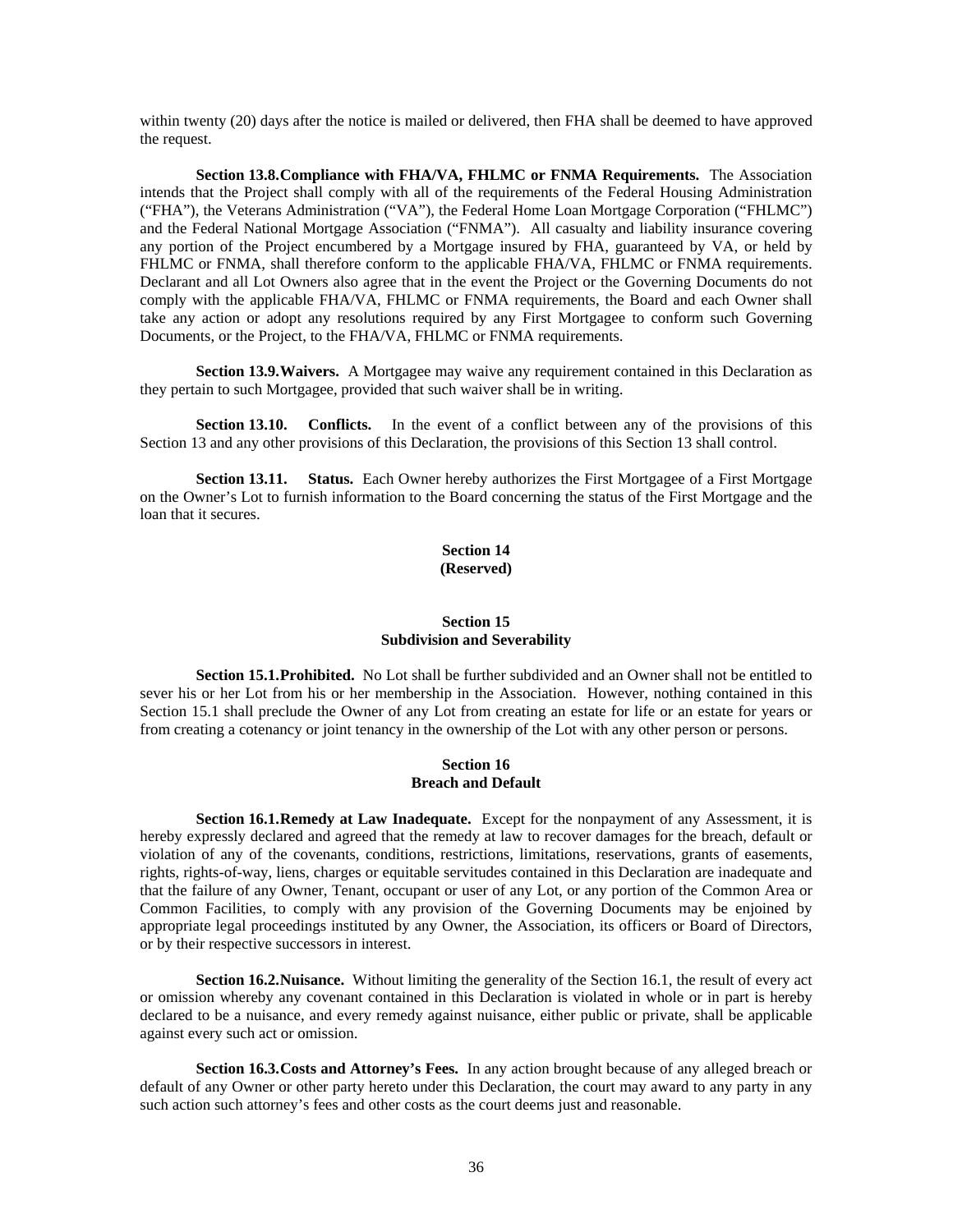**Section 16.4. Cumulative Remedies.** The respective rights and remedies provided by this Declaration or by law shall be cumulative, and the exercise of any one or more of such rights or remedies shall not preclude or affect the exercise, at the same or at different times, of any other such rights or remedies for the same or any different default or breach or for the same or any different failure of any Owner or others to perform or observe any provision of this Declaration.

**Section 16.5. Failure Not a Waiver.** The failure of any Owner, the Board of Directors, the Association or its officers or agents to enforce any of the covenants, conditions, restrictions, limitations, reservations, grants or easements, rights, rights-of-way, liens, charges or equitable servitudes contained in this Declaration shall not constitute a waiver of the right to enforce the same thereafter, nor shall such failure result in or impose any liability upon the Association or the Board, or any of its officers or agents.

### **Section 16.6. Rights and Remedies of the Association.**

**(a) Rights Generally.** In the event of a breach or violation of any Association Rule or of any of the restrictions contained in any Governing Document by an Owner, his or her family, or the Owner's guests, employees, invitees, licensees, or Tenants, the Board, for and on behalf of all other Owners, may enforce the obligations of each Owner to obey such Rules, covenants, or restrictions through the use of such remedies as are deemed appropriate by the Board and available in law or in equity, including but not limited to hiring legal counsel, imposing of fines and monetary penalties, pursuit of legal action, recording notices of violation or non-compliance with the County, and the suspension of the Owner's right to use Recreational Common Area and suspension of the Owner's voting rights as a Member of the Association; provided that the Association's right to undertake disciplinary action against its Members shall be subject to the conditions set forth in this Section 16. The initiation of legal action shall be subject to Section 16.8, below.

The decision of whether it is appropriate or necessary for the Association to initiate enforcement or disciplinary action in any particular instance shall be within the sole discretion of the Association's Board or its duly authorized enforcement committee. If the Association declines to take action in any instance, any Owner shall have such rights of enforcement as may exist by virtue of the *California Civil Code* § 1354 or otherwise by law.

**(b) Schedule of Fines.** The Board may implement a schedule of reasonable fines and penalties for particular offenses that are common or recurring in nature and for which a uniform fine schedule is appropriate (such as fines for late payment of Assessments or illegally parked vehicles). Once imposed, a fine or penalty may be collected as a Special Individual Assessment.

**(c) Definition of "Violation".** A violation of the Governing Documents shall be defined as a single act or omission occurring on a single day. If the detrimental effect of a violation continues for additional days, discipline imposed by the Board may include one component for the violation and, according to the Board's discretion, a per diem component for so long as the detrimental effect continues. Similar violations on different days shall justify cumulative imposition of disciplinary measures. The Association shall take reasonable and prompt action to repair or avoid the continuing damaging effects of a violation or nuisance occurring within the Common Area at the cost of the responsible Owner.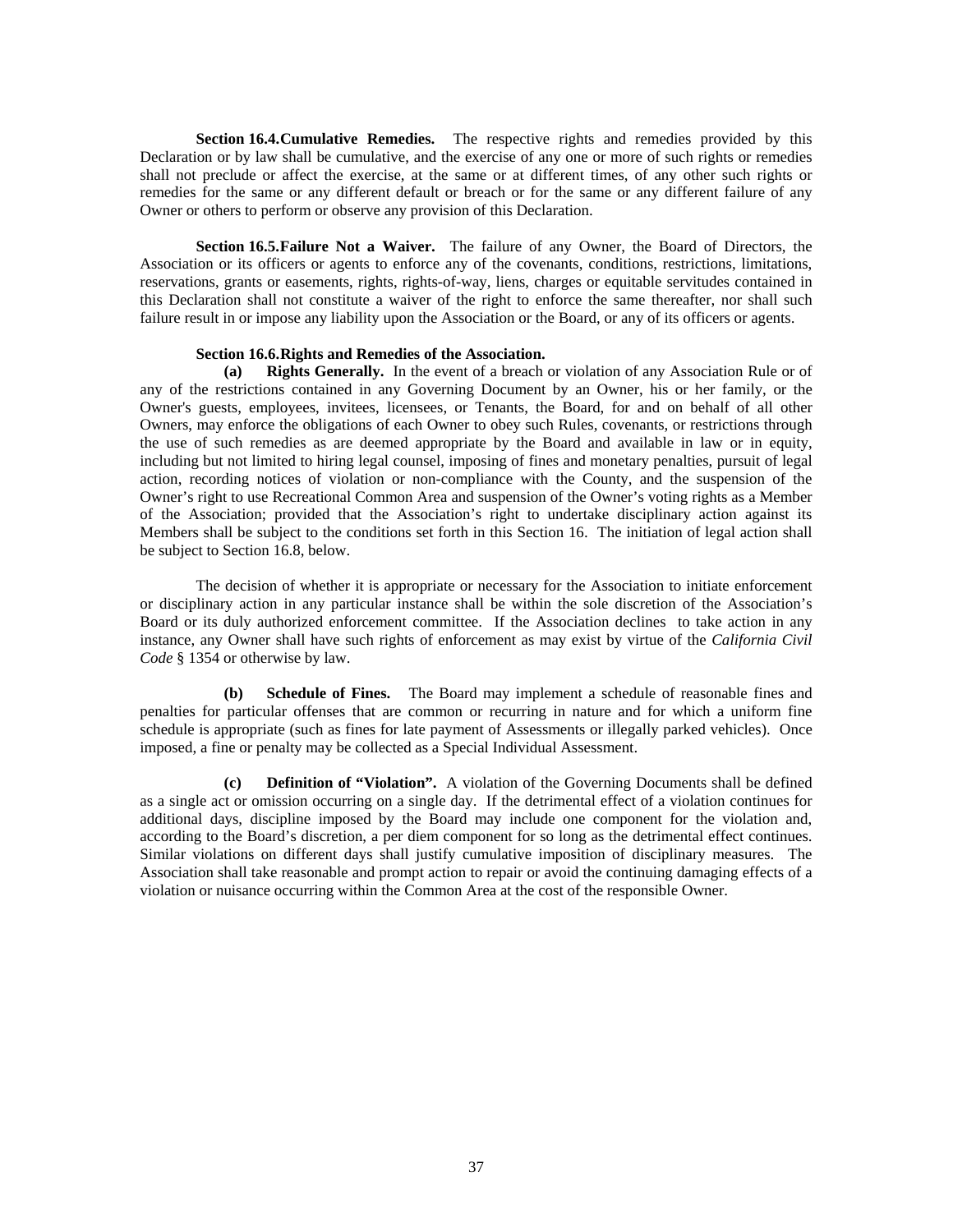#### **(d) Limitations of Disciplinary Rights.**

**(i) Loss of Rights: Forfeitures.** The Association shall have no power to cause a forfeiture or abridgment of an Owner's right to the full use and enjoyment of his or her Lot due to the failure by the Owner (or his or her family members, Tenants, guests or invitees) to comply with any provision of the Governing Documents or of any duly enacted Association Rule except where the loss or forfeiture is the result of the judgment of a court of competent jurisdiction, a decision arising out of arbitration or a foreclosure or sale under a power of sale for failure of the Owner to pay Assessments levied by the Association, or where the loss or forfeiture is limited to a temporary suspension of an Owner's rights as a Member of the Association or the imposition of monetary penalties for failure to pay Assessments or otherwise comply with any Governing Documents so long as the Association's actions satisfy the due process requirements of subsection 16.6(e).

 **(ii) Monetary Penalties.** Monetary penalties imposed by the Association for (a) failure of a Member to comply with the Governing Documents, (b) as a means of reimbursing the Association for costs incurred by the Association in the repair of damage to the Common Area or Common Facilities allegedly caused by a Member, or (c) in bringing the Member and his or her Lot into compliance with the Governing Documents, may become a lien against the Member's Lot but such lien may not be enforceable by a sale of the Lot in nonjudicial foreclosure, provided that this limitation on the Association's lien rights shall not apply to charges imposed against an Owner consisting of reasonable late payment penalties to reimburse the Association for the loss of interest and for costs reasonably incurred (including attorney's fees) in the Association's efforts to collect delinquent Assessments.

**(e) Hearings.** No penalty or temporary suspension of rights shall be imposed pursuant to this section unless the Owner alleged to be in violation is given at least fifteen (15) days prior notice of the proposed penalty or temporary suspension and is given an opportunity to be heard before the Board of Directors or appropriate committee established by the Board with respect to the alleged violation(s) at a hearing or Alternative Dispute Resolution proceeding pursuant to Section 16.8 conducted at least five (5) days before the effective date of the proposed disciplinary action.

Notwithstanding the foregoing, under circumstances involving conduct that constitutes:

- **(i)** An immediate and unreasonable infringement of, or threat to, the safety or quiet enjoyment of neighboring Owners;
- **(ii)** A traffic or fire hazard;
- **(iii)** A threat of material damage to, or destruction of, the Common Area or Common Facilities; or,
- **(iv)** A violation of the Governing Documents that is of such a nature that there is no material question regarding the identity of the violator or whether a violation has occurred (such as late payment of Assessments or parking violations).

The Board of Directors or its duly authorized agents may undertake immediate corrective or disciplinary action and, upon request of the offending Owner, or on its own initiative, conduct a hearing following the corrective or disciplinary action.

If the accused Owner desires a hearing, a written request for hearing shall be delivered to the Association by the Owner no later than five (5) days following the date notice of the fine or other action to be taken by the Association is delivered to the Owner. The hearing shall be held no more than fifteen (15) days following the date of the disciplinary action or fifteen (15) days following receipt of the accused Owner's request for a hearing, whichever is later. Under such circumstances, any fine or other disciplinary action shall be held in abeyance and shall only become effective if affirmed at the hearing.

**(f) Notices.** Any notice required by this section shall, at a minimum, set forth the date and time for the hearing, a brief description of the action or inaction constituting the alleged violation of the Governing Documents and a reference to the specific Governing Document provision alleged to have been violated. The notice shall be in writing and may be given by any method reasonably calculated to give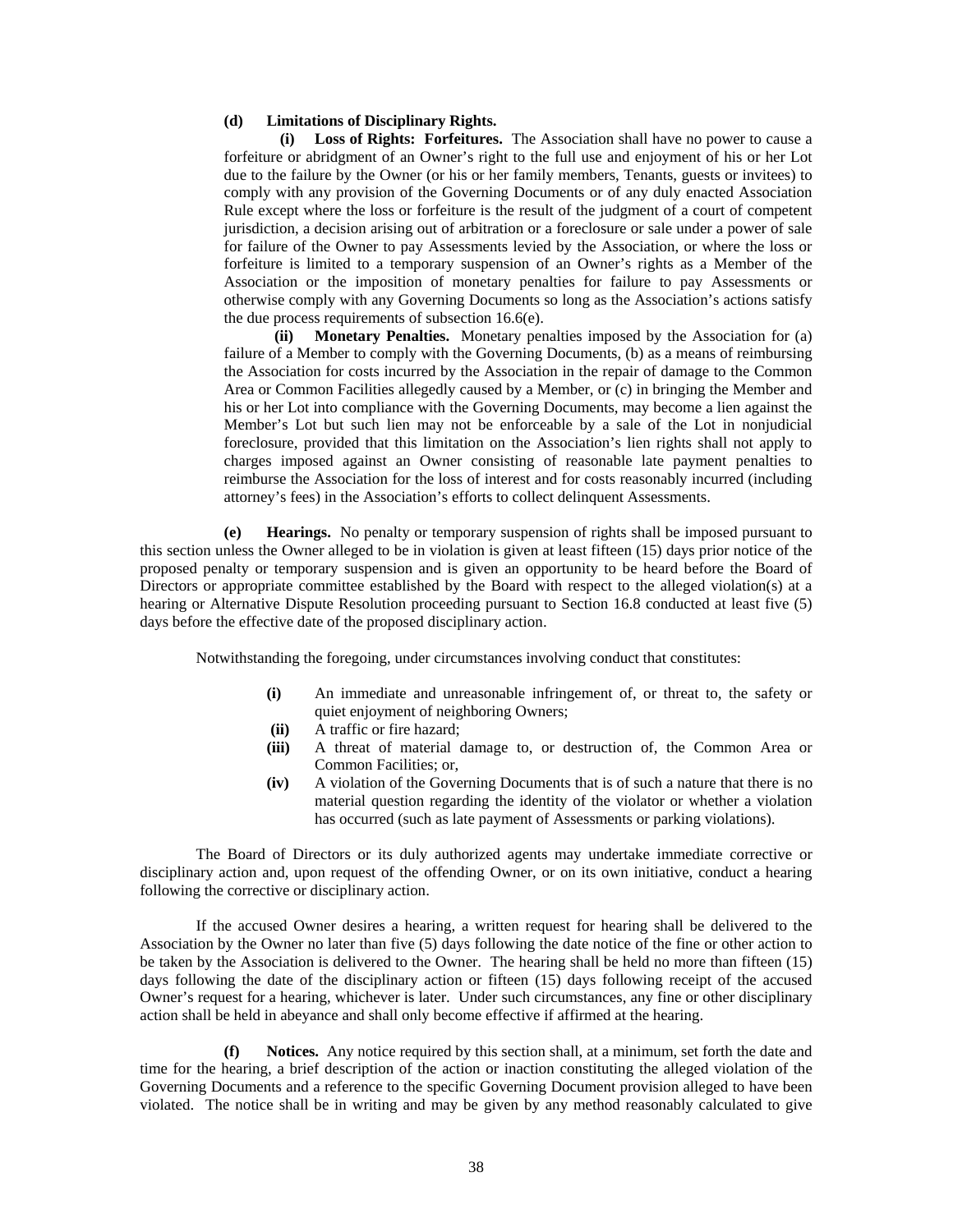actual notice, provided that if notice is given by mail it shall be sent by first-class or certified mail sent to the last address of the Member shown on the records of the Association. Notice by mail shall be deemed delivered three (3) days after placed in the United States mail properly addressed and with adequate postage.

**(g) Rules Regarding Disciplinary Proceedings.** The Board, or a Committee appointed by the Board to conduct and administer disciplinary hearings and related proceedings pursuant to Section 16.7, below, shall be entitled to adopt rules that further elaborate and refine the procedures for conducting disciplinary proceedings. Such rules, when approved and adopted by the Board, shall become a part of the Association Rules.

# **Section 16.7. Alternative Dispute Resolution Committee.**

**(a) Appointment of Committee.** Acting pursuant to Article VIII, Section 1 of the Bylaws, the Board of Directors may establish an Alternative Dispute Resolution ("ADR") Committee to hear and decide cases involving alleged violations of the Governing Documents. If no Committee is established, the Board shall appoint non-member mediator(s) or arbitrator(s). If a Committee is established, it shall consist of members of the Association.

**(b) Jurisdiction and Hearing Procedures of the Committee.** The ADR Committee shall review written complaints from Owners, the Board, or the ARC (for violations other than those relating to specific improvement projects within the jurisdiction of the ARC) regarding alleged violations of the Governing Documents or Association Rules, and, when determined appropriate, conduct hearings and make findings regarding the alleged violation(s). The ADR Committee may levy penalties and/or fines (pursuant to a Board-approved fine schedule) in the event the allegations regarding such violations are found to be true. The Board shall adopt rules of procedure for ADR hearings which shall be conducted in accordance with such rules. Notwithstanding the foregoing, enforcement of specific violations of architectural requirements relating to improvement projects submitted to, and reviewed by, the ARC shall remain the jurisdiction of the ARC pursuant to Section 5.

**(c) Appeals.** The decisions of the ADR Committee, if established, shall be appealable to the Board of Directors within ten (10) calendar days following receipt of the ADR committee's decision. The Board shall have the discretion to hear any appealed matter or decline to take the appeal and thus affirm the decision of the ADR Committee. Any decision to decline an appeal shall be based on a reasonable determination from the record that the appeal lacks merit. Decisions of the Board shall be final. Procedures for appeal and the hearing of appeals shall be set forth in the Association Rules.

### **Section 16.8. Court Actions/Alternative Dispute Resolution.**

**(a)** Court actions to enforce the Governing Documents may only be initiated on behalf of the Association upon approval of the Board.

**(b)** Before instituting any judicial action arising out of any Owner's or resident's failure or alleged failure to comply with any provision of Section 2.4 (Delegation of Use), Section 5 (Architectural Review Committee), or Section 7 (Use of Properties and Restrictions), the Association or Owner who desires to initiate such action ("Complaining Party") must make a good faith attempt to resolve the dispute pursuant to this Section 16.8. The Complaining Party shall send the other party (the "Responding Party") written notice of the nature of the dispute, the facts giving rise to its claim and its desire to attempt to resolve the dispute through ADR (the "Request for Resolution") pursuant to *Civil Code* § 1354(b). Should either party commence a judicial action, arbitration, or other proceeding without sending a Request for Resolution, the Responding Party shall be entitled to stay the action and request a Request for Resolution.

**(c)** If the Request for Resolution is accepted, within thirty (30) days of its receipt, the dispute shall be submitted to, and determined by, the ADR Committee in accordance with this Section 16, provided, however, that the provisions of this subsection shall not preclude any party from seeking injunctive or other provisional or equitable relief in order to preserve the status quo of the parties pending resolution of the dispute, and the filing of an action seeking injunctive or other provisional relief shall not be construed as a waiver of that party's hearing rights under this Section 16.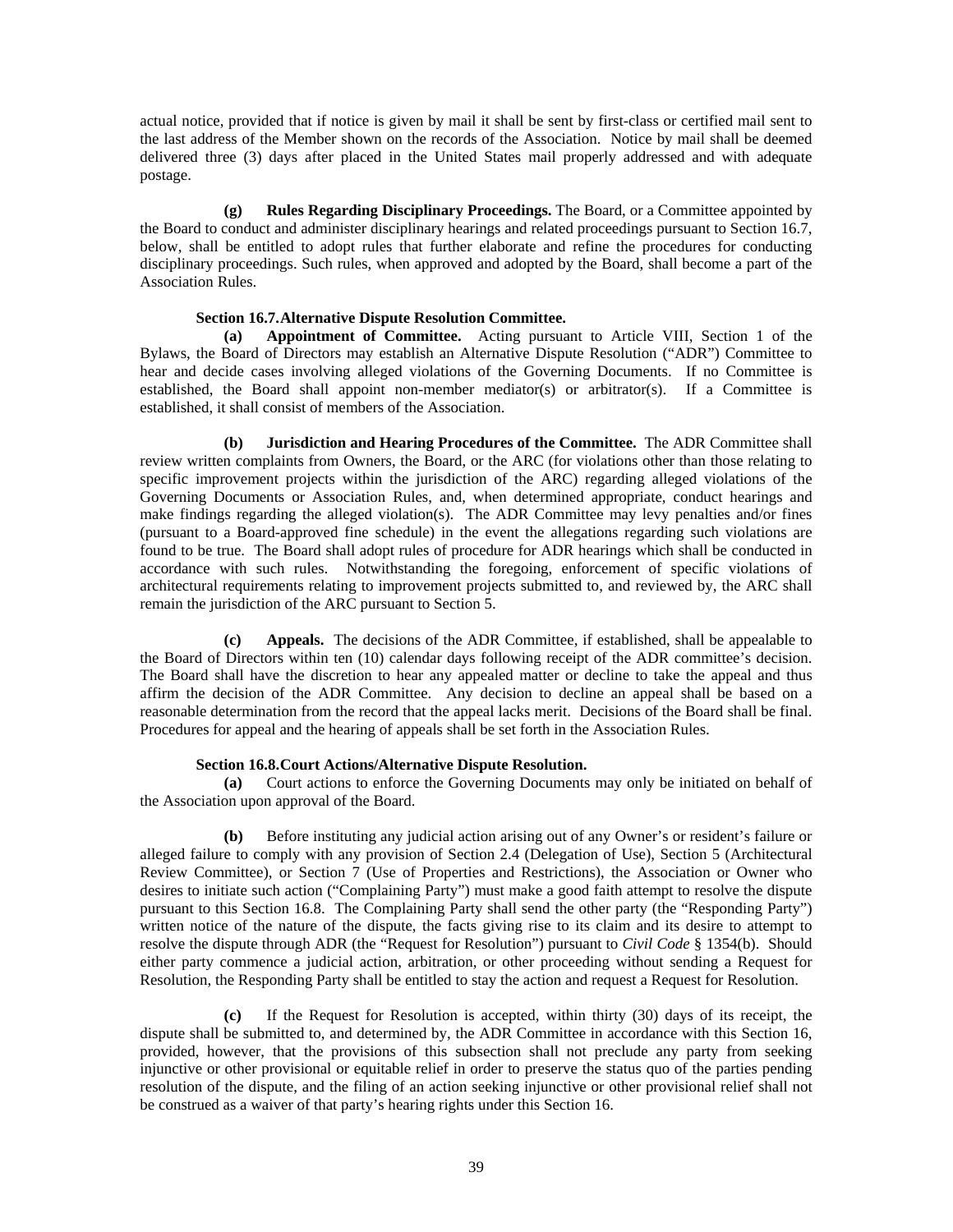The parties shall submit to the ADR Committee all written, documentary, or other evidence and oral testimony as is reasonably necessary for a proper resolution of the dispute. Copies of all written submittals shall be provided to the ADR Committee and both parties. The ADR Committee shall conduct such hearings as (s)he/they consider necessary, may require the submission of briefs or points and authorities and may submit written questions to the parties. The parties shall respond to such questions in writing. If a question is addressed to less than all of the parties, copies of the question and the answer thereto shall be served on the other parties.

At the Hearing, any relevant evidence may be presented by any party and the formal rules of evidence applicable to judicial proceedings shall not govern. Evidence shall be admitted or excluded in the sole discretion of the ADR Committee.

The Hearing shall proceed with due dispatch and a decision shall be rendered within thirty (30) days after the date set for the Hearing. In the event the parties agree to conduct the ADR Hearing as binding arbitration, the ADR Committee's decision shall be in writing and in a form sufficient for entry of a judgment in a court of competent jurisdiction in the State of California.

The decision shall pertain, and shall be limited to, the granting of Special Individual Assessments, damages not to exceed any party's actual out-of-pocket expenses and the costs of undertaking any repairs, maintenance or reconstruction relating to the dispute. In no event shall the award include any component for punitive or exemplary damages. Costs of the arbitration proceeding shall be borne as determined by the ADR Committee.

Except as provided above, the procedures set forth in the California Arbitration Act (*Code of Civil Procedure* §§ 1282-1294.2) shall apply to the Hearing.

# **Section 17 Notices**

**Section 17.1. Mailing Addresses.** Any communication or notice of any kind permitted or required herein shall be in writing and may be served, as an alternative to personal service, by mailing the same as follows:

If to any Owner: To the street address of his or her Lot or to such other address as he or she may from time to time designate in writing to the Association.

If to the Association: To the principal office of the Association (or to such other address as the Association may from time to time designate in writing to the Owners).

**Section 17.2. Personal Service Upon Co-Owners and Others.** Personal service of a notice or demand to one of the Co-Owners of any Lot, to any general partner of a partnership which is the Owner of Record of the Lot, or to any officer or agent for service of process of a corporation which is the Owner of Record of the Lot, shall be deemed delivered to all such Co-Owners, to such partnership, or to such corporation, as the case may be.

**Section 17.3. Deposit in United States Mail.** All notices and demands served by mail shall be by first-class or certified mail, with postage prepaid, and shall be deemed delivered on the earlier of actual receipt or three (3) days after deposit in the United States mail in California.

# **Section 18 No Public Rights in the Properties**

**Section 18.1.** Nothing contained in this Declaration shall be deemed to be a gift or a dedication of all or any portion of the Properties to the general public or for any public use or purpose whatsoever.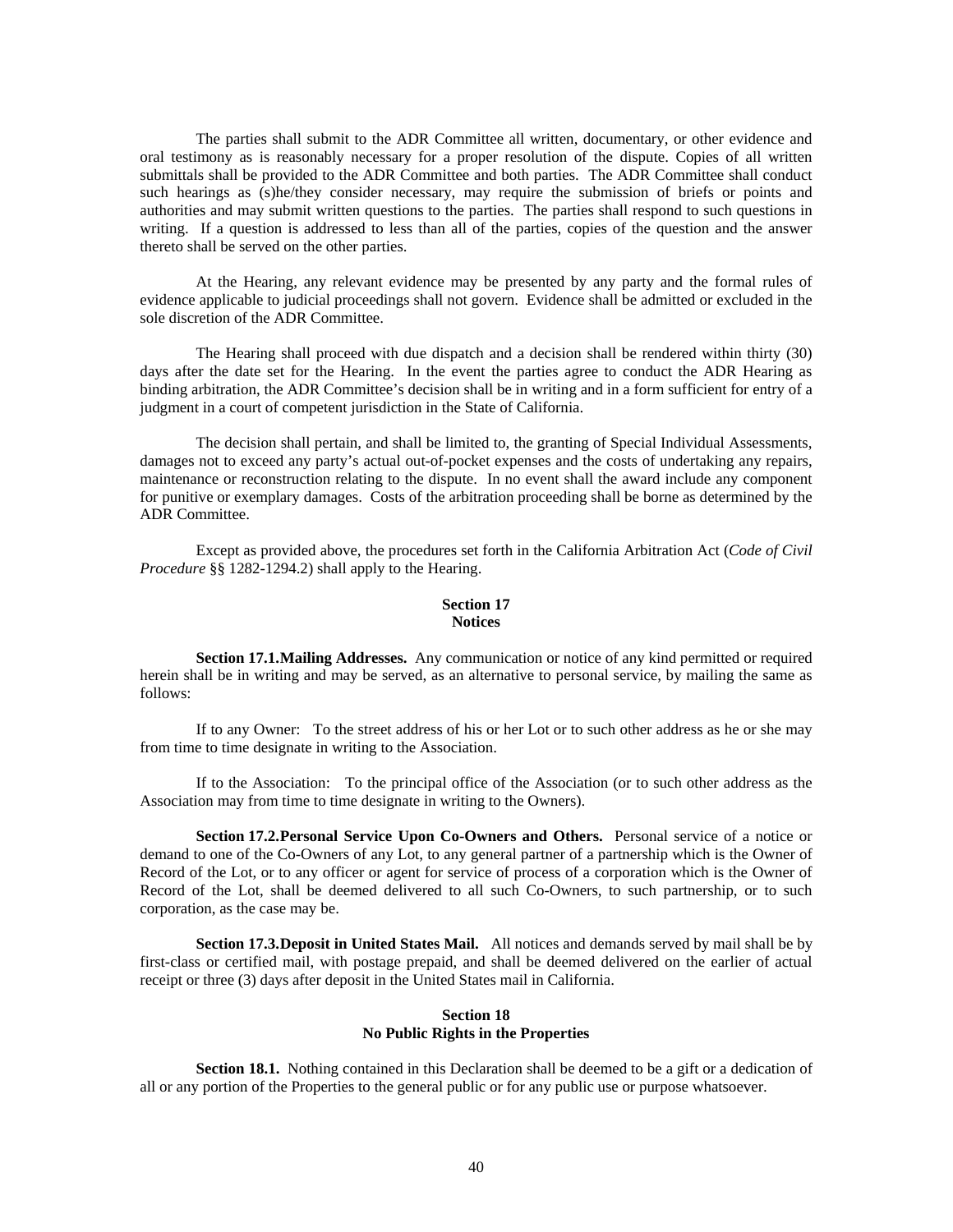# **Section 19 Amendment of Declaration**

**Section 19.1. Amendment in General.** Subject to Section 13.7, this Declaration may be amended or revoked in whole or in any respect by the vote or assent by written ballot of the Members entitled to vote and holding at least fifty-one percent (51%) of the voting power of the Association. Notwithstanding the foregoing, in the event of an amendment affecting only specific provisions or clauses, the percentage of the voting power necessary to amend a specific clause or provision of this Declaration shall not be less than the percentage of affirmative votes prescribed for action to be taken under that clause.

With respect to any vote hereunder the Association shall be entitled to accept the vote of any Owner of Record of a Lot as the vote of all Owners of Record of such Lot unless the Association receives more than one vote from said Co-Owners, in which case the vote of a majority of the Co-Owners shall bind all.

**Section 19.2. Effective Date of Amendment.** The amendment will be effective upon the recording in the Office of the Recorder of Lake County a Certificate of Amendment, duly executed and certified by the president and secretary of the Association setting forth in full the amendment so approved and that the approval requirements of Section 19.1, have been duly met. Notwithstanding anything to the contrary herein contained, no such amendment shall affect the lien rights of the holder of any First Mortgage recorded prior to the recording of such amendment. If the consent or approval of any governmental authority, Mortgagee or other entity is required under this Declaration to amend or revoke any provision of this Declaration, no such amendment or revocation shall become effective unless such consent or approval is obtained.

**Section 19.3. Reliance on Amendments.** Any amendments made in accordance with the terms of this Declaration shall be presumed valid by anyone relying on them in good faith.

### **Section 20 General Provisions**

Section 20.1. Term. The covenants, conditions, restrictions, limitations, reservations, grants of easement, rights, rights-of-way, liens, charges and equitable servitudes contained in this Declaration shall run with, and shall benefit and burden the Lots and the Common Area as herein provided, and shall inure to the benefit of and be binding upon the Owners, the Association, its Board of Directors, and its officers and agents, and their respective successors in interest, for the term of twenty (20) years from the date of the recording of this Declaration, after which time the same shall be automatically extended for successive periods of ten (10) years each unless, within six (6) months prior to the expiration of the initial twenty (20) year term or any such ten (10) year extension period, a recordable written instrument, approved by seventyfive percent (75%) of all Owners entitled to vote terminating the effectiveness of this Declaration shall be filed for recording in the Office of the County Recorder of Lake County, California.

# **Section 20.2. Construction of Declaration.**

**(a) Restrictions Construed Together.** All of the covenants, conditions, and restrictions of this Declaration shall be liberally construed together to promote and effectuate the fundamental concepts of the development of the Properties as set forth in the Recitals of this Declaration. Failure to enforce any provision hereof shall not constitute a waiver of the right to enforce that provision in a subsequent application or any other provision hereof.

**(b) Restrictions Severable.** Notwithstanding the provisions of subparagraph (a) above, the covenants, conditions, and restrictions of this Declaration shall be deemed independent and severable, and the invalidity or partial invalidity of any provision or portion thereof shall not affect the validity or enforceability of any other provision.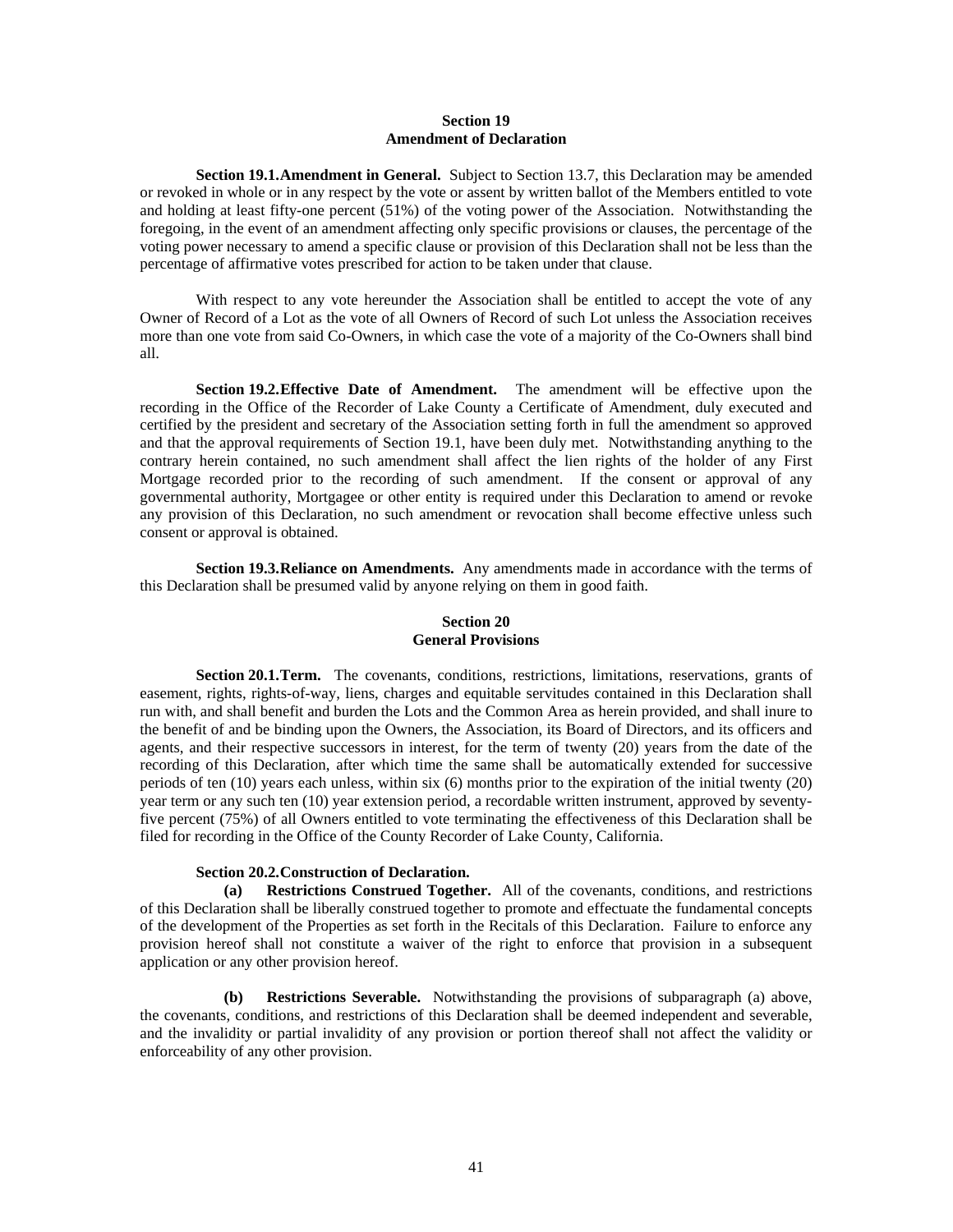**(c) Singular Includes Plural.** The singular shall include the plural and the plural the singular unless the context requires the contrary, and the masculine, feminine or neuter shall each include the masculine, feminine and neuter, as the context requires.

**(d) Captions.** All captions or titles used in this Declaration are intended solely for convenience of reference and shall not affect the interpretation or application of that which is set forth in any of the terms or provisions of the Declaration.

Exhibits. All exhibits to which reference is made herein are deemed to be (e) incorporated herein by reference, whether or not actually attached.

Dated: April 14, 2004, RIVIERA HEIGHTS HOMEOWNERS' ASSOCIATION

) ss.

 $\lambda$ 

 $M_{c}$ ) $\alpha_{11}$ **Burl McDaniel** (President)

STATE OF CALIFORNIA )

**COUNTY OF LAKE** 

On this day of April 14, 2004, before me, the undersigned, a Notary Public in and for said State, personally appeared, **Burl McDaniel** personally known to me (or proved to me on the basis of satisfactory evidence) to be the person whose name is subscribed to the within instrument and acknowledged to me that he/she executed the same in his/her authorized capacity and that by his/her signature on the instrument the person, or the entity upon behalf of which the person acted, executed the instrument.

WITNESS my hand and official seal.

Judit de Steele Jan frances<br>Individu Steele Londrance<br>interditume)<br>iv commission expires Fob a 2000

*Hadeth*<br>(Printed Name)

My commission expires  $\cancel{\mathcal{F}\epsilon\mathcal{L}}$ ,  $\cancel{x}$ , 2007

JUDITH STEELE LANFRANCO **COMM. #1399113** otary Public-Californi LAKE COUNTY My Comm. Exp. Feb 8, 2007